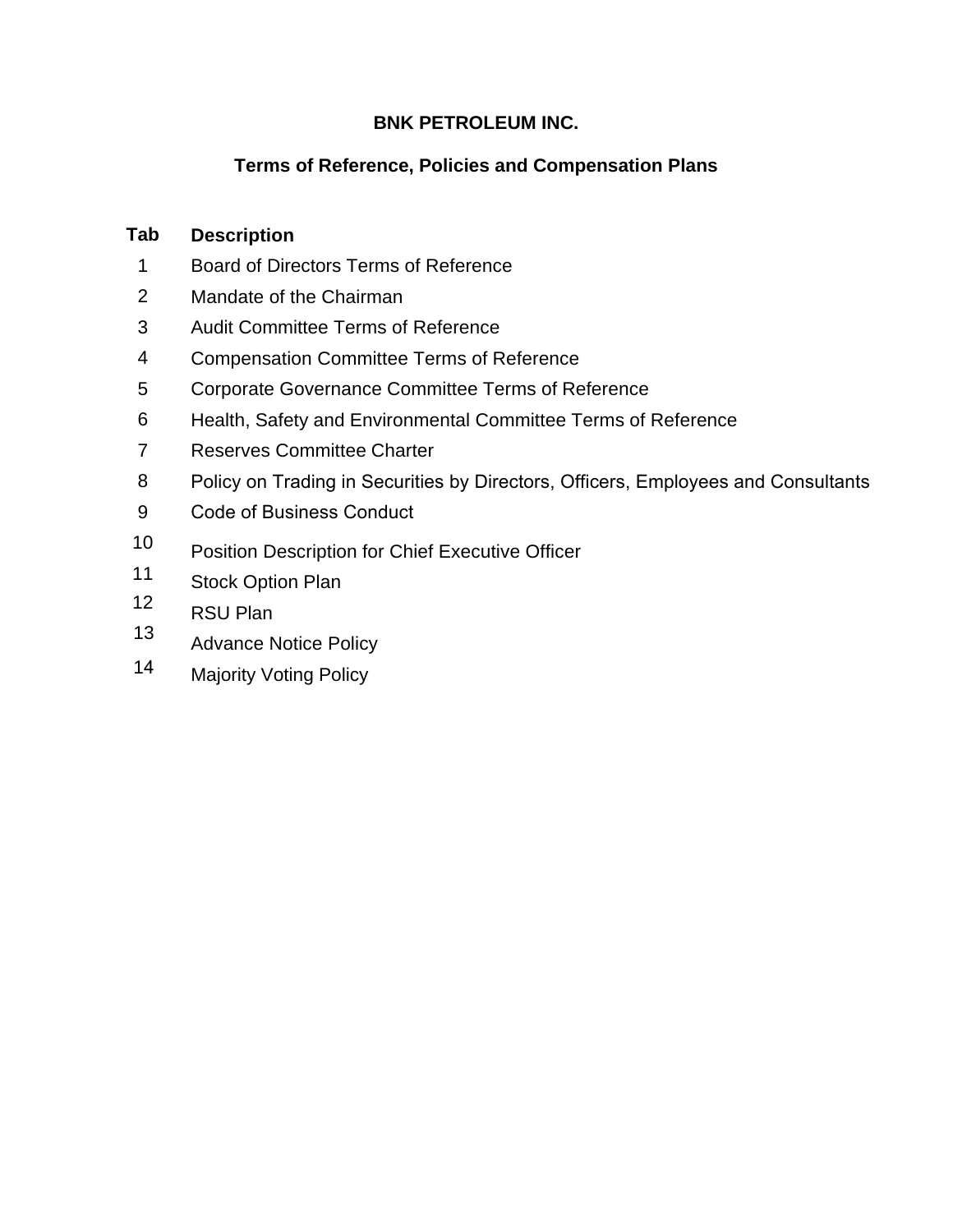### **Schedule "A" BOARD OF DIRECTORS TERMS OF REFERENCE**

The Board of Directors (the "Board") of BNK Petroleum Inc. (the "Corporation") shall have the oversight responsibility, authority and specific duties as described below.

# **Composition**

### *Directors and Chairman of the Board*

The Board shall appoint a Chairman of the Board (the "Chairman") and, if the Chairman is not independent, an independent lead director (the "Lead Director") from amongst the directors which comprise the Board shall be appointed as soon as practicable.

To ensure efficient, independent functioning of the Board, the Chairman or, if a Lead Director has been appointed, the Lead Director shall be the effective leader of the Board. As such, the Chairman or the Lead Director, as applicable, is responsible for ensuring that the Board's agenda enables the Board to successfully carry out its duties. The Chairman shall act as chair of all meetings of the Board and shareholders of the Corporation.

### *Committees*

In addition to any other committees (including special committees) which the Board may in its discretion constitute from time to time, the Board shall have the following standing committees:

- Audit Committee
- Corporate Governance and Nominating Committee
- Compensation Committee
- Health, Safety and Environmental Committee

Certain of the responsibilities of the Board may be delegated to these or other committees of the Board. The composition and responsibilities of these standing committees and any other standing committees of the Board will be as set forth in their terms of reference, as amended from time to time, and approved by the Board. Until such time as when a Nominating, Environment, Health and Safety or Reserves Committee is established, the Board shall be responsible for all such matters as provided in each committee's terms of reference.

Committee members shall be appointed by the Board. The chair of each committee may be designated by the Board or, failing that, by the members of the particular committee. At each meeting of the Board, the chair of each committee (or such committee member as the chair may designate) shall report the results of meetings and any associated recommendations.

### **Communication**

To ensure that the Corporation has in place policies and programs that enable the Corporation to communicate effectively and in a timely manner with its shareholders, other stakeholders, analysts and the public generally, the Board has adopted a Corporate Disclosure Policy. The Board will review the Corporate Disclosure Policy annually to ensure its objectives are being achieved and that the Disclosure Committee is effectively implementing such policy.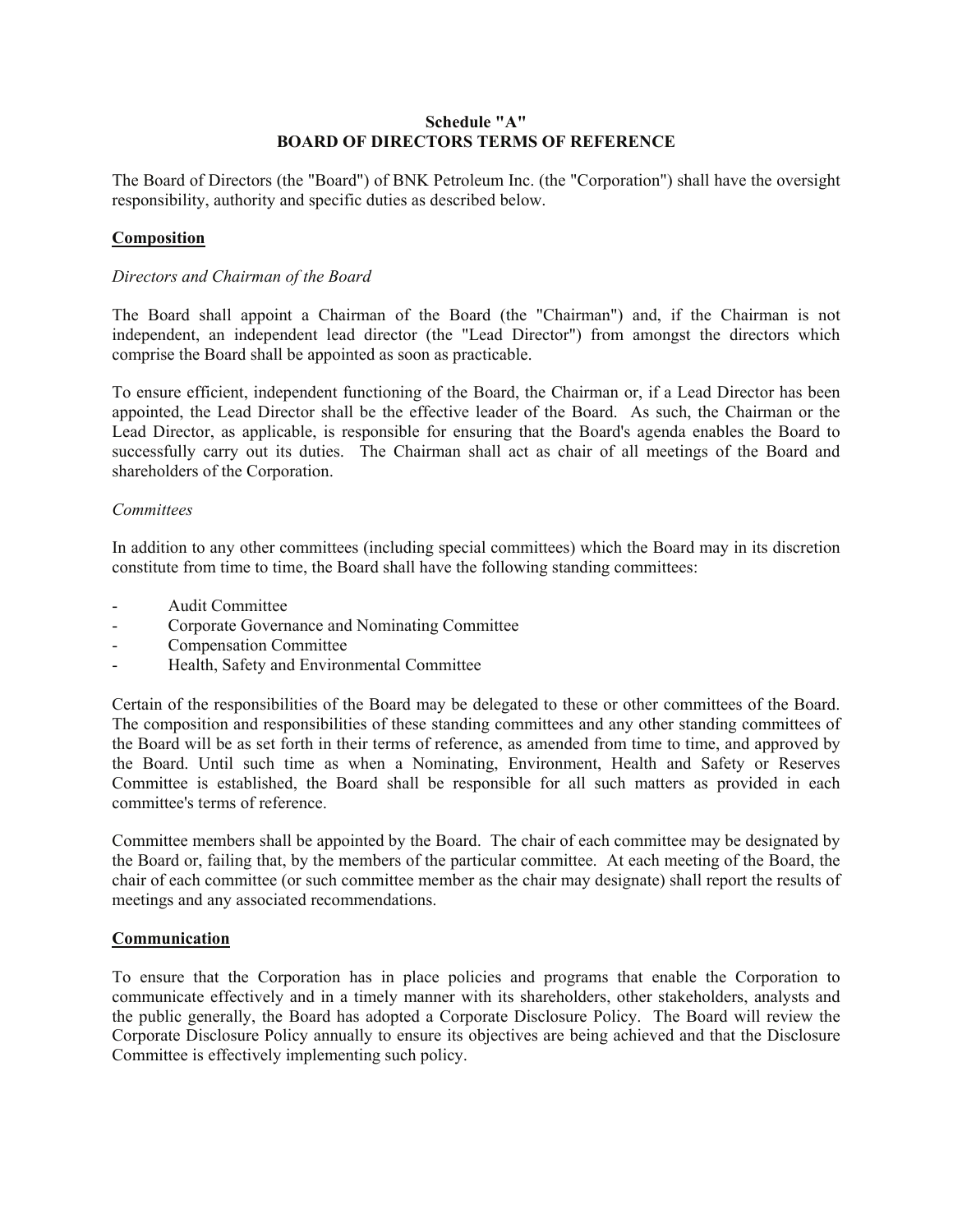# **Meetings and Record Keeping**

Meetings of the Board shall be conducted pursuant to the Company's articles. The following additional provisions shall apply to meetings of the Board:

- 1. the Board shall meet regularly and at least quarterly at such times and at such locations as the Chairman, in consultation with the Lead Director (if one), shall determine;
- 2. each member of the Board is expected to attend Board meetings and meetings of committees on which he or she is a member and to be familiar with deliberations and decisions as soon as possible after any missed meetings. Members of the Board are expected to prepare for meetings by reviewing the meeting materials distributed to members of the Board, to the extent feasible, prior to such meetings;
- 3. the independent directors of the Board shall regularly hold in camera sessions of the Board, with only independent directors present and at such times as the independent directors, Chairman or Lead Director (if one) determine advisable;
- 4. the Chairman shall, in consultation with the Lead Director (if one) and management, establish the agenda for the meetings and instruct management to circulate appropriate agenda materials to the Board with sufficient time for study prior to the meeting;
- 5. Management shall receive notice of meetings and may attend meetings of the Board at the invitation of the Chairman or Lead Director (if one);
- 6. the Corporate Secretary of the Corporation, or any other person selected by the Board, shall act as secretary for the purpose of recording the minutes of each meeting.

The minutes of the meeting of the Board shall be placed in the Corporation's minute book.

### **Responsibilities and Specific Duties**

In accordance with applicable laws, the Board is required to always act honestly and in good faith with a view to the best interests of the Corporation.

The Board is responsible for the stewardship of the Corporation and overseeing the operation of the business of the Corporation. The primary responsibilities of the Board include:

- 1. to the extent feasible, satisfying itself as to the integrity of the Chief Executive Officer (the "CEO") and other executive officers and that the CEO and other executive officers create a culture of integrity throughout the Corporation;
- 2. adopting a strategic planning process and approving, at least on an annual basis, a strategic plan for the Corporation which takes into account, among other things, the opportunities and principal risks of the business;
- 3. identifying, on at least an annual basis, the principal risks of the Corporation's business, and ensuring appropriate systems are implemented to manage these risks;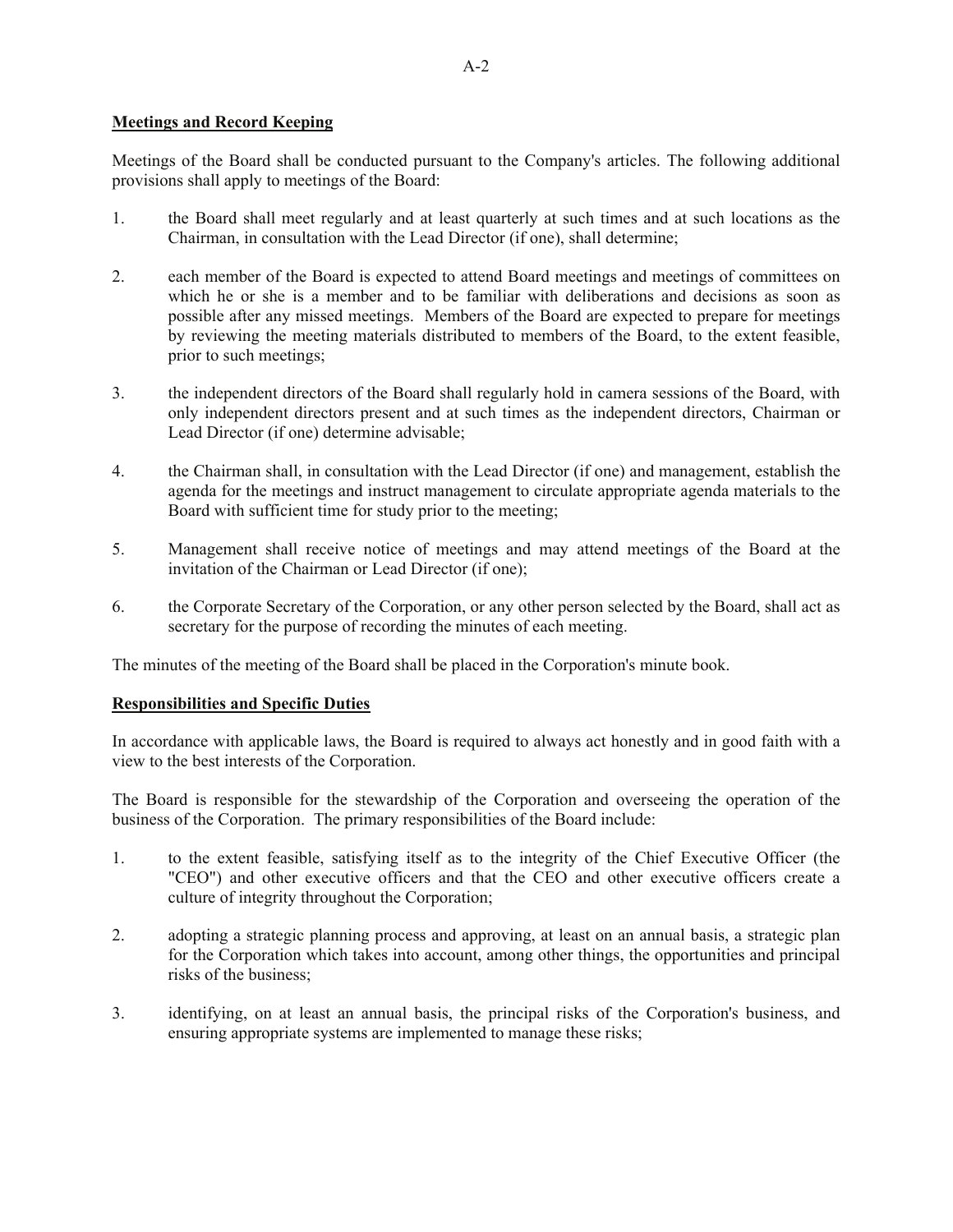- 4. providing continuing education opportunities for all directors so they may maintain or enhance their skills and abilities as directors, as well as ensure their knowledge and understanding of the Corporation's business remains current;
- 5. adopting a succession plan which includes the appointing, training and monitoring of senior management;
- 6. adopting and reviewing on an annual basis the Corporation's Corporate Disclosure Policy to ensure that disclosure made by the Corporation is accurate, informative, timely and broadly disseminated all in accordance with applicable laws and stock exchange rules;
- 7. ensuring that the Corporation has appropriate processes in place to effectively communicate with its employees, government authorities, other stakeholders and the public;
- 8. ensuring the necessary internal controls and management systems are in place that effectively monitor the Corporation's operations and ensure compliance with applicable laws, regulations and policies, including reviewing on an annual basis the controls and procedures established for the certification of financial and other disclosure made by the Corporation;
- 9. developing clear position descriptions for the Chairman, the Lead Director (if one), the chairs of each committee and, in consultation with the CEO, the CEO;
- 10. developing or approving the corporate goals and objectives that the CEO is responsible for meeting;
- 11. monitoring compliance with the Code of Business Conduct;
- 12. establishing an appropriate system of corporate governance principles and guidelines applicable to the Corporation, including:
	- (a) reviewing periodically the size of the Board to ensure its continued effectiveness (including, without limitation, facilitating effective decision-making);
	- (b) regularly assessing the effectiveness and contribution of the Board, its committees and each member of the Board considering, among other things, the applicable terms of reference for the Board and each committee and in the case of each member of the Board, the competencies and skills each member is expected to bring to the Board; and
	- (c) reviewing periodically the general responsibilities and function of the Board and its committees and the chair of each committee, and the roles of the Chairman, Lead Director (if one) and the CEO; and
- 13. reviewing the annual corporate governance disclosure of the Corporation in its information circular.

### **Stakeholder Communication**

Any stakeholder may contact the Board. Matters relating to the Corporation's accounting, internal accounting control or audit matters will be referred to the Audit Committee. Other matters will be referred to the Chairman or the Lead Director (if one). Stakeholders may also directly contact the Chairman or the Lead Director (if one).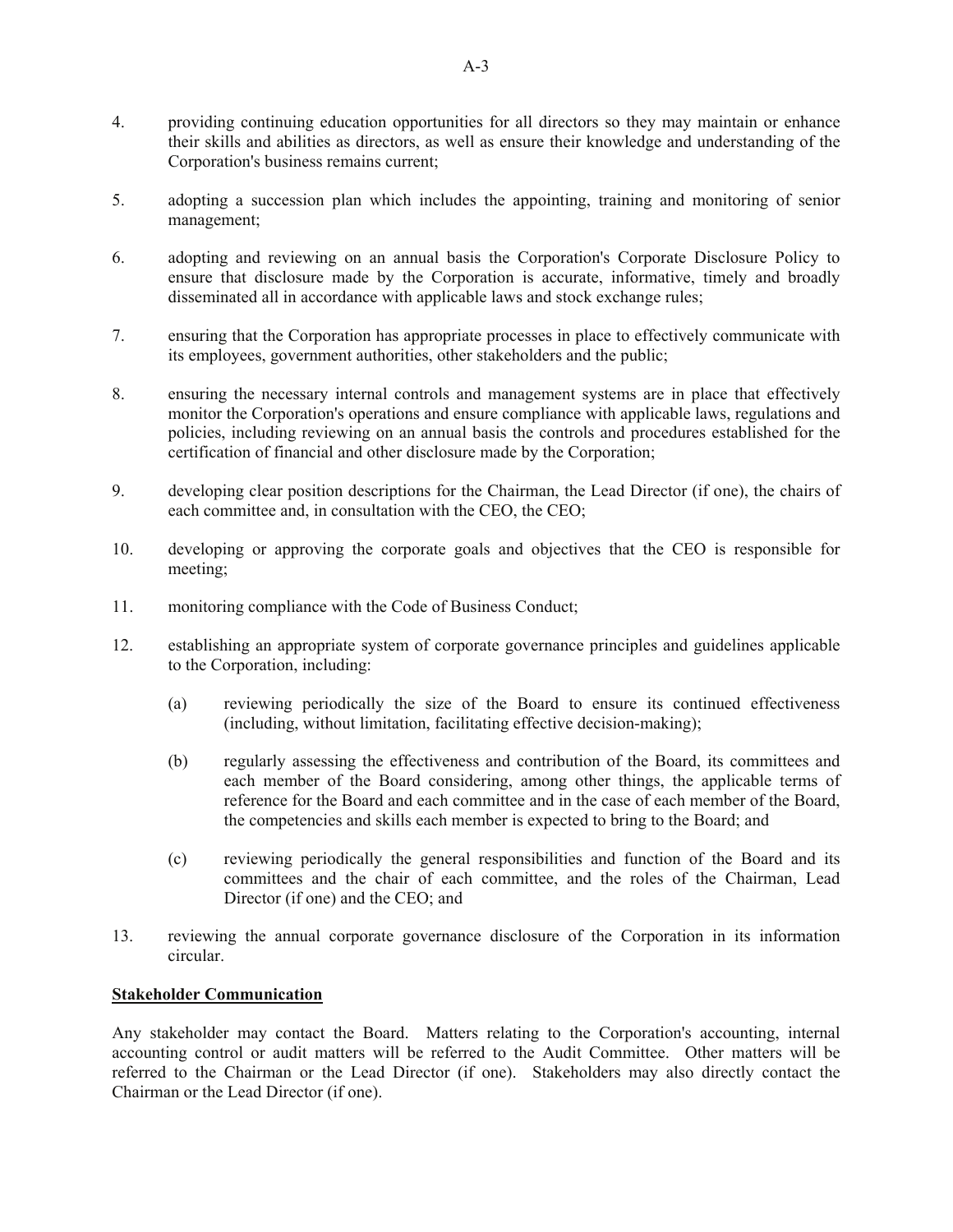# **Review of Terms of Reference**

The Board shall review and assess these Terms of Reference and any governance principles and guidelines established by the Board at least annually.

Amendments adopted by the Board of Directors on April 29, 2011.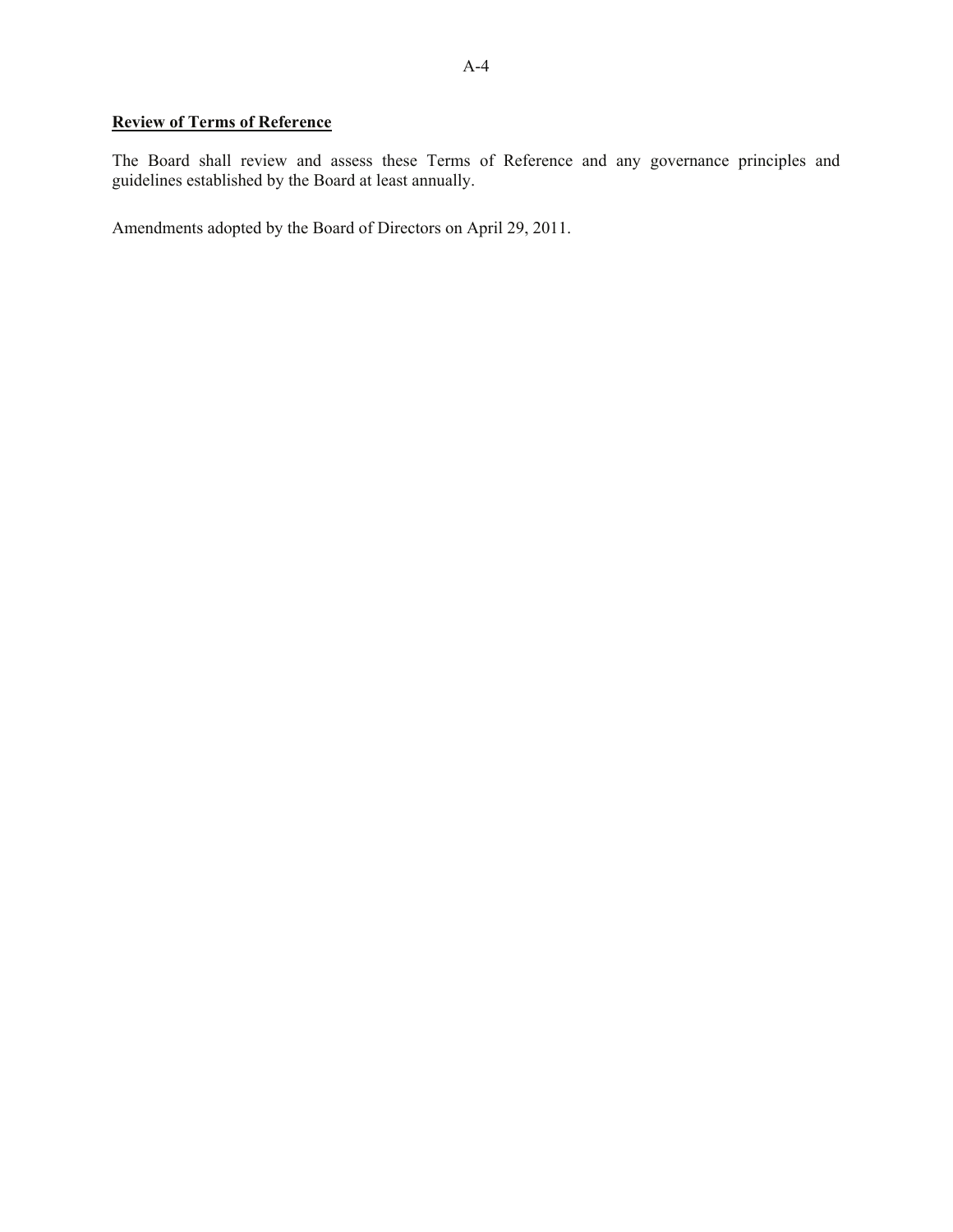### **BNK PETROLEUM INC.**

### **Mandate of the CHAIRMAN**

**The Board shall designate an independent director to serve as Chairman with the responsibility to ensure that the Board executes its mandate effectively, efficiently and independently of management.**

### **Specific Role and Responsibility:**

- Ensure that the Board works as a cohesive team under his/her leadership and that Board meetings are conducted in such a manner that facilitates the exchange of constructive and objective points of view, and encourages all directors to participate in such a way that is conducive to good decision-making.
- Ensure that the Board has adequate resources, especially by way of full, timely and relevant information to support its decision-making requirements.
- Reviews the Board meeting agendas to ensure that matters are brought up in a timely fashion and that they are documented in a manner that allows the making of well informed decisions and provide input to the President on the preparation of agendas for Board and committee meetings.
- Ensure that a process is in place to monitor legislation and best practices which relate to the responsibilities of the Board, to assess the effectiveness of the overall Board, its committees, and individual directors on a regular basis. Consult with the President and the Board on the effectiveness of Board Committees.
- Ensure delegated committee functions are carried out and reported to the Board.
- Ensure that independent directors have adequate opportunities to meet to discuss issues without Management present.
- Chair Board and shareholder meetings.
- Communicate to management, as appropriate, the results of private discussions among outside directors and ensure that the expectations of the Board towards management and those of management towards the Board are clearly expressed in a respectful and constructive manner.
- Oversee the evaluation of the performance of the President and CEO, the CFO and other senior executives or officers, and assume the responsibility of executing a potential decision of the Board to dismiss the President and CEO.
- Oversee the Board's obligation to discharge all its fiduciary obligations and that the Company implements its code of ethics.

This Mandate of the Chairman was adopted by the Board of Directors of BNK Petroleum Inc. on the 25th day of March 2009.

By order of the Board of Directors

# **BNK PETROLEUM INC.**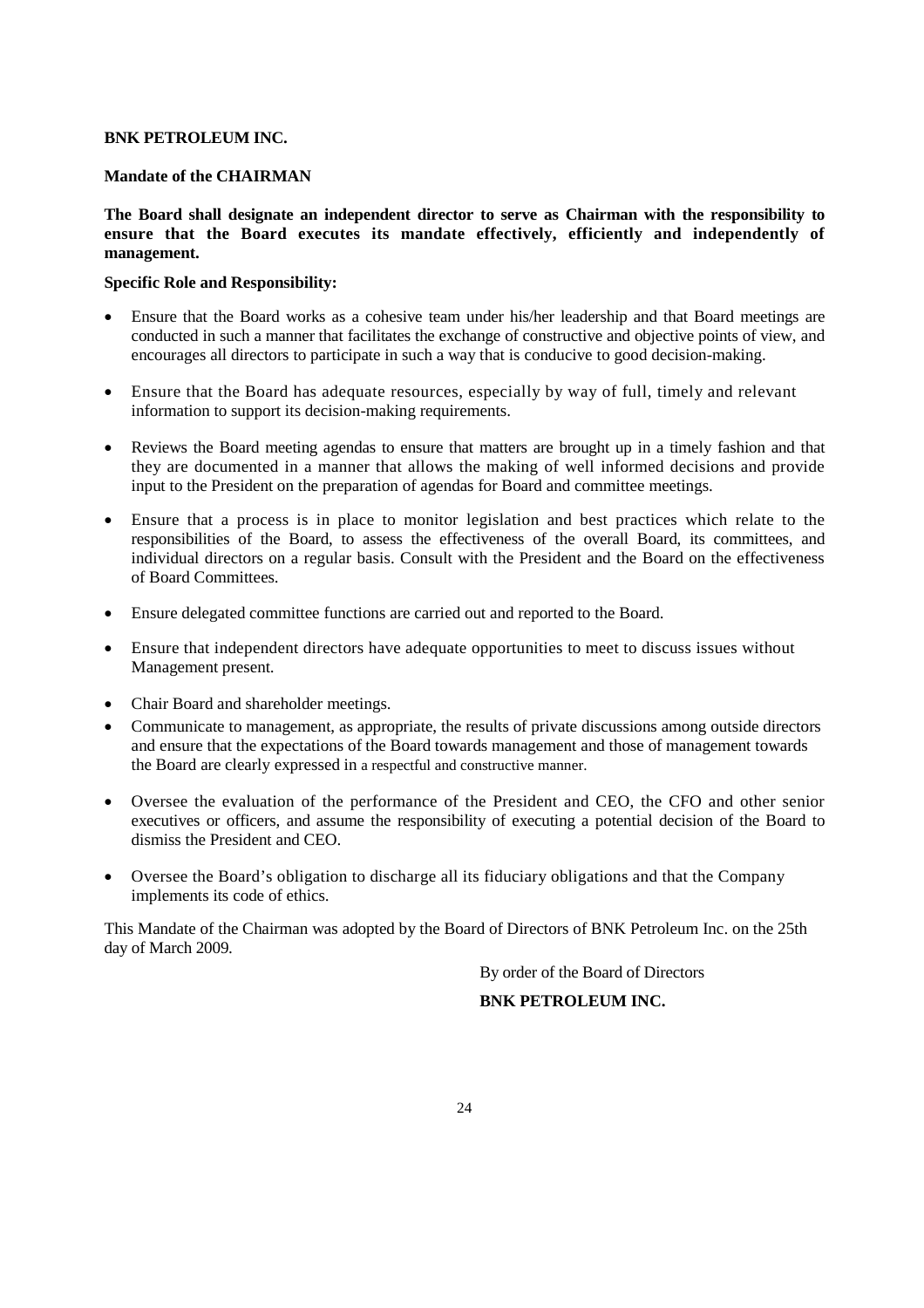# **AUDIT COMMITTEE CHARTER**

# **I. Mandate**

The primary function of the audit committee (the "**Committee**") is to assist the Board of Directors in fulfilling its financial oversight responsibilities by reviewing the financial reports and other financial information provided by the Company to regulatory authorities and shareholders, the Company's systems of internal controls regarding finance and accounting, and the Company's auditing, accounting and financial reporting processes. Consistent with this function, the Committee will encourage continuous improvement of, and should foster adherence to, the Company's policies, procedures and practices at all levels. The Committee's primary duties and responsibilities are to:

- Serve as an independent and objective party to monitor the Company's financial reporting and internal control system and review the Company's financial statements.
- Review and appraise the performance of the Company's external auditors.
- Provide an open avenue of communication among the Company's auditors, financial and senior management and the Board of Directors.

### **II. Composition**

The Committee shall be comprised of three directors as determined by the Board of Directors, all of whom shall independent, as such term is defined in National Instrument 52-110 *– Audit Committees*.

All members of the Committee shall have accounting or related financial management expertise. All members of the Committee that are not financially literate will work towards becoming financially literate to obtain a working familiarity with basic finance and accounting practices. For the purposes of the this Charter, the definition of "financially literate" is the ability to read and understand a set of financial statements that present a breadth and level of complexity of accounting issues that are generally comparable to the breadth and complexity of the issues that can presumably be expected to be raised by the Company's financial statements.

The members of the Committee shall be elected by the Board of Directors at its first meeting following the annual shareholders' meeting. Unless a Chair is elected by the full Board of Directors, the members of the Committee may designate a Chair by a majority vote of the full Committee membership.

# **III. Meetings**

The Committee shall meet at least quarterly, or more frequently as circumstances dictate. As part of its job to foster open communication, the Committee will meet at least annually with the Chief Financial Officer and the external auditors in separate sessions.

# **IV. Responsibilities and Duties**

To fulfill its responsibilities and duties, the Committee shall:

### Review of Reports, Policies and Procedures

1. Review and update this Charter annually.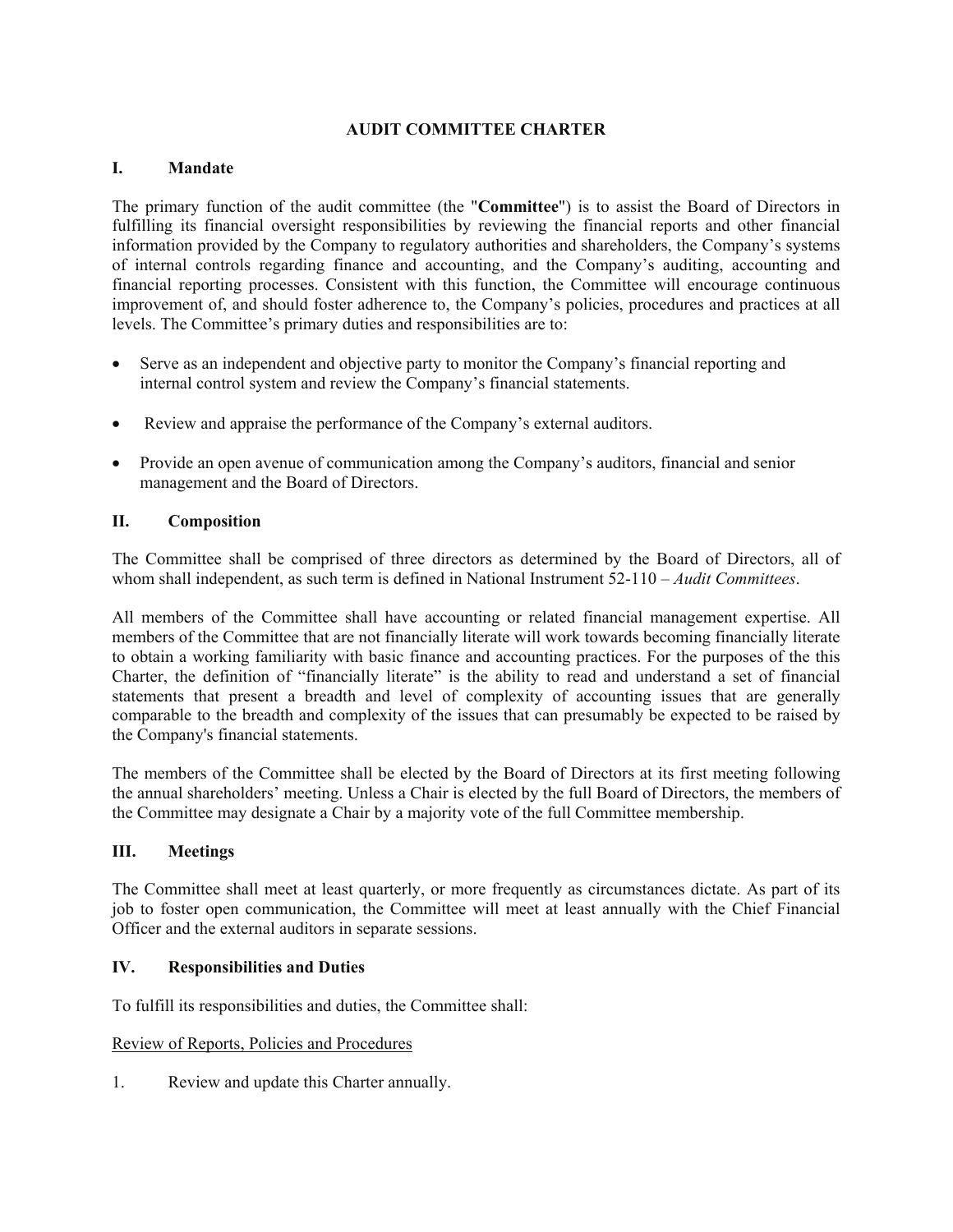- 2. Review the Company's financial statements, MD&A and any annual and interim earnings press releases before the Company publicly discloses this information and any reports or other financial information (including quarterly financial statements), which are submitted to any governmental body, or to the public, including any certification, report, opinion, or review rendered by the external auditors.
- 3. Review with management and make recommendations to the Board in respect of the adequacy and effectiveness of the Company's financial risk management procedures.
- 4. Review the monitoring of the Whistleblower Policy for the submission, receipt, retention and treatment of complaints and concerns regarding accounting and auditing matters, and review any developments and responses on reports received thereunder.

# External Auditors

- 5. Review annually the performance of the external auditors and ensure their independence after reviewing all significant relationships they might have with the Company.
- 6. Take, or recommend that the full Board of Directors take, appropriate action to oversee the independence of the external auditors.
- 7. Recommend to the Board of Directors the selection and, where applicable, the replacement of the external auditors nominated annually for shareholder approval.
- 8. At each meeting, consult with the external auditors, without the presence of management, about the quality of the Company's accounting principles, internal controls and the completeness and accuracy of the Company's financial statements.
- 9. Review and approve the Company's hiring policies regarding partners, employees and former partners and employees of the present and former external auditors of the Company.
- 10. Review with management and the external auditors the audit plan for the year-end financial statements and intended template for such statements.
- 11. Review and pre-approve all audit and audit-related services and the fees and other compensation related thereto, and any non-audit services, provided by the Company's external auditors. The pre-approval requirement is waived with respect to the provision of non-audit services if:
	- i. the aggregate amount of all such non-audit services provided to the Company constitutes not more than five percent of the total amount of revenues paid by the Company to its external auditors during the fiscal year in which the non-audit services are provided;
	- ii. such services were not recognized by the Company at the time of the engagement to be non-audit services; and
	- iii. such services are promptly brought to the attention of the Committee by the Company and approved prior to the completion of the audit by the Committee or by one or more members of the Committee who are members of the Board of Directors to whom authority to grant such approvals has been delegated by the Committee.

Provided the pre-approval of the non-audit services is presented to the Committee's first scheduled meeting following such approval such authority may be delegated by the Committee to one or more independent members of the Committee.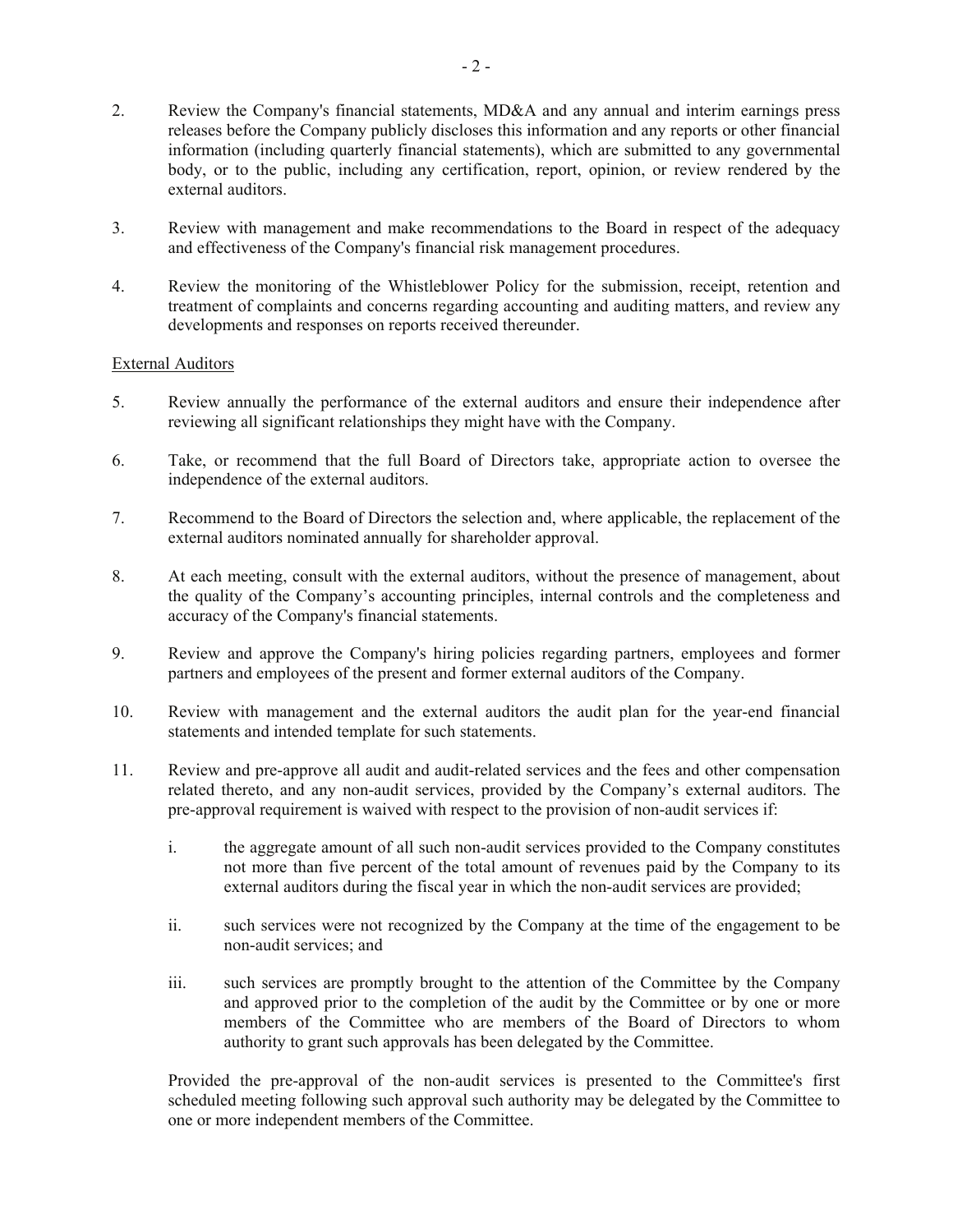### Financial Reporting Processes

- 12. In consultation with the external auditors, review with management the integrity of the Company's financial reporting process, both internal and external.
- 13. Consider the external auditors' judgments about the quality and appropriateness of the Company's accounting principles as applied in its financial reporting.
- 14. Consider and approve, if appropriate, changes to the Company's auditing and accounting principles and practices as suggested by the external auditors and management.
- 15. Review significant judgments made by management in the preparation of the financial statements and the view of the external auditors as to appropriateness of such judgments.
- 16. Following completion of the annual audit, review separately with management and the external auditors any significant difficulties encountered during the course of the audit, including any restrictions on the scope of work or access to required information.
- 17. Review any significant disagreement among management and the external auditors in connection with the preparation of the financial statements.
- 18. Review with the external auditors and management the extent to which changes and improvements in financial or accounting practices have been implemented.
- 19. Review certification process.

### Other

20. Review any related-party transactions.

# **V. Annual Work Plan**

21. The Committee reviews and updates annually a work plan for the ensuing year which includes periodic review at specified times and periods of financial reporting and continuous disclosure documents and matters, internal controls and reporting, dealings with external auditors and other related matters.

This Audit Committee Charter was adopted by the Board of Directors of the Company on the 25th day of March, 2009, and was most recently updated on March 29, 2011.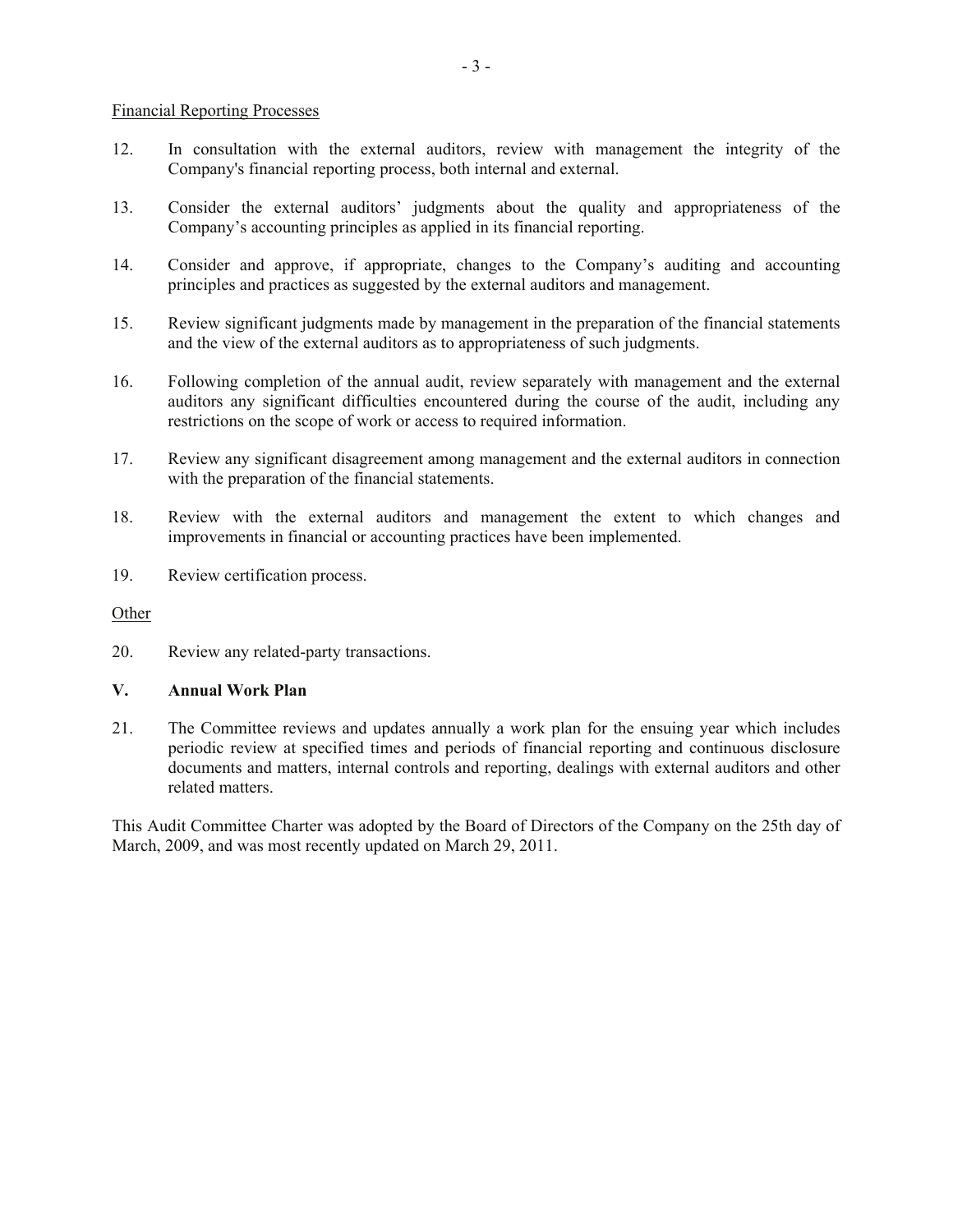# **COMPENSATION COMMITTEE TERMS OF REFERENCE**

The Compensation Committee (the "Committee") of the Board of Directors (the "Board") of BNK Petroleum Inc. (the "Corporation") shall have the oversight responsibility, authority and specific duties as described below.

# **Composition**

The Committee will be comprised of three or more directors as determined by the Board. Each Committee member shall satisfy the independence and experience requirements, if any, of applicable securities laws, rules or guidelines, any applicable stock exchange requirements or guidelines and any other applicable regulatory rules. Determinations as to whether a particular director satisfies the requirements for membership on the Committee shall be made by the full Board.

Members of the Committee shall be appointed by the Board. The Nominating Committee (if one) of the Board shall recommend to the full Board eligible directors to fill vacancies on the Committee. Each member shall serve until his successor is appointed, unless he shall resign or be removed by the Board or he shall otherwise cease to be a director of the Corporation. The Board shall fill any vacancy if the membership of the Committee is less than three directors.

The chair (the "Chair") of the Committee may be designated by the Board or, if it does not do so, the members of the Committee may elect a Chair by vote of a majority of the full Committee membership.

### **Communication, Expenses and Authority to Engage Advisors**

The Committee shall have access to such officers and employees of the Corporation and to such information respecting the Corporation, as it considers necessary or advisable in order to perform its duties and responsibilities.

The Committee, through its Chair, may directly contact any employee in the Corporation as it deems necessary, and any employee may bring before the Committee, on a confidential basis, any matter involving the matters which the Committee's terms of reference may cover.

The Committee has the authority to engage independent counsel and other advisors as it determines necessary to carry out its duties and to set the compensation for any such counsel and advisors. Any engagement of independent counsel or other advisors is to be at the Corporation's expense.

The Corporation shall be responsible for all expenses of the Committee that are deemed necessary or appropriate by the Committee in carrying out its duties.

# **Meetings and Record Keeping**

Meetings of the Committee shall be conducted as follows:

- 1. the Committee shall meet at least annually at such time and at such location as the Chair shall determine. The meeting shall be scheduled following preparation of the annual financial statements and reserves evaluation for the purpose of determining bonuses, if any, in respect of the immediately preceding financial year;
- 2. the Chair shall preside as chair at each Committee meeting and lead Committee discussion on meeting agenda items;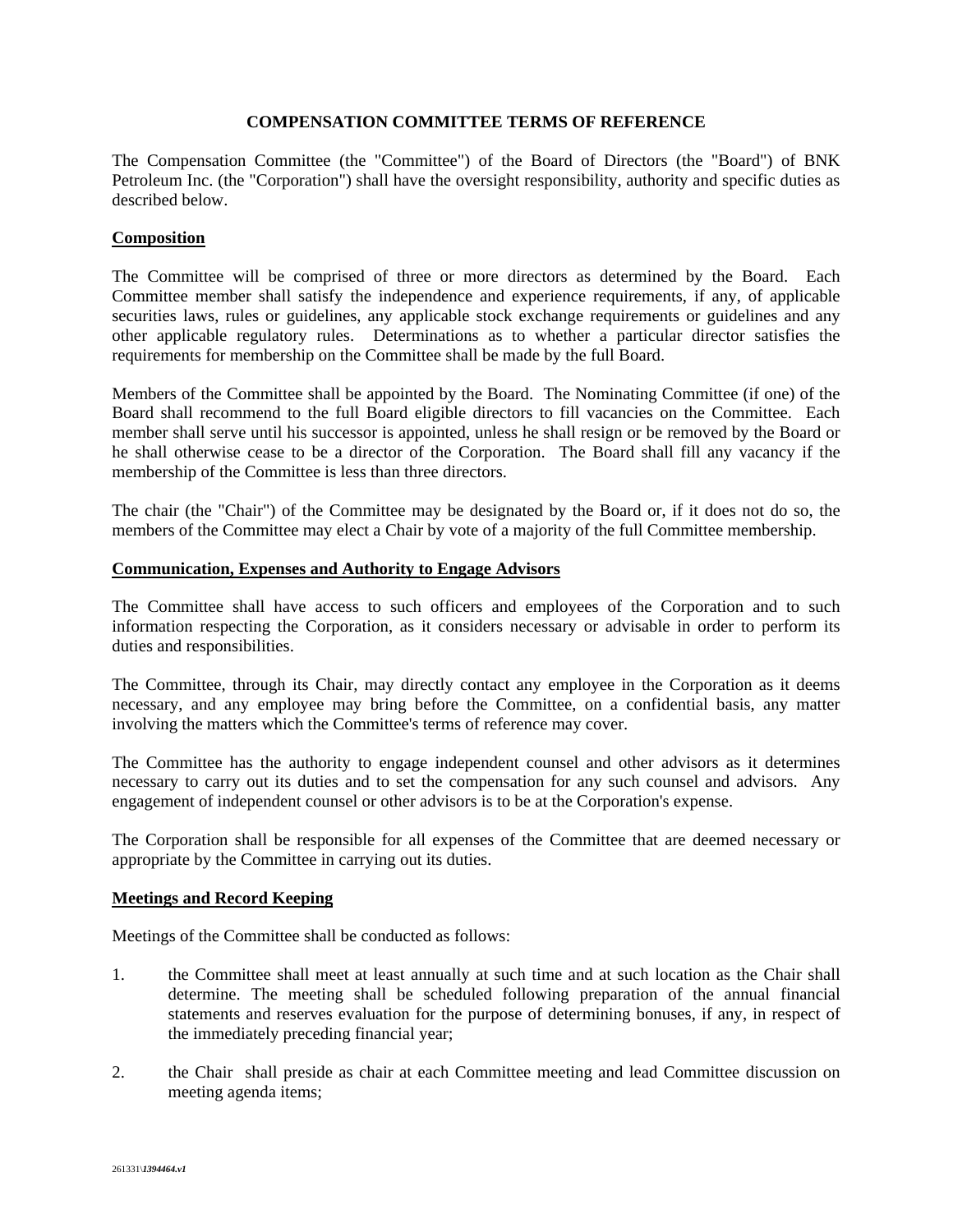- 3. the quorum for meetings shall be a majority of the members of the Committee, present in person or by telephone or by other telecommunication device that permits all persons participating in the meeting to hear each other;
- 4. if the Chair is not present at any meeting of the Committee, one of the other members of the Committee who is present at the meeting shall be chosen by the Committee to preside at the meeting;
- 5. the Chair shall, in consultation with management, establish the agenda for the meetings and instruct management to circulate properly prepared agenda materials to the Committee with sufficient time for study prior to the meeting;
- 6. every question at a Committee meeting shall be decided by a majority of the votes cast; in the event of a tie vote on any matter, such matter shall be presented to the Board for its consideration and determination;
- 7. the Chief Executive Officer (the "CEO") and Chief Financial Officer shall be available to advise the Committee, shall receive notice of all meetings of the Committee and may attend meetings at the invitation of the Chair. Other management representatives may be invited to attend as necessary; and
- 8. a Committee member, or any other person selected by the Committee, shall be appointed at each meeting to act as secretary for the purpose of recording the minutes of each meeting.

The Committee shall provide the Board with a copy of the minutes of such meetings. Where minutes have not yet been prepared, the Chair shall provide the Board with oral reports on the activities of the Committee. All material information reviewed and discussed by the Committee at any meeting shall be referred to in the minutes and made available for examination by the Board upon request to the Chair.

### **Responsibilities**

The Committee is part of the Board. Its primary function is to assist the Board in fulfilling its oversight responsibilities with respect to human resources policies and executive compensation matters. In addition, the Committee shall review the compensation of directors and the overall compensation policies of the Corporation.

### **Specific Duties**

The Committee shall:

- 1. review and recommend for approval by the Board, the Corporation's key human resources policies;
- 2. review and recommend for approval by the Board, the executive compensation philosophy and remuneration policy for the Corporation;
- 3. review and approve the corporate goals and objectives relevant to the compensation of the CEO;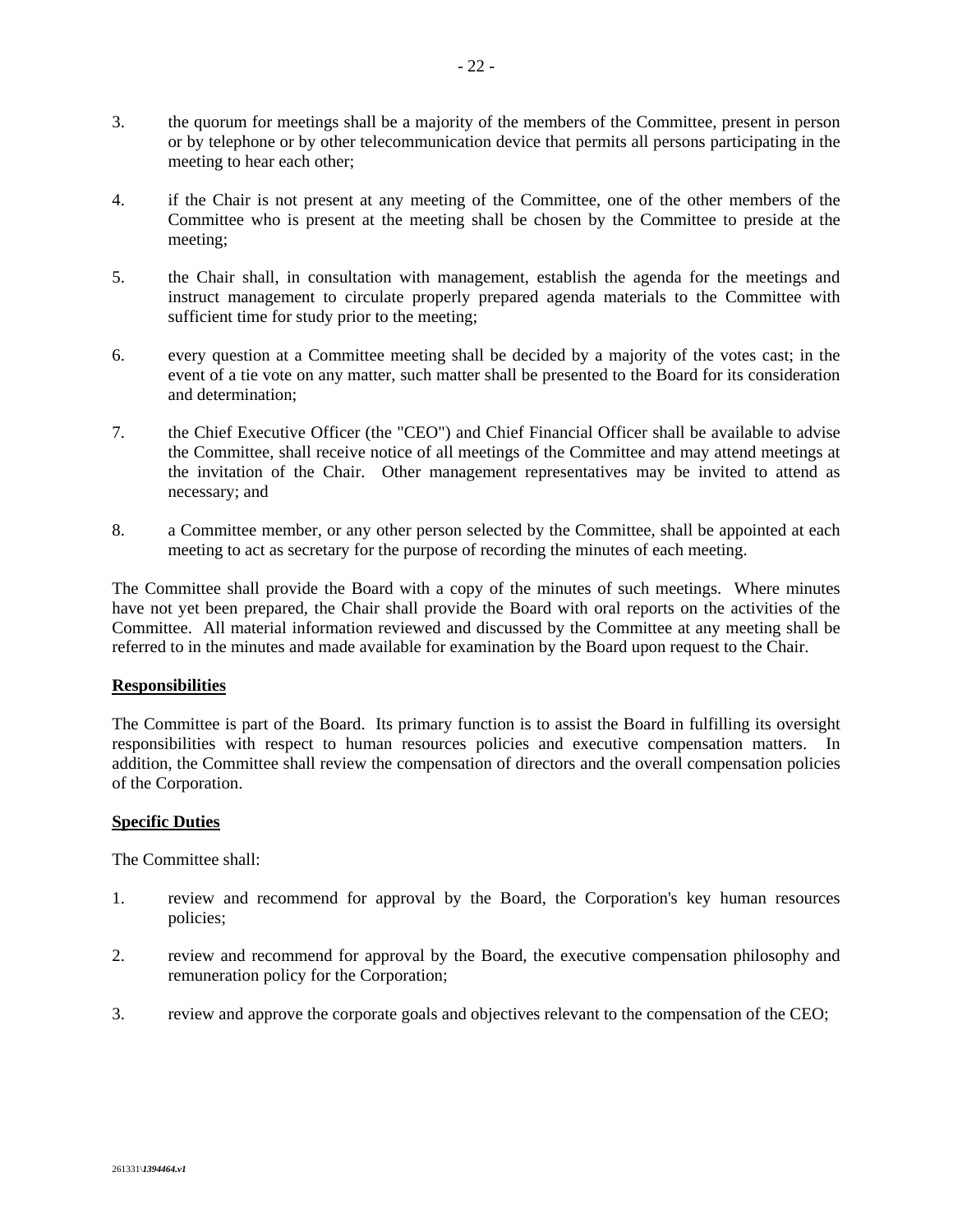- 4. evaluate the CEO's performance in light of the previously established corporate goals and objectives; and
- 5. recommend to the Board the CEO's compensation package based on its evaluation of the CEO's performance;
- 6. review annually and recommend to the Board the annual compensation package and performance objectives of the other senior officers;
- 7. review the grants of options to purchase shares of the Corporation, at the request of the Board;
- 8. review and recommend to the Board any significant changes to the overall compensation program of the Corporation;
- 9. review the adequacy and form of the compensation of directors periodically to determine if the compensation realistically reflects the responsibilities and risks involved in being an effective director, and to report and make recommendations to the Board accordingly;
- 10. review executive compensation disclosure of the Corporation prior to its public disclosure and report annually to the Corporation's shareholders on executive compensation; and
- 11. perform any other activities consistent with this mandate, the Corporation's by-laws and governing laws as the Committee or the Board deems necessary or appropriate.

# **Review of Terms of Reference**

The Committee shall review and reassess the adequacy of these Terms of Reference at least annually, and otherwise as it deems appropriate, and recommend changes to the Board. Such review shall include the evaluation of the performance of the Committee against criteria defined in the Committee and Board terms of reference.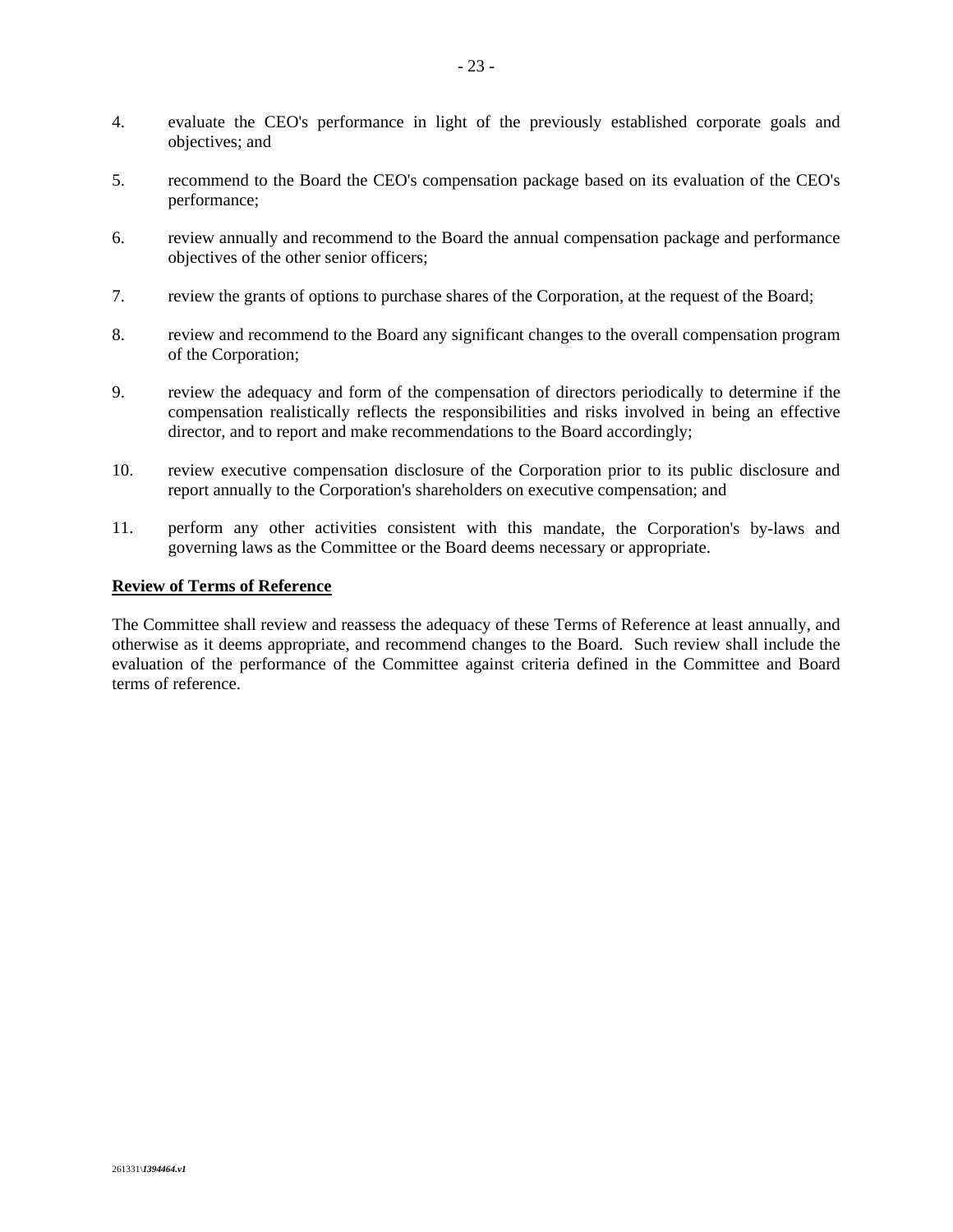#### **CORPORATE GOVERNANCE COMMITTEE TERMS OF REFERENCE**

The Governance Committee (the "Committee") of the Board of Directors (the "Board") of BNK Petroleum Inc. (the "Corporation") shall have the oversight responsibility, authority and specific duties as described below.

#### Composition

The Committee will be comprised of three or more directors as determined by the Board. Each Committee member shall satisfy the independence and experience requirements of applicable securities laws, rules or guidelines, any applicable stock exchange requirements or guidelines and any other applicable regulatory rules. Determinations as to whether a particular director satisfies the requirements for membership on the Committee shall be made by the full Board.

Members of the Committee shall be appointed by the Board. Each member shall serve until his successor is appointed, unless he shall resign or be removed by the Board or he shall otherwise cease to be a director of the Corporation. The Board shall fill any vacancy if the membership of the Committee is less than three directors.

The chair (the "Chair") of the Committee may be designated by the Board or, if it does not do so, the members of the Committee may elect a Chair by vote of a majority of the full Committee membership.

#### **Communication, Expenses and Authority to Engage Advisors**

The Committee shall have access to such officers and employees of the Corporation and to such information respecting the Corporation, as it considers necessary or advisable in order to perform its duties and responsibilities.

The Committee, through its Chair, may directly contact any employee in the Corporation as it deems necessary, and any employee may bring before the Committee, on a confidential basis, any matter involving the matters which the Committee's terms of reference may cover.

The Committee has the authority to engage independent counsel and other advisors as it determines necessary to carry out its duties and to set the compensation for any such counsel and advisors. Any engagement of independent counsel or other advisors is to be at the Corporation's expense.

The Corporation shall be responsible for all expenses of the Committee that are deemed necessary or appropriate by the Committee in carrying out its duties.

#### **Meeting and Record Keeping**

Meetings of the Committee shall be conducted as follows:

- 1. the Committee shall meet at least once annually at such time and at such location as the Chair shall determine. A meeting shall, if feasible, be scheduled to review the report on corporate governance required pursuant to applicable securities laws.
- 2. the Chair shall preside as chair at each Committee meeting and lead Committee discussion on meeting agenda items;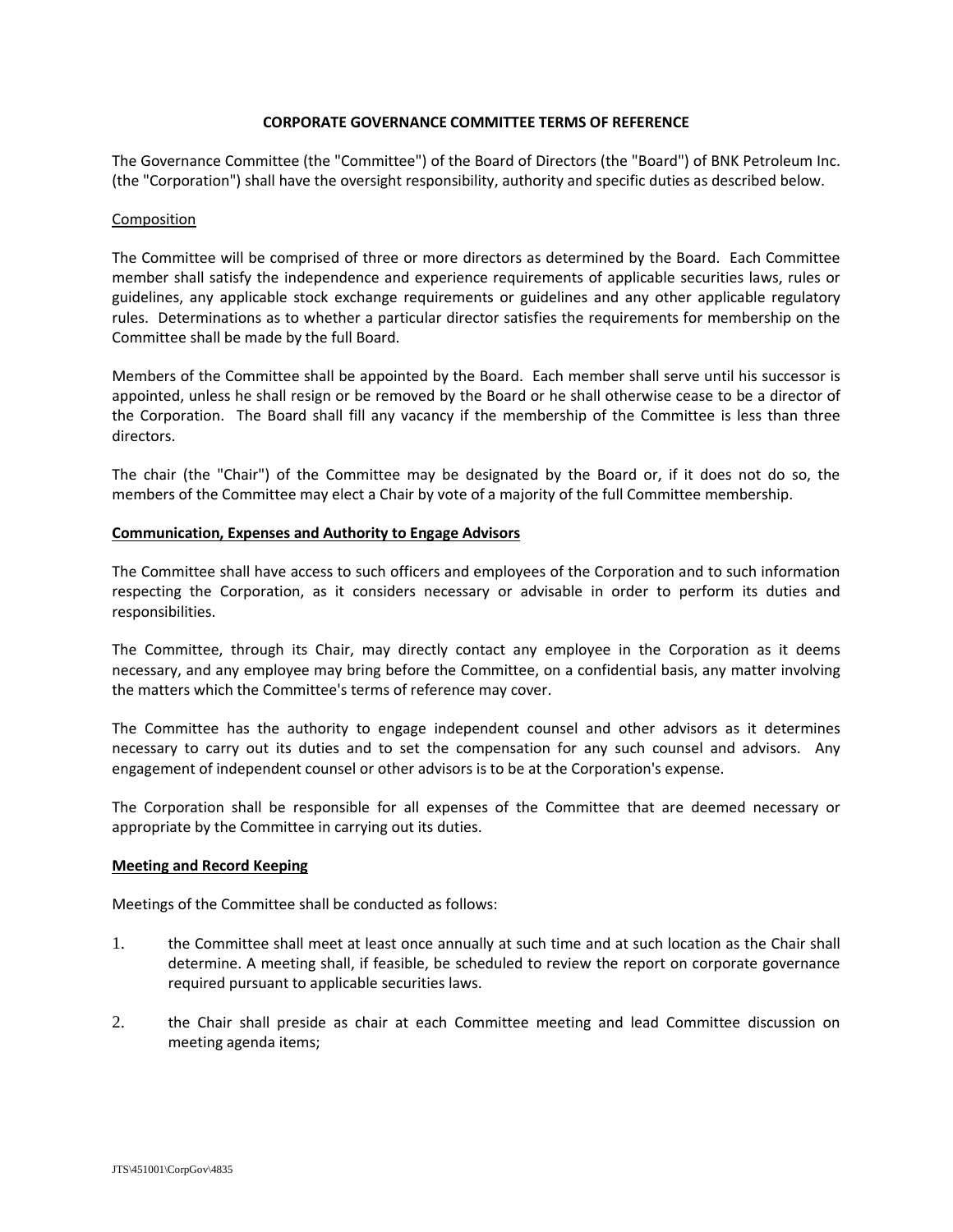- 3. the quorum for meetings shall be a majority of the members of the Committee, present in person or by telephone or by other telecommunication device that permits all persons participating in the meeting to hear each other;
- 4. if the Chair is not present at any meeting of the Committee, one of the other members of the Committee who is present at the meeting shall be chosen by the Committee to preside at the meeting;
- 5. the Chair shall, in consultation with management, establish the agenda for the meetings and instruct management to circulate properly prepared agenda materials to the Committee with sufficient time for study prior to the meeting;
- 6. every question at a Committee meeting shall be decided by a majority of the votes cast; in the event of a tie vote on any matter, such matter shall be presented to the Board for its consideration and determination;
- 7. the Chief Executive Officer (the "CEO") and Chief Financial Officer shall be available to advise the Committee, shall receive notice of meetings and may attend meetings of the Committee at the invitation of the Chair. Other management representatives may be invited to attend as necessary; and
- 8. a Committee member, or any other person selected by the Committee, shall be appointed at each meeting to act as secretary for the purpose of recording the minutes of each meeting.

The Committee shall provide the Board with a copy of the minutes of such meetings. Where minutes have not yet been prepared, the Chair shall provide the Board with oral reports on the activities of the Committee. All material information reviewed and discussed by the Committee at any meeting shall be referred to in the minutes and made available for examination by the Board upon request to the Chair.

### **Responsibilities**

The Committee is part of the Board. Its primary function is to assist the Board in fulfilling its oversight responsibilities with respect to the development and implementation of principles and systems for the management of corporate governance.

### **Specific Duties**

The Committee shall:

- 1. assess and make recommendations as to the size, composition, operation and effectiveness of the Board.
- 2. have responsibility for:
	- (a) identifying, reviewing the qualifications of, and recommending qualified candidates for election or re-election to the Board at each annual general meeting;
	- (b) in the event of a vacancy or newly created directorships on the Board, the Committee shall recommend to the Board nominees for appointment to fill the position(s); and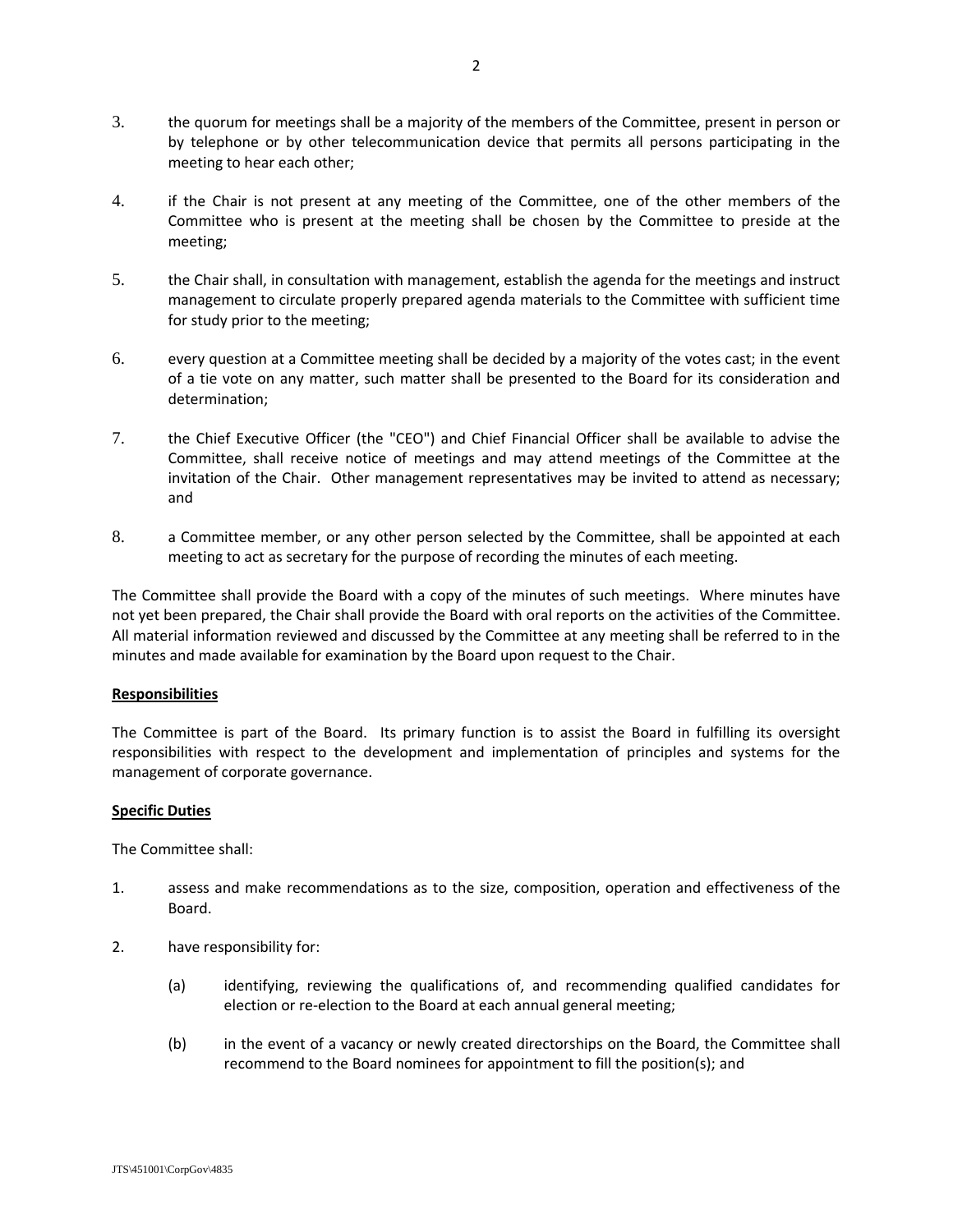(c) evaluate recommendations for Board nominees and proposals submitted by the Corporation's shareholders identifying potential Board candidates.

In performing these duties, the Committee will assesses potential Board candidates to fill perceived needs on the Board for required skills, expertise, independence and other factors. The Committee will consult members of the Board and representatives of the oil and gas industry for possible candidates, as appropriate.

- 3. in respect of any director nominee who submits his or her offer of resignation for the consideration of the Corporate Governance Committee pursuant to the Corporation's Majority Voting Policy, meet to review the matter and make a recommendation to the Board after reviewing the matter, in accordance with the Majority Voting Policy.
- 4. annually review the performance of the Board of Directors, the committees of the Board and individual directors, and the relationship between the Board and management.
- 3. periodically review and make recommendations to the Board on:
	- (a) the terms of reference for the Board;
	- (b) the terms of reference of the committees of the Board, including the Committee; and
	- (c) the position descriptions for:
		- (i) the CEO;
		- (ii) the Chairman of the Board;
		- (iii) the Lead Director (if one); and
		- (iv) the chair of committees of the Board
- 4. review and make recommendations with respect to continuing education for members of the Board and committees of the Board.
- 5. regularly review the corporate governance practices of the Corporation, and, if appropriate, recommend changes to the Board.
- 6. regularly review the Corporation's articles and bylaws and recommend any changes to the Board for consideration.
- 7. review and recommend to the Board for approval the corporate governance disclosure statements required by applicable securities laws.
- 8. review and make recommendations to the Board on any other matters related to the governance of the Corporation that the Committee considers appropriate.
- 9. perform any other activities consistent with this mandate and, generally, governing laws as the Committee or the Board deems necessary or appropriate.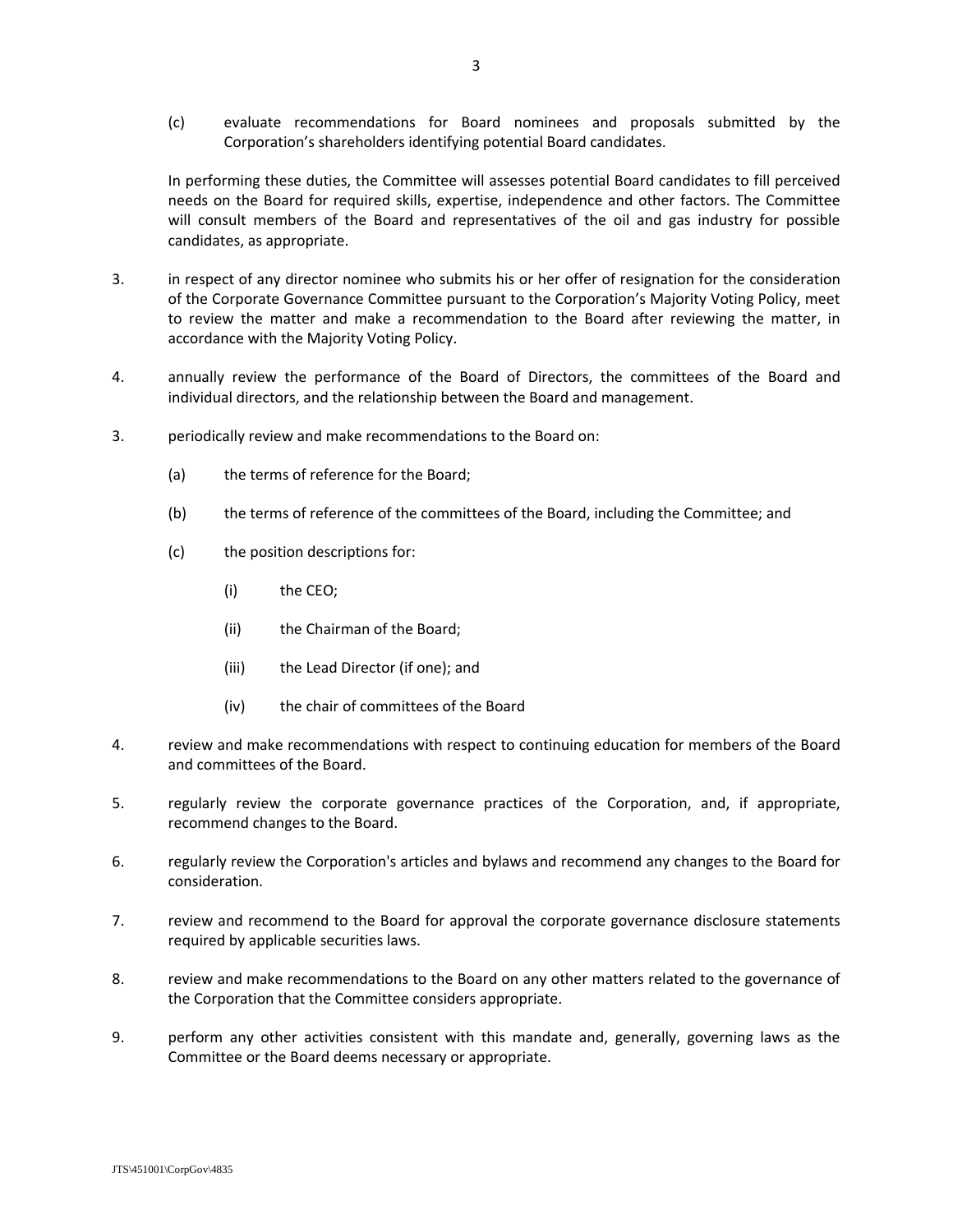### **Review of Terms of Reference**

The Committee shall review and reassess the adequacy of these Terms of Reference at least annually, and otherwise as it deems appropriate and recommend changes to the Board. Such review shall include the evaluation of the performance of the Committee against criteria defined in the Committee and Board terms of reference.

These Terms of Reference have been approved by the Board on May 2, 2014.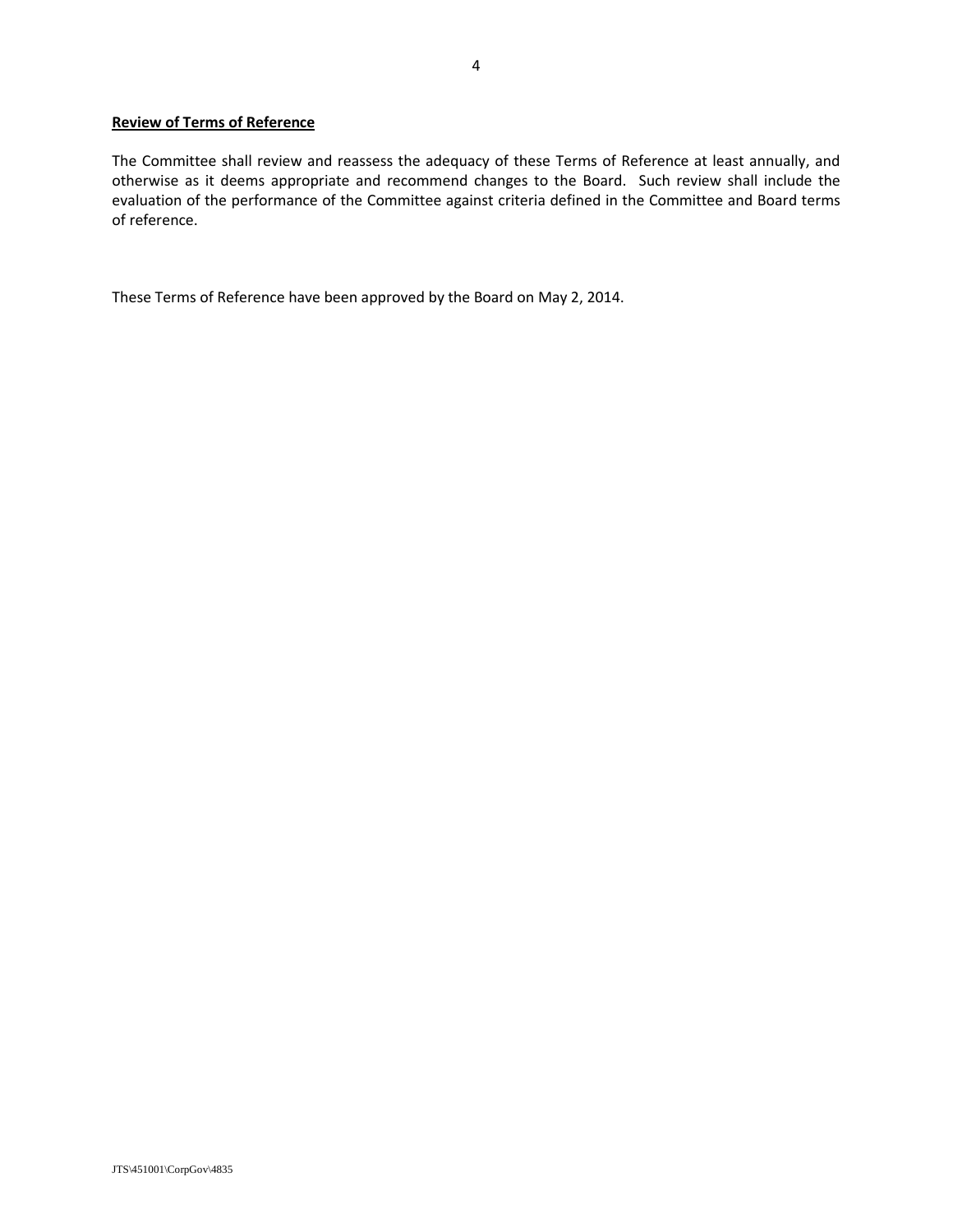

# **BNK PETROLEUM INC. ("Corporation")**

# **MANDATE OF THE**

# **HEALTH, SAFETY AND ENVIRONMENT COMMITTEE**

### **STATEMENT OF PRINCIPLES**

The Corporation and its subsidiaries are committed to the protection of life, health and the environment for present and future generations. We will focus our resources to achieve shareholder profitability in our operations without neglecting our commitment to sustainable development. We will respect the needs and culture of the local communities. All employees are responsible for incorporating into their planning and work the actions necessary to fulfill this commitment.

### **GENERAL**

The Health, Safety & Environment Committee (the "Committee"), under the supervision of the Board, shall have overall responsibility for overseeing the development and implementation of policies and procedures for ensuring a safe, healthy work environment and sustainable development.

The Committee shall be comprised of three members, a majority of whom shall be "independent" directors as defined in applicable securities legislation.

### **RESPONSIBILITIES**

Subject to the powers and duties of the Board, the Board hereby delegates to the Committee the following powers and duties to be performed by the Committee on behalf of and for the Board.

The Committee shall, with input from Management as required:

- (a) ensure that applicable management is familiar with requirements and trends relating to health, safety and the environment in each jurisdiction in which it operates and evaluate the Corporation's compliance with such requirements;
- (b) assess environmental risks and the Corporation's risk management;
- (c) review and make recommendations regarding the Corporation's existing policies, procedures and practices related to health, safety and the environment;
- (d) evaluate environmental performance within the Corporation from a best practices point of view including performance by Corporation contractors;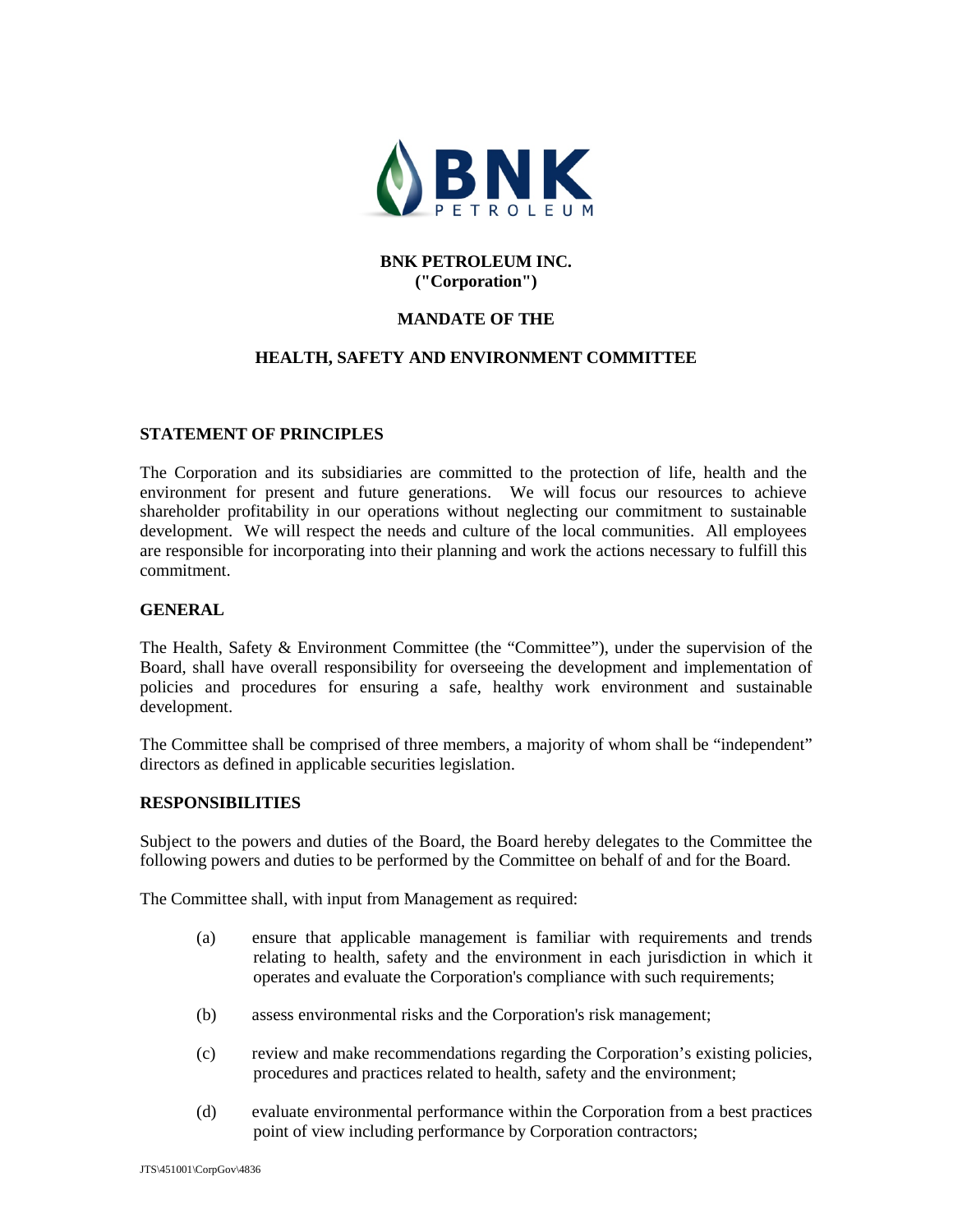- (e) review variances and non-compliance issues related to the Corporation's policies, and procedures related to health, safety and the environment;
- (f) ensure that good business practices exist in order that the Corporation meets or exceeds its legal requirements concerning environmental and safety practices; and
- (g) make recommendations to the Board as required and report to the Board at least annually, and more frequently if it considers appropriate, on its evaluation of the Corporation's performance relative to its policy objectives in regard to health, safety and environmental matters and any conditions or incidents that could reasonably be expected to affect the risk profile of the Corporation, its disclosure and/or its reputation.

In assessing and making recommendations regarding the Corporation's policies, procedures and practices regarding health, safety and environmental matters, the Committee shall promote the following objectives:

- employee commitment and accountability to the Corporation's policies and procedures and enhancement of their capabilities in its implementation through the use of appropriate management systems.
- the development and implementation of effective, realistic systems to minimize risks to health, safety and the environment.
- open communication with employees, local stakeholders and governments regarding the Corporation's plans, programs and performance.
- cooperation with government agencies, local communities, educational institutions and suppliers to achieve safe handling, use and disposal of materials, resources and products.
- use of technologies that are designed to improve the safe, efficient use of resources, processes and materials.

The Committee shall be entitled to engage independent consultants to assist it in fulfilling its mandate, provided that it shall consult with management in the selection of such consultants and obtain an estimate of fees and costs for such services in advance of entering into a commitment.

The Committee shall have such other powers and duties as are delegated to it by the Board.

# **REPORTING**

The Committee shall report to the Board of Directors at its regularly scheduled meetings.

### **EFFECTIVE DATE**

This Mandate was implemented by the Board on May 2, 2014.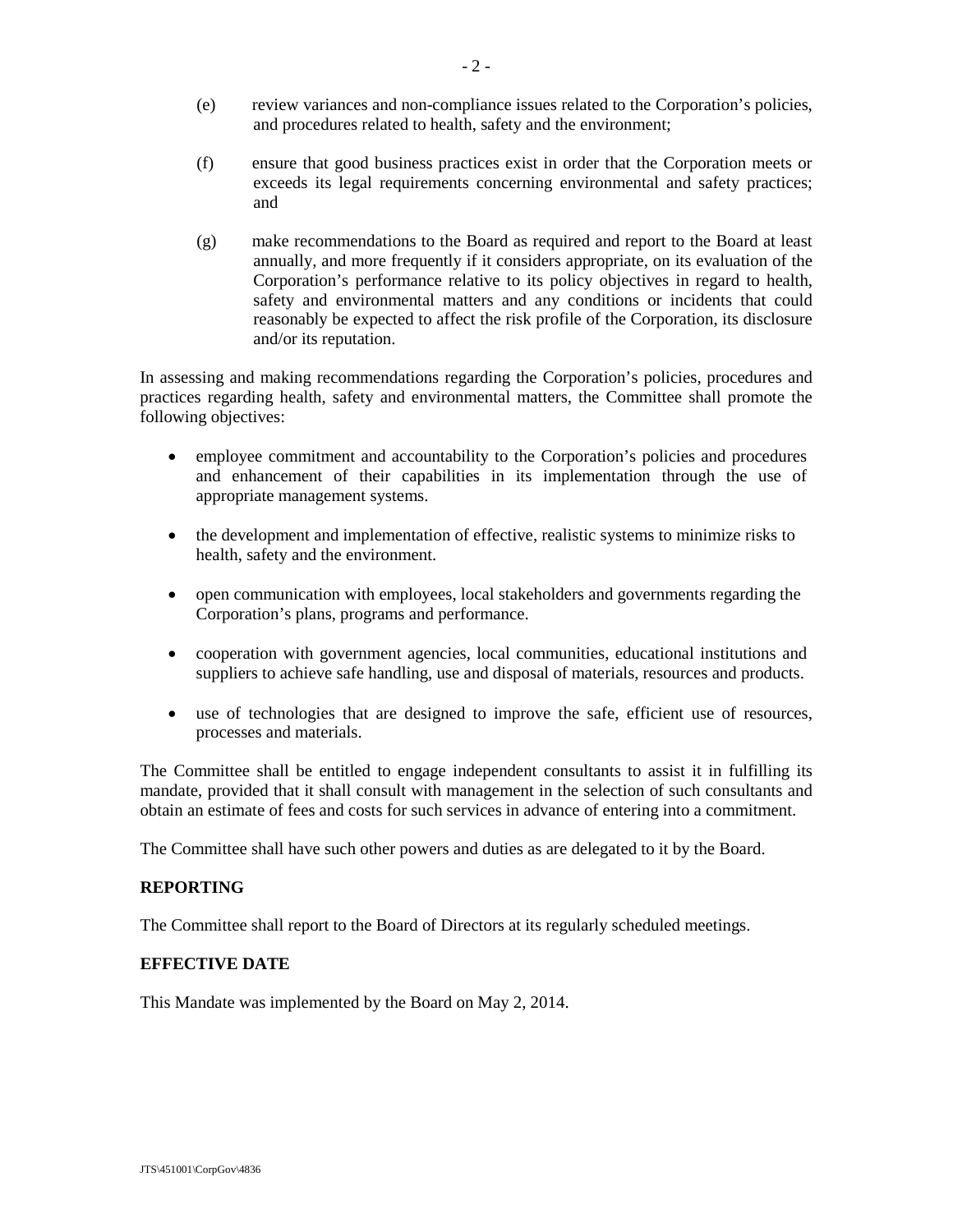# **BNK Petroleum Inc.**

# **RESERVES COMMITTEE CHARTER**

# **A. MANDATE**

The purpose of the Reserves Committee (the "**Committee**") of the Board of Directors (the "**Board**") of BNK Petroleum Inc. (the "**Company**") is to assist the Board in fulfilling its responsibilities with respect to the Company's oil, natural gas and natural gas liquids reserves (the "**reserves**") and resource evaluation process and public disclosure of reserves data and other information as required under National Instrument 51-101 *Standards of Disclosure for Oil and Gas Activities* ("**NI 51-101**").

# **B. STRUCTURE AND ORGANIZATION**

**Members**. The Committee shall consist of three directors, who shall be appointed by the Board and may be removed by the Board.

In accordance with section 3.5 of National Instrument 51-101 *Standards of Disclosure for Oil and Gas Activities* ("**NI 51-101**"), a majority of the members of the Committee will be:

- a) individuals who are not and have not been, during the preceding 12 months:
	- i. an officer or employee of the Company or an affiliate of the Company;
	- ii. a person who beneficially owns 10 percent or more of the outstanding voting securities of the Company; or
	- iii. a relative of a person referred to in (i) or (ii) above, residing in the same home as that person; and
- b) free from any business or other relationship which could reasonably be seen to interfere with the exercise of their independent judgement.

A majority of the members of the Committee will also be "independent" as determined in accordance with National Instrument 58-101 *Disclosure of Corporate Governance Practices*.

The Chair of the Committee shall be designated by the Board or by the members of the Committee if the Chair is absent from the meeting.

# **C. OPERATION**

The Company shall provide the Committee with the resources necessary to satisfy its responsibilities, including the authority to engage, at the expense of the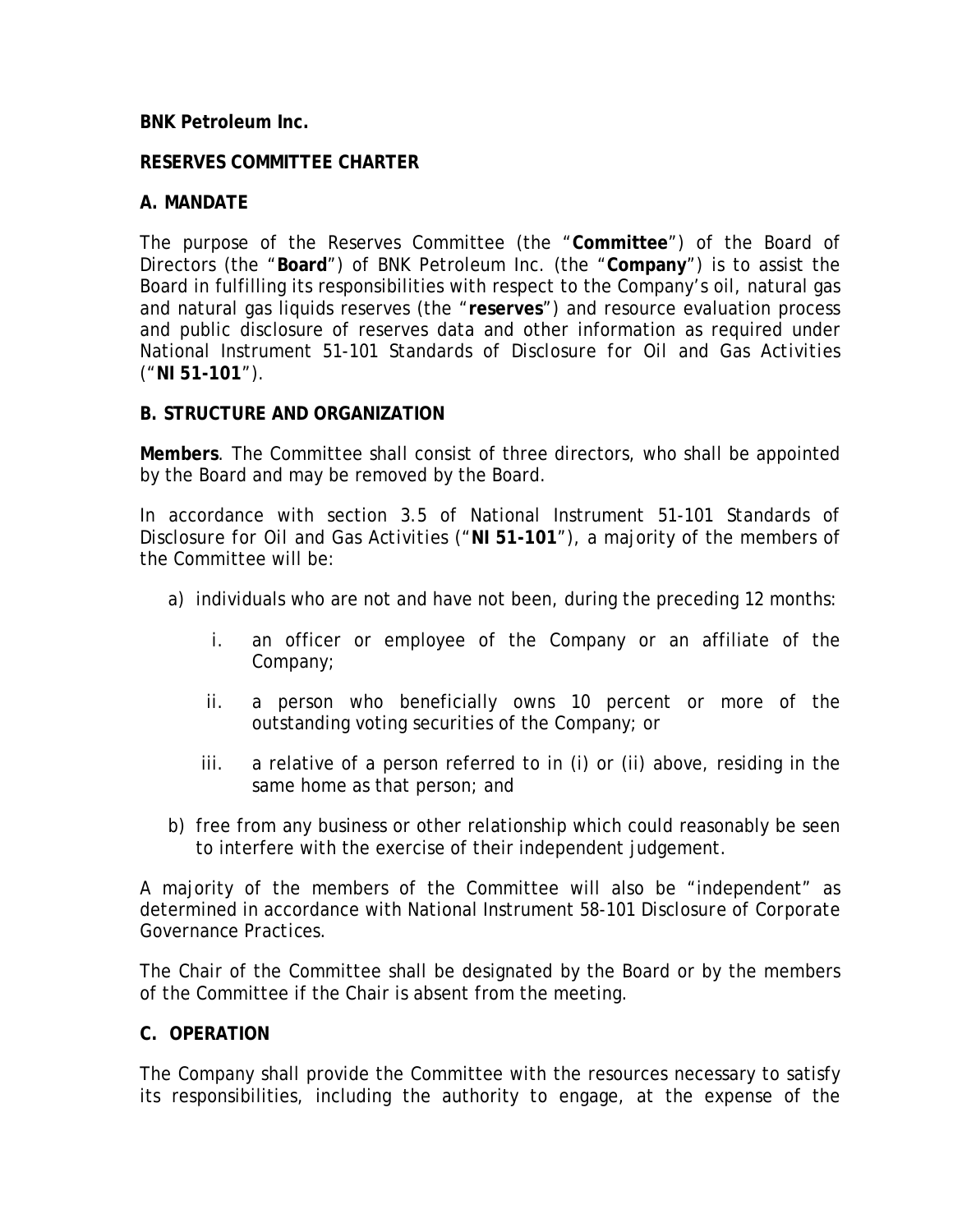Company, independent legal counsel, engineers and such other advisors, as the Committee deems necessary. The Board believes the duties and responsibilities of the Committee should remain flexible in order to best react to changing conditions and to enable it to assure the Board and shareholders that the Company's reserves preparation procedures and reporting practices are in accordance with all legal and regulatory requirements. The Committee is therefore authorized to take such further actions as are consistent with the functions described herein and to perform such other actions as required by the Board.

The Committee shall have access to such officers and employees of the Company and the Company's independent petroleum consultants, and to such information respecting the Company as is considers necessary or advisable in order to perform its duties and responsibilities.

# **D. MEETINGS**

The Committee will meet a minimum of two times per year. The Committee, or designated Committee member, will meet at least once a year with the Company's independent petroleum consultants. The Committee shall meet in person or telephonically at such times and at such places as determined by the Committee Chair, and may act by unanimous written consent.

A Committee member, or any other person selected by the Chair, shall be appointed at each meeting to act as Secretary for the purpose of recording minutes of the meeting.

**Quorum**. A majority of the members of the Committee, but in no event less than two members, shall constitute a quorum for the meetings of the Committee.

# **E. DUTIES AND RESPONSIBILITES**

- 1. Review, with reasonable frequency, the Company's procedures relating to the disclosure of information with respect to oil and gas activities, including the Company's procedures for complying with the disclosure requirements and restrictions of NI 51-101;
- 2. Approve the appointment of, and any proposed change in, the independent qualified reserves evaluator or auditor retained to assist the Company in the annual review of the Company's reserves;
- 3. In the case of any proposed change in the independent qualified reserves evaluator or auditor, determine the reasons for the proposed change and whether there have been any disputes between the appointed qualified reserves evaluator or auditor and management of the Company;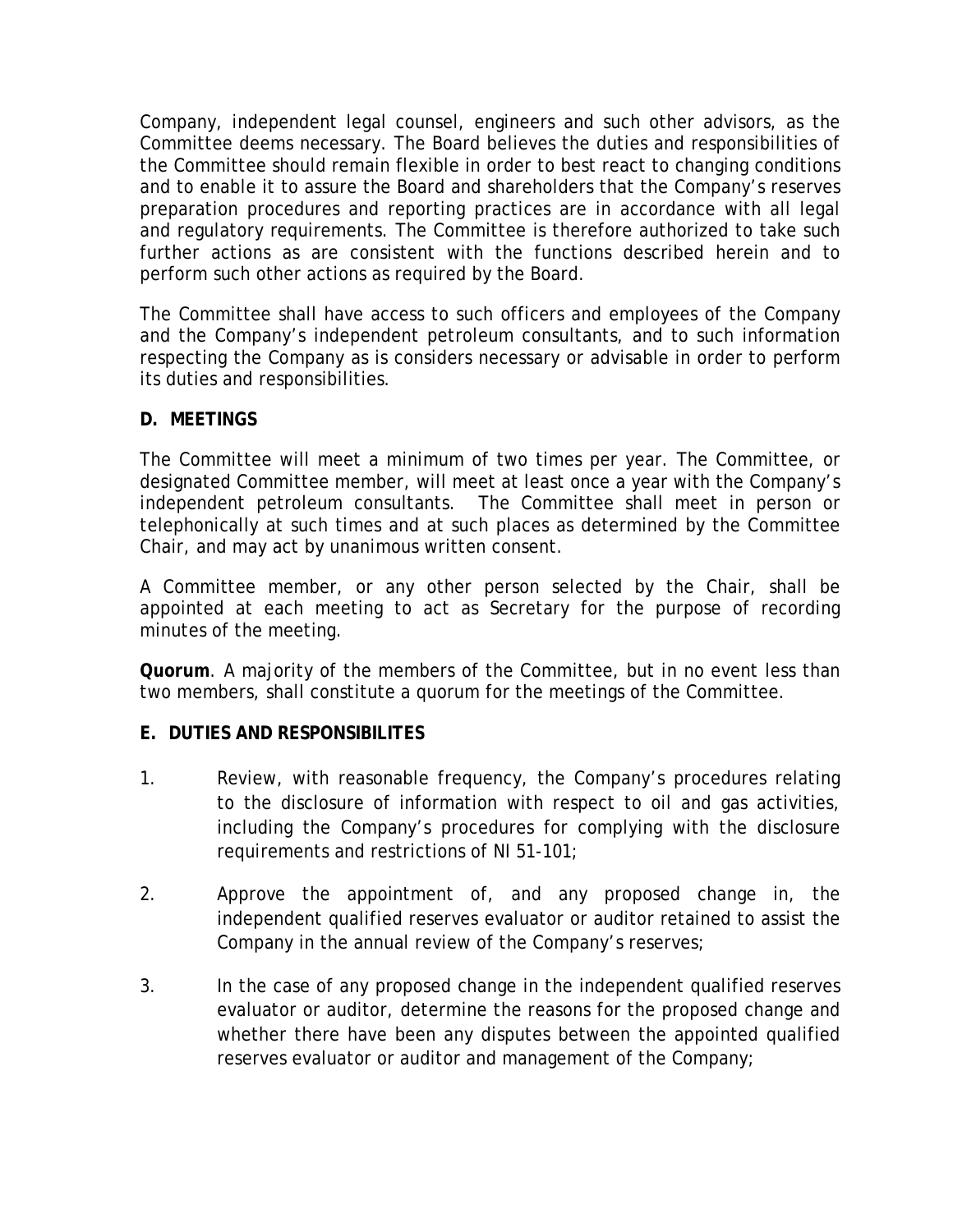- 4. Review, with reasonable frequency, the Company's procedures for providing information to the qualified reserves evaluator or auditor who reports on reserves data;
- 5. Meet with management and the qualified reserves evaluator or auditor, including a meeting with the qualified reserves evaluator or auditor without management present, to:
	- i. review the reserves data and the report of the qualified reserves evaluator or auditor thereon; and
	- ii. determine whether any restrictions affect the ability of the qualified reserves evaluator or auditor to report on reserves data without reservation;
- 6. Review and recommend to the Board for approval:
	- i. the content and filing of the Company's annual statement of reserves data and other oil and gas information;
	- ii. the filing of the annual report on reserves data by the qualified reserves evaluator or auditor; and
	- iii. the content and filing the Company's annual report of management and directors on oil and gas disclosure

(it being acknowledged that section 3.5(2) of NI 51-101 prohibits the Board from delegating to the Committee the responsibility to approve such content or filing and that section 3.5(3) of NI 51-101 requires the Board to solicit such recommendation from the Committee);

- 7. Assist the Board in its oversight of the Company's compliance with legal and regulatory requirements relating to its oil and gas activities;
- 8. Monitor the performance of the Company's independent engineering consultants;
- 9. Meet annually, or more frequently if considered necessary or appropriate, with the Company's senior reserves engineering personnel and the independent engineering consultants of the Company to review and consider the evaluation of the reserves and any other matters of concern in respect of the evaluation of the reserves;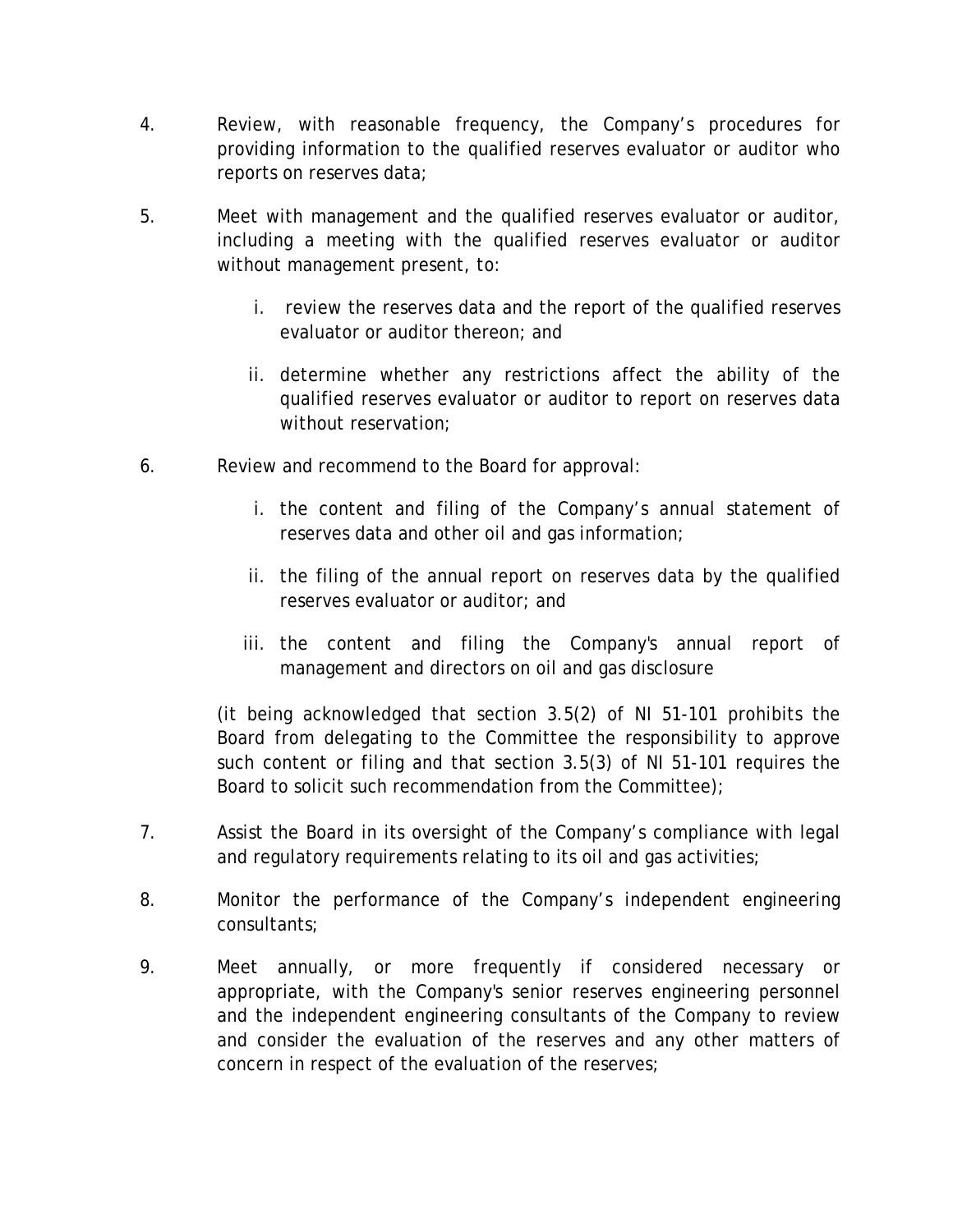- 10. Review the integrity of the Company's reserves evaluation process and reporting system;
- 11. Review with the independent engineering consultants any reserves reporting problems or difficulties and management's response, including difficulties encountered in the course of the reserves engineering report preparation; any restrictions placed on the scope of the independent engineering consultants' activities or access to requested information, and any significant disagreements with management;
- 12. Review the Company's significant reserves engineering principles and policies and any significant changes thereto and any proposed changes in reserves engineering standards and principles which have, or may have, a material impact on the Company's reserves disclosure;
- 13. Resolve any material disagreements or difficulties between the independent engineering consultants and management;
- 14. Review any material reserves adjustments;
- 15. Review any public disclosure or regulatory filings with respect to any reserves evaluation or related oil and gas activities, including annual filings and material change reports and, if appropriate make recommendations to the Board as to their approval for the release or filing thereof;
- 16. Initiate, when appropriate, investigations of matters within the scope of its responsibilities; and
- 17. Perform such other duties and responsibilities as the Board shall approve and assign to the Committee.

# **F. REPORTING**

The Committee will report to the Board not less than once each year, and review any issues that arise with respect to:

- 1. The quality or integrity of the Company's reserves evaluations and reports.
- 2. The Company's compliance with legal or regulatory requirements related to the Company's reserves.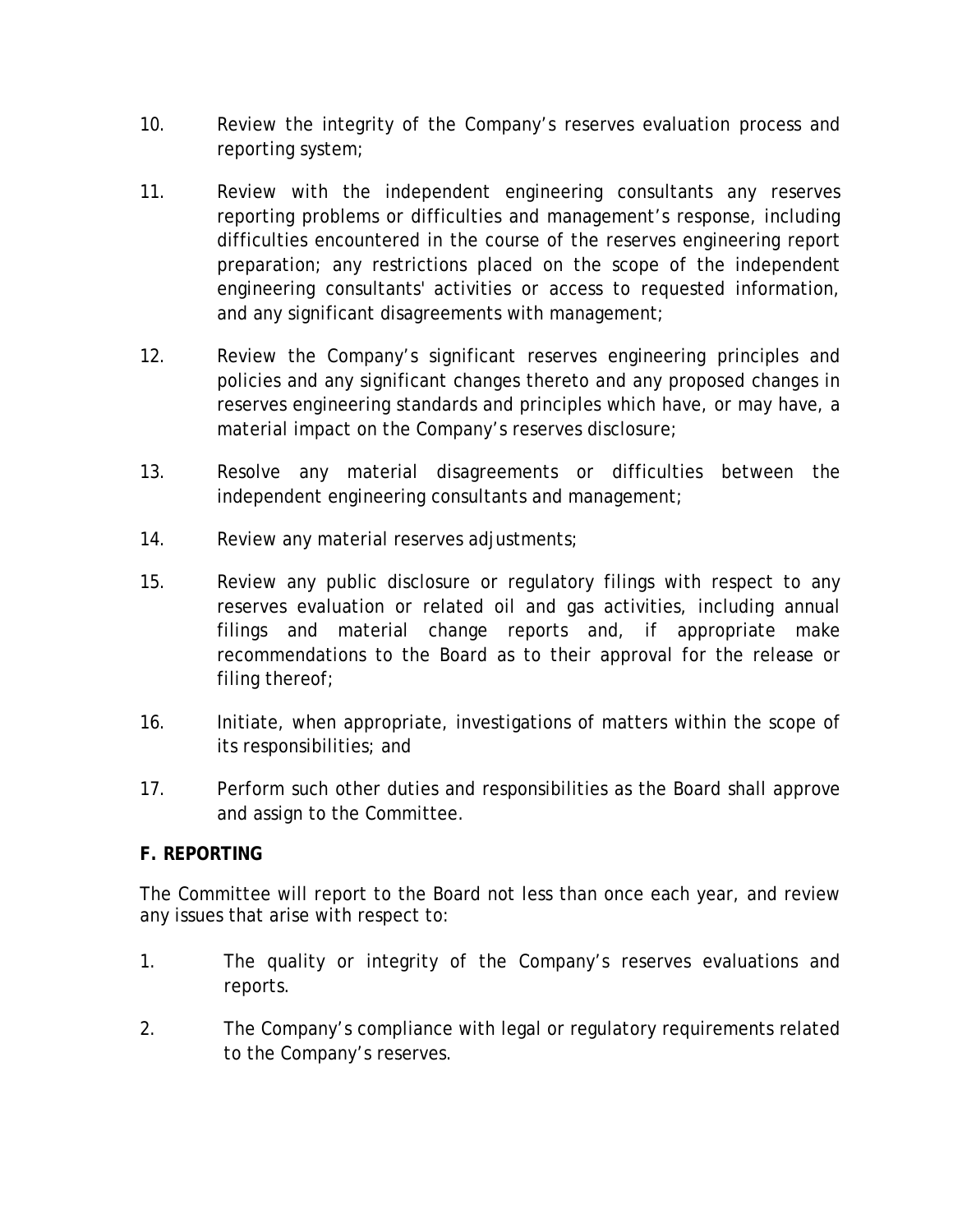3. The qualifications, performance and independence of the Company's independent engineering consultants.

This Charter was implemented by the Board on December 8, 2014.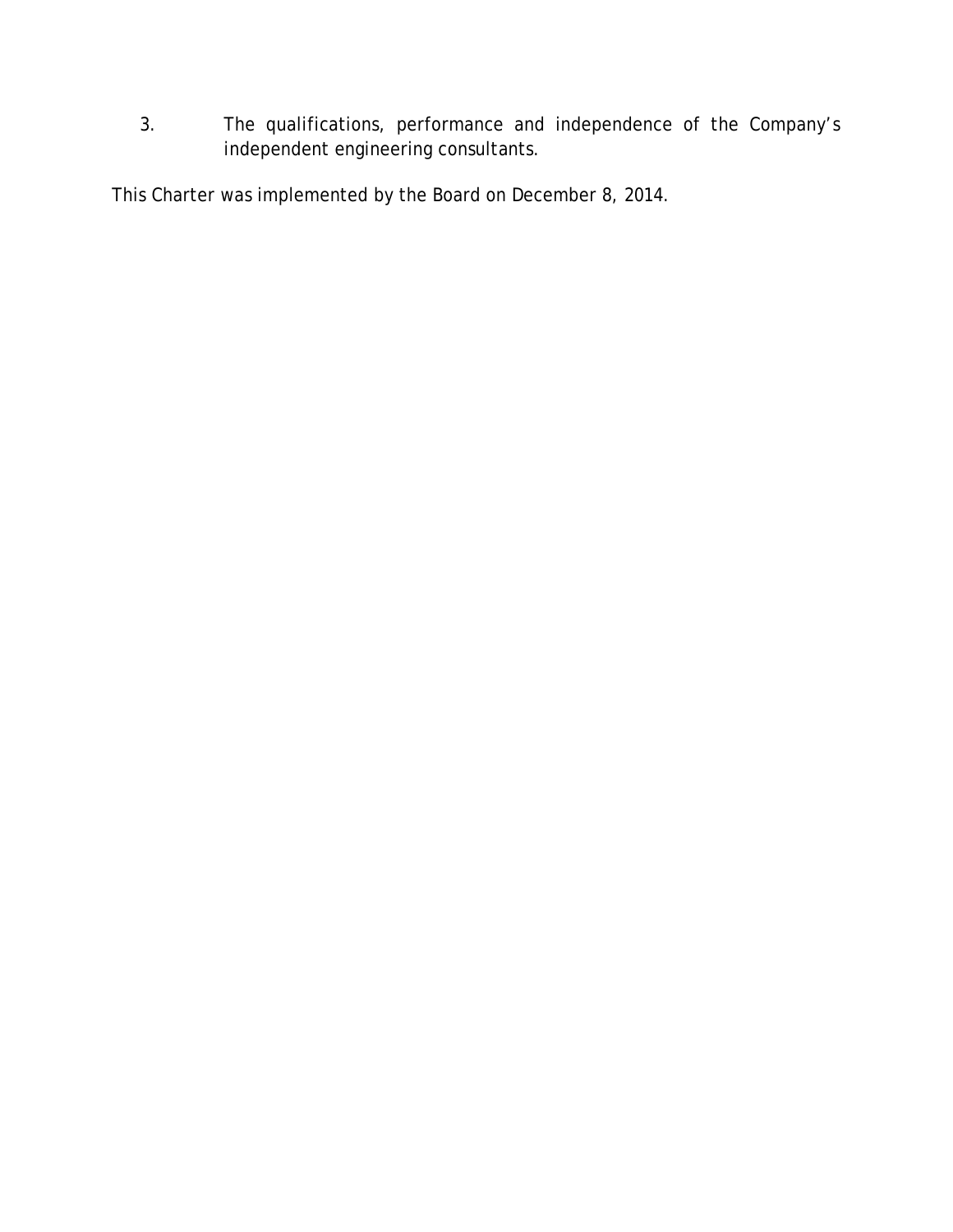### **POLICY ON TRADING IN SECURITIES BY DIRECTORS, OFFICERS, EMPLOYEES AND CONSULTANTS**

The purpose of this Policy on Trading in Securities by Directors, Officers, Employees and Consultants (the "**Policy**") is to ensure (a) compliance with applicable securities laws governing trading in securities of BNK Petroleum Inc. (the "**Corporation**") while in possession of material non-public information concerning the Corporation, and tipping or disclosing material non-public information to outsiders; and (b) avoidance of embarrassment by preventing the appearance of improper trading or tipping.

In conjunction with regulatory requirements, it is the policy of the Corporation that, once a person becomes an insider, his or her security holdings in the Corporation, and any change therein, must be reported to the appropriate securities commissions. The responsibility for compliance with insider reporting obligations rests with the insiders and not with the Corporation. However, the Corporation has an interest in monitoring the holdings of its insiders and ensuring that insider holdings are accurately reported, as the identity of insiders and the size of their holdings may be relevant in determining whether the Corporation is permitted, under applicable securities laws and stock exchange rules, to undertake certain corporate transactions.

### **Scope**

- 1. This Policy covers all directors, officers, employees and "consultants" of the Corporation, except the sections entitled "*Reporting by Insiders*" which apply only to insiders of the Corporation. Directors, officers, employees and consultants are responsible for ensuring compliance by their families and other members of their households. In this Policy, "consultants" refers to consultants who are required by the Corporation to adhere to this Policy.
- 2. This Policy applies to any transactions in any securities of the Corporation, including options, restricted share units, warrants, preferred shares and debentures, as well as exchange-traded options or other derivative securities that are not issued by the Corporation but are based on securities of the Corporation.
- 3. This Policy applies not only to the securities of the Corporation which a director, officer, employee or consultant owns, but also those over which control or direction is exercised (for example as a trustee or executor of an estate) and also to the securities of the Corporation that are indirectly owned (for example by a corporation controlled by a director, officer, employee or consultant).
- 4. These procedures may be changed or other procedures adopted in the future as considered appropriate in order to carry out the purposes of this Policy.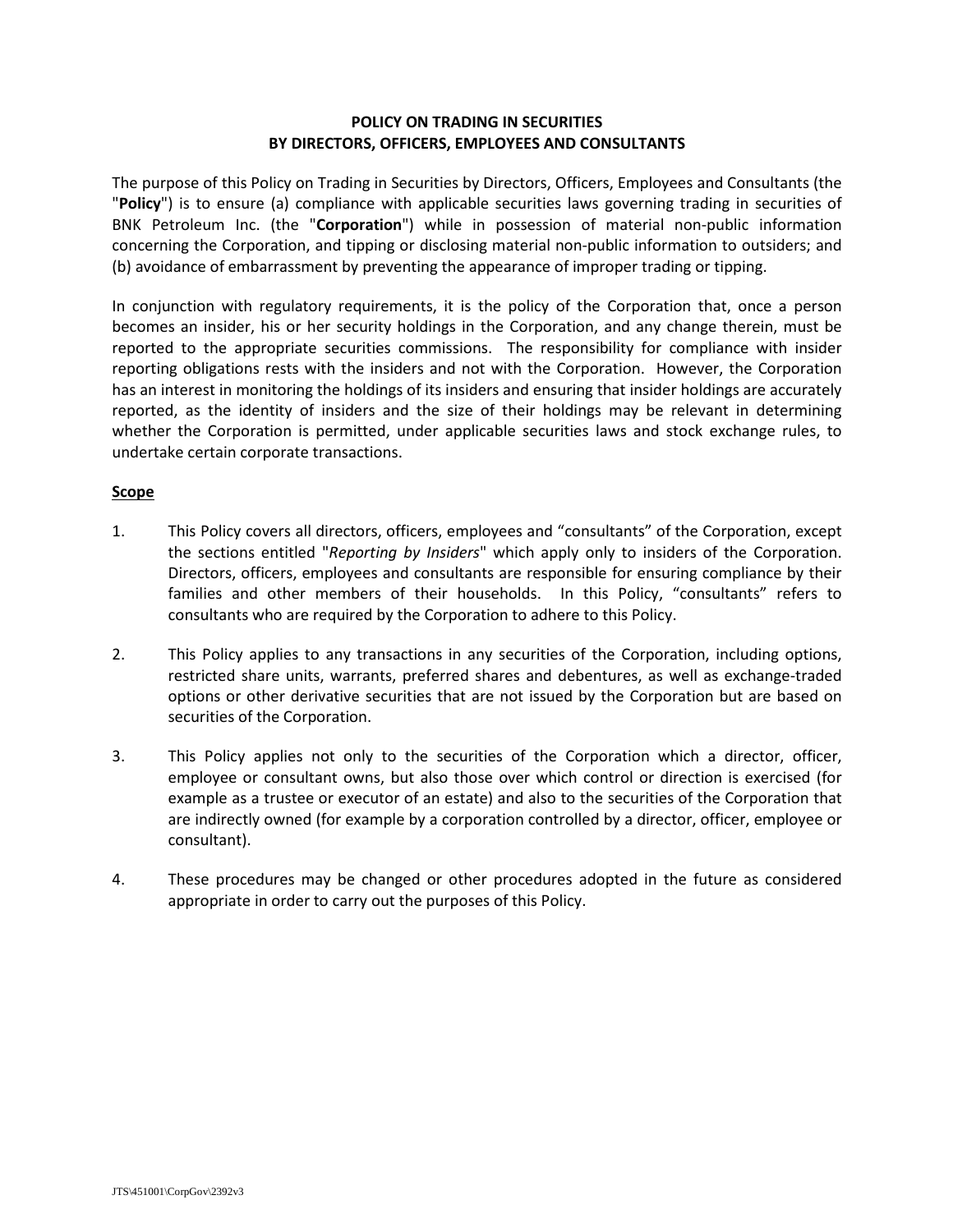### **Compliance Officers**

The Chairman, CEO or Chief Financial Officer (each, a "**Compliance Officer**") shall be responsible for responding to questions from directors, officers, employees and consultants and assisting such persons in complying with the terms of this Policy and applicable securities laws.

### **Requirement to Obtain Approval Before Trading**

All directors, officers, employees and consultants must contact the Chairman, CEO or Chief Financial Officer to obtain permission before trading any securities of the Corporation (which includes the exercise of options). If a particular trade is approved but is not executed promptly (or, if a timeframe is specified by the Compliance Officer, within that timeframe), the trade must be re-approved by a Compliance Officer before it is completed. The Corporation may implement procedures in respect of the approvals required pursuant to this paragraph and such procedures may be changed from time to time. The Compliance Officer is not required to explain his or her decision not to approve a particular trade.

#### **Reporting by Insiders**

The directors and officers of the Corporation are considered to be insiders of the Corporation and as such are subject to a higher standard of scrutiny and disclosure requirements than other people who may trade in securities of the Corporation.

Under Canadian securities law, "reporting insiders" are required to file insider reports as outlined below. The term "reporting insiders" is defined in National Instrument 55-104 Insider Reporting Requirements and Exemptions and will generally include the directors and officers of the Corporation. The definition is reproduced in Schedule "A" to this policy.

### *Initial Reports*

Reporting insiders are required to file an "initial" insider report within ten days of the date on which the person became a reporting insider. An initial report is not required, however, when a person becomes a reporting insider if he/she has no direct or indirect beneficial ownership, control or direction over securities of the Corporation or any interest in, or right or obligation associated with, a "related financial instrument" involving a security of the Corporation.

"Related financial instrument" means (a) an instrument, agreement, security or exchange contract the value, market price or payment obligations of which are derived from, referenced to or based on the value, market price or payment obligations of a security, or (b) any other instrument, agreement or understanding that affects, directly or indirectly, a person's economic interest in respect of a security or an exchange contract.

### *Subsequent Reports*

Reporting insiders of the Corporation are required to file insider trading reports within 5 days of a change in their beneficial ownership of, control or direction over (whether direct or indirect) any securities of the Corporation (this includes the grant or exercise or equivalent of options, restricted share units or other convertible securities) and related financial instruments involving a security of the Corporation.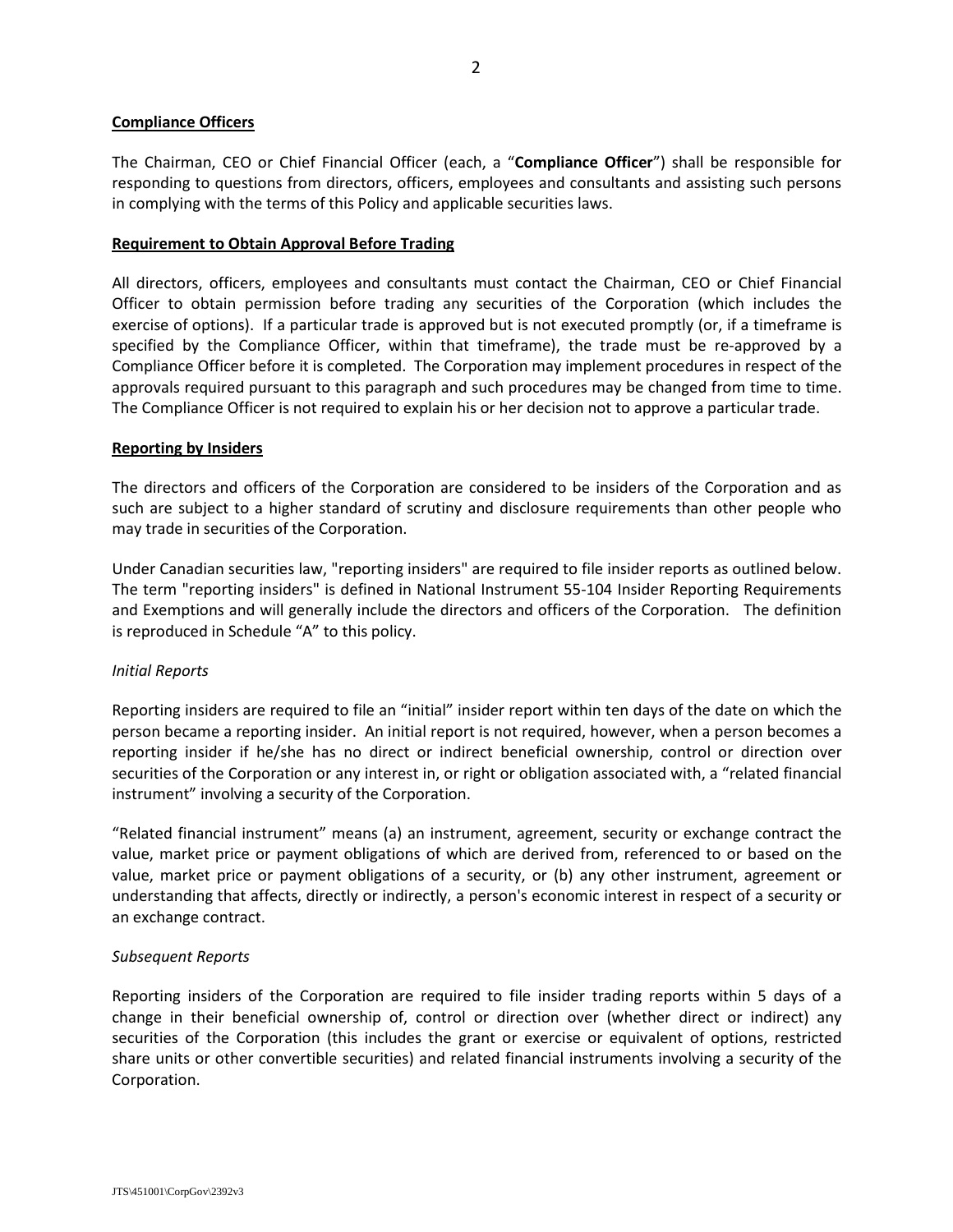*Stock Options, Warrants, Restricted Share Units and Performance Shares*

Reporting insiders are reminded that the grant or exercise (or equivalent) of an option, restricted share unit, warrant or performance share gives rise to reporting obligations and an insider report must be filed with respect to these matters within 5 days of the date such transaction takes place.

### *Filing*

Reporting insiders of the Corporation are required to use the System for Electronic Disclosure by Insiders ("**SEDI**") for reporting insider trades. Reporting through SEDI can be completed by reporting insiders themselves through the internet or through an agent. Reporting Insiders are referred to the internet website for SEDI at [www.sedi.ca. A](http://www.sedi.ca./)s well, reporting insiders are encouraged to contact the Corporation's legal counsel, DuMoulin Black LLP, with respect to any questions about filing through the SEDI system.

### **Prohibition on Hedging**

Directors, officers, employees and consultants of the Corporation are prohibited from purchasing related financial instruments (as defined above) involving a security of the Corporation, including, for greater certainty, prepaid variable forward contracts, equity swaps, collars, covered calls or units of exchange funds, that are designed to hedge or offset a decrease in the market value of securities of the Corporation.

# **Definition of "Material Non-Public Information"**

### *Material Information*

For the purposes of this Policy, "*material information*" means any information relating to the business and affairs of the Corporation that results in, or would reasonably be expected to result in, a significant change in the market price or value of the Corporation's listed securities or affect a reasonable investor's investment decisions. Material information consists of both material facts and material changes relating to the Corporation's business and affairs and includes developments in the Corporation's business and affairs. Examples of some developments that may give rise to material information are as follows:

- a significant acquisition, disposition or merger;
- a new issue of securities or a significant change in capital structure;
- a significant change in financing arrangements;
- a significant change in expected earnings in the near future, such as in the next fiscal quarter;
- significant results of exploration and development activities;
- significant operational events or incidents;
- changes in share ownership that may affect control of the Corporation; or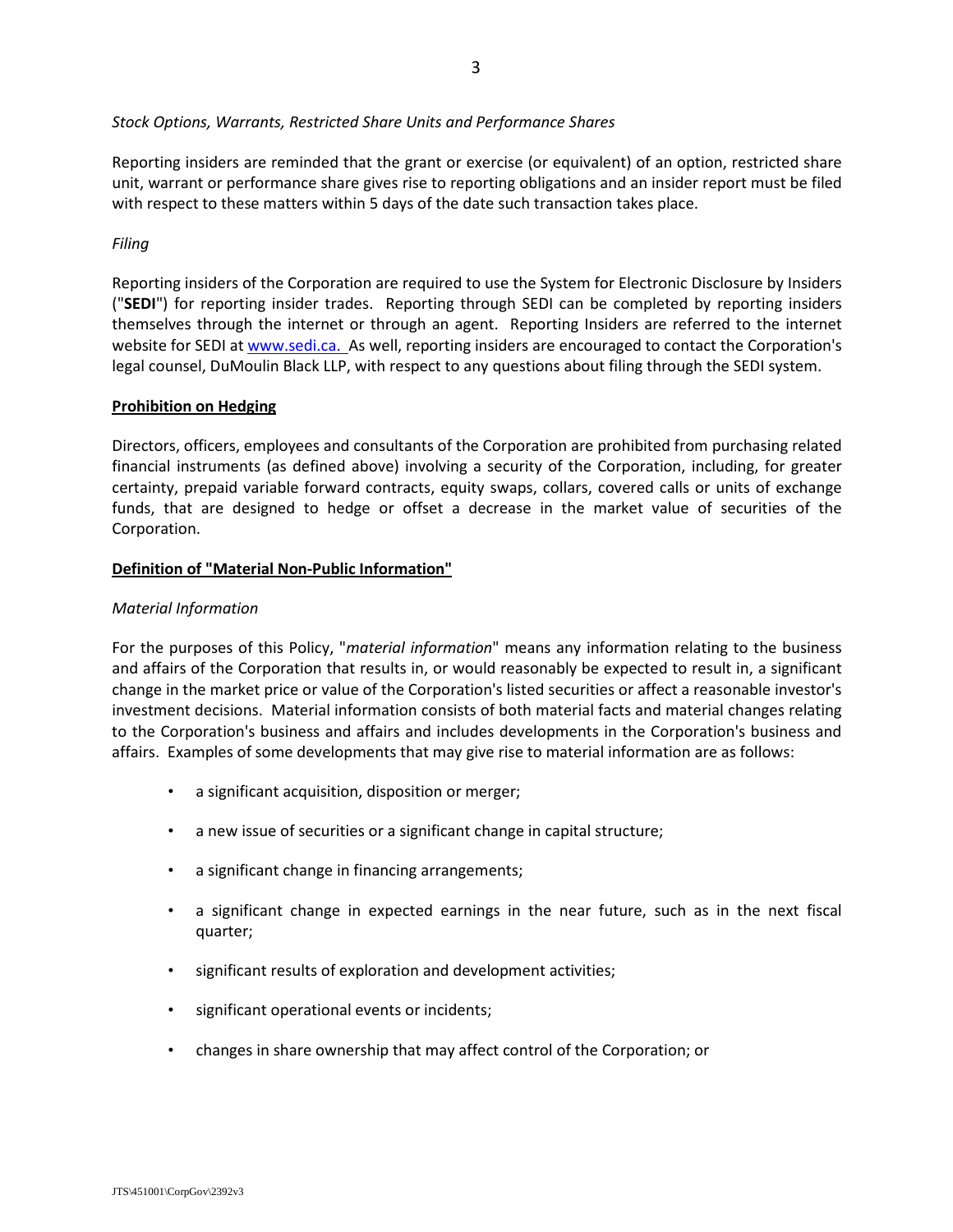• significant changes in the management or Board of Directors (the "**Board**") of the Corporation.

### *Non-public Information*

Material information is "*non-public*" if it has not been widely disseminated to the public through a major newswire service. For the purposes of this Policy, information will be generally be considered public; i.e., no longer non-public, after the close of trading on the second full trading day following public release of the information.

If you are unsure whether the information that you possess is material or non-public, please consult the Chairman, the CEO or the Chief Financial Officer of the Corporation.

### **Statement of Corporate Policies and Procedures**

#### *Prohibited Activities*

- No insider, employee or consultant may trade in securities of the Corporation while in possession of material non-public information concerning the Corporation.
- No insider, employee or consultant may trade in securities of the Corporation outside of the "*trading windows*" described below, or during any "*blackout periods*".
- No director, officer, employee or consultant may trade in securities of the Corporation except with the prior approval of a Compliance Officer, as set out above.
- No insider, employee or consultant may disclose material non-public information concerning the Corporation to any outside person (including family members, analysts, individual investors and members of the investment community and news media) unless necessary in the course of business and with the prior approval of a Compliance Officer. In any instance where such information is disclosed to outsiders, the outsider should be advised that they must not disclose the information to anyone else, other than in the necessary course of business, and they may not trade in securities of the Corporation until the information has been generally disclosed. In such circumstances, the feasibility of having such parties enter into a confidentiality agreement with the Corporation should be considered.

The requirements of this policy are in addition to applicable obligations of confidentiality (contractual or otherwise), which may impose even greater restrictions.

- No insider, employee or consultant may give trading advice of any kind about the Corporation to anyone while possessing material non-public information about the Corporation, except that insiders, employees and consultants should advise others not to trade if doing so might violate the law or this Policy.
- No insider, employee or consultant may (a) trade in securities of any other public company while possessing material non-public information concerning that company; (b) "*tip*" or disclose material non-public information concerning any other public company to anyone; or (c) give trading advice of any kind to anyone concerning any other public company while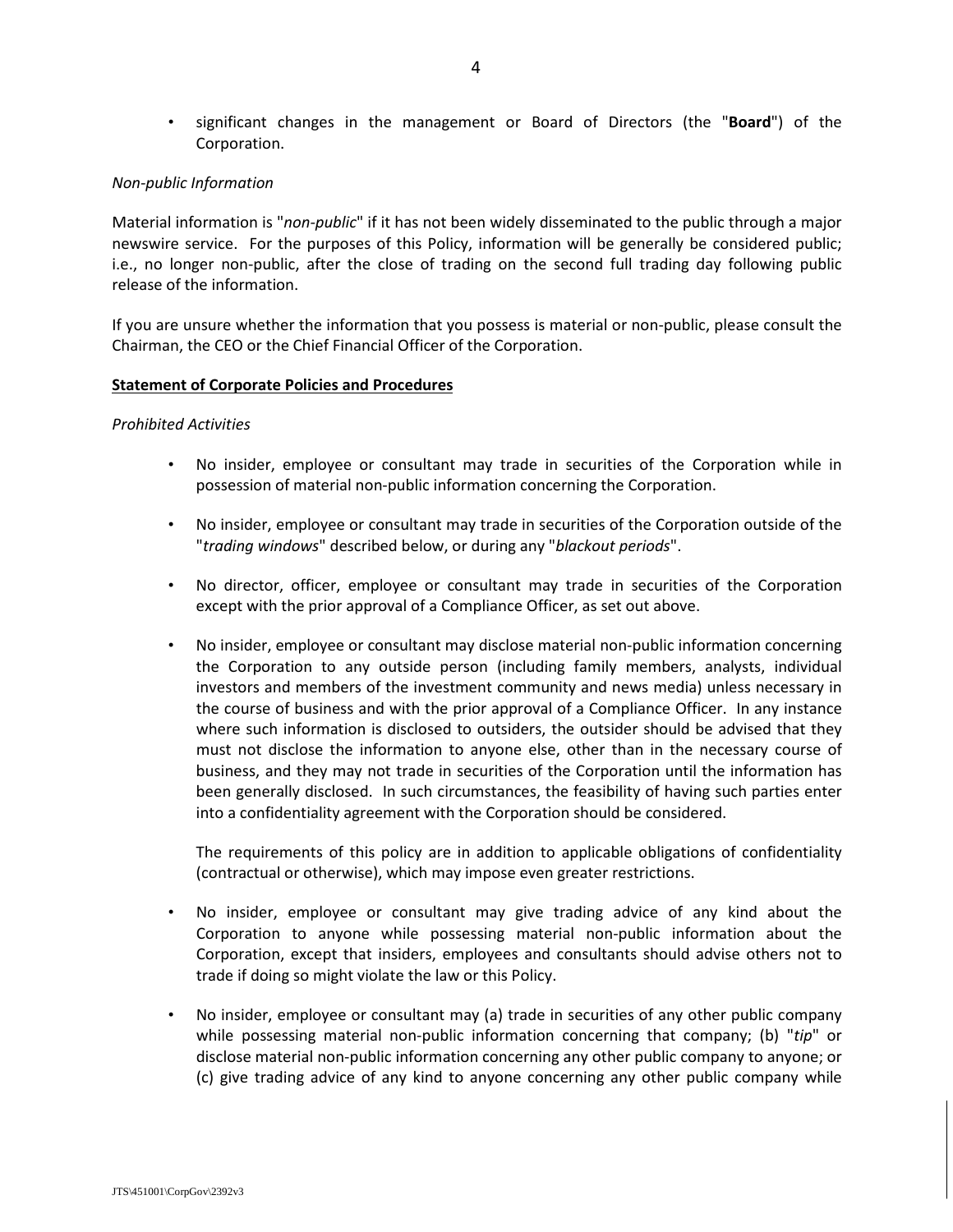possessing material non-public information about that company that such insider, employee or consultant learned in the course of their service to the Corporation.

• In order to avoid possible inadvertent conflict with this Policy, it is recommended that, outside of any stock option or employee share ownership plans, no insider, employee or consultant leave with a broker any outstanding sell or purchase orders.

### *Definition of "Blackout Period" and "Trading Window"*

A "*blackout period*" is any time where an insider, employee or consultant is restricted by the terms of this Policy or applicable securities law from trading in securities of the Corporation. Alternatively, a "*trading window*" is the period of time between blackout periods where an insider, employee or consultant is not restricted by the terms of this Policy or applicable securities law from trading in securities of the Corporation.

### *Designation of Blackout Periods*

The Corporation will use reasonable efforts to notify insiders, employees and consultants by e-mail when a general blackout period is in effect. However, it is the obligation of every insider, employee and consultant to ensure, prior to affecting a trade, that a blackout period is not in effect or such person is not otherwise restricted from trading in securities of the Corporation. This obligation is in addition to the requirement to obtain the approval of a Compliance Officer prior to any trade in securities of the Corporation, as set out above.

### *Trading Windows*

Insiders, employees and consultants may trade in securities of the Corporation only during the period in which there is no blackout period.

# *No Trading During Trading Windows While in Possession of Material Non-public Information*

No insider, employee or consultant possessing material non-public information concerning the Corporation may trade in securities of the Corporation even during applicable trading windows. Persons possessing such information may trade during a trading window only after the widespread dissemination of the news release in respect of such information.

### *No Trading During Blackout Periods*

No insider, employee or consultant may trade in securities of the Corporation outside of applicable trading windows or during any designated special blackout periods.

### *Confidentiality of Blackout Periods*

No insider, employee or consultant may disclose to anyone outside the Corporation that a special blackout period has been designated.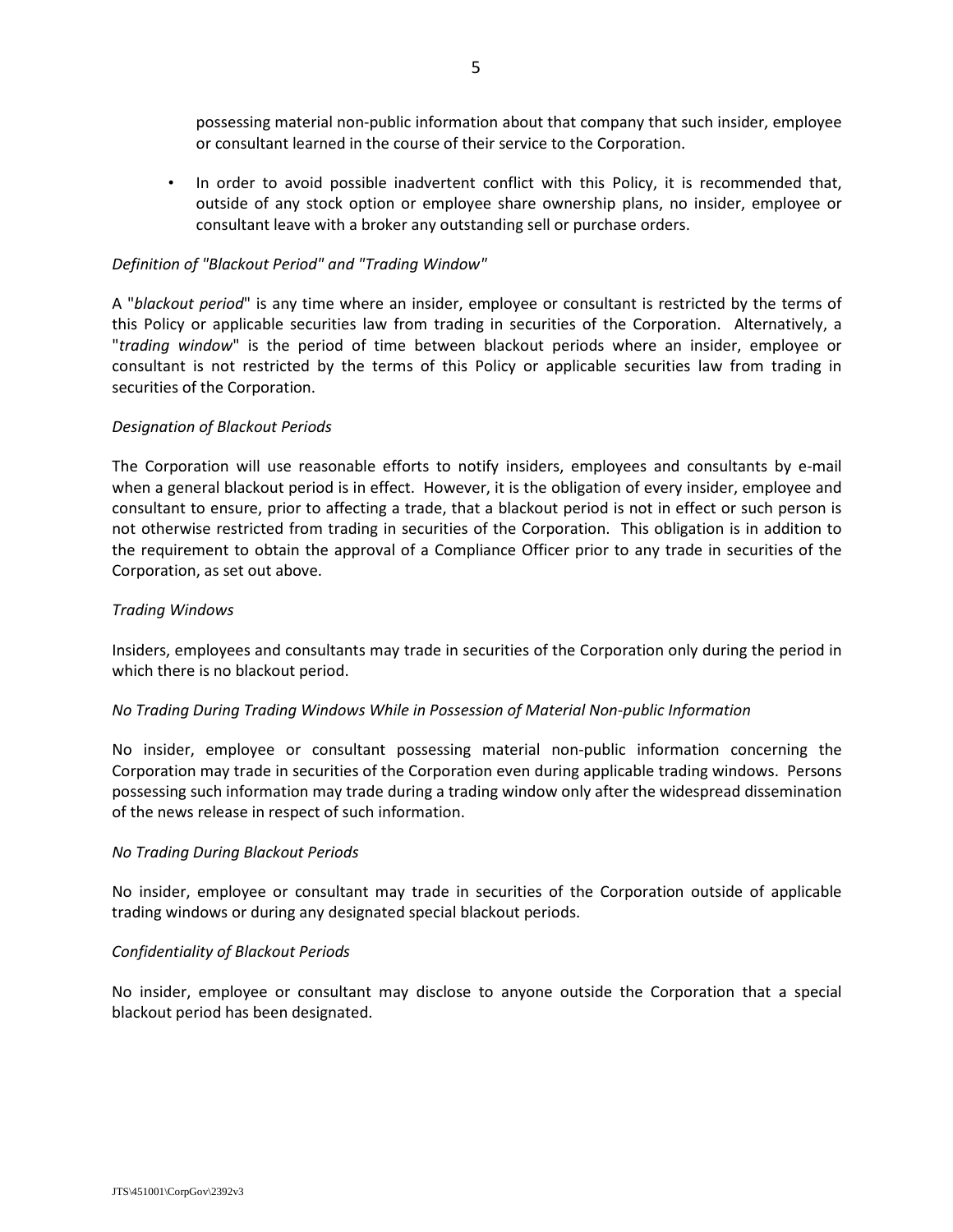### *Priority of Statutory or Regulatory Trading Restrictions*

The trading prohibitions and restrictions set forth in this Policy are in addition to, and will be superseded by any greater prohibition or restrictions prescribed by applicable securities laws and regulations and stock exchange rules and policies.

### **Enforcement**

### *Penalties under Securities Laws*

The consequences of prohibited insider trading or tipping can be severe. A contravention of the insider trading and reporting rules can result in penalties including possible civil damages to sellers or purchasers of shares, imprisonment for up to three years and fines equal to an amount that is: (a) not less than any profits made by any person as a result of the contravention; and (b) not more than the greater of \$3 million and an amount equal to triple any profit made by any person because of the contravention. In addition, a cease trade order may be issued against the offending person and late filing fees of \$50 per day for each transaction that is reported late can be imposed.

### *Discipline*

Violation of this Policy or insider or tipping laws by any insider or employee may subject such person to disciplinary action up to and including termination for cause.

If it is discovered that anyone subject to these policies has violated securities laws, the matter may be referred to the appropriate regulatory authorities.

### **Approval**

This Policy has been approved by the Board on May 2, 2014.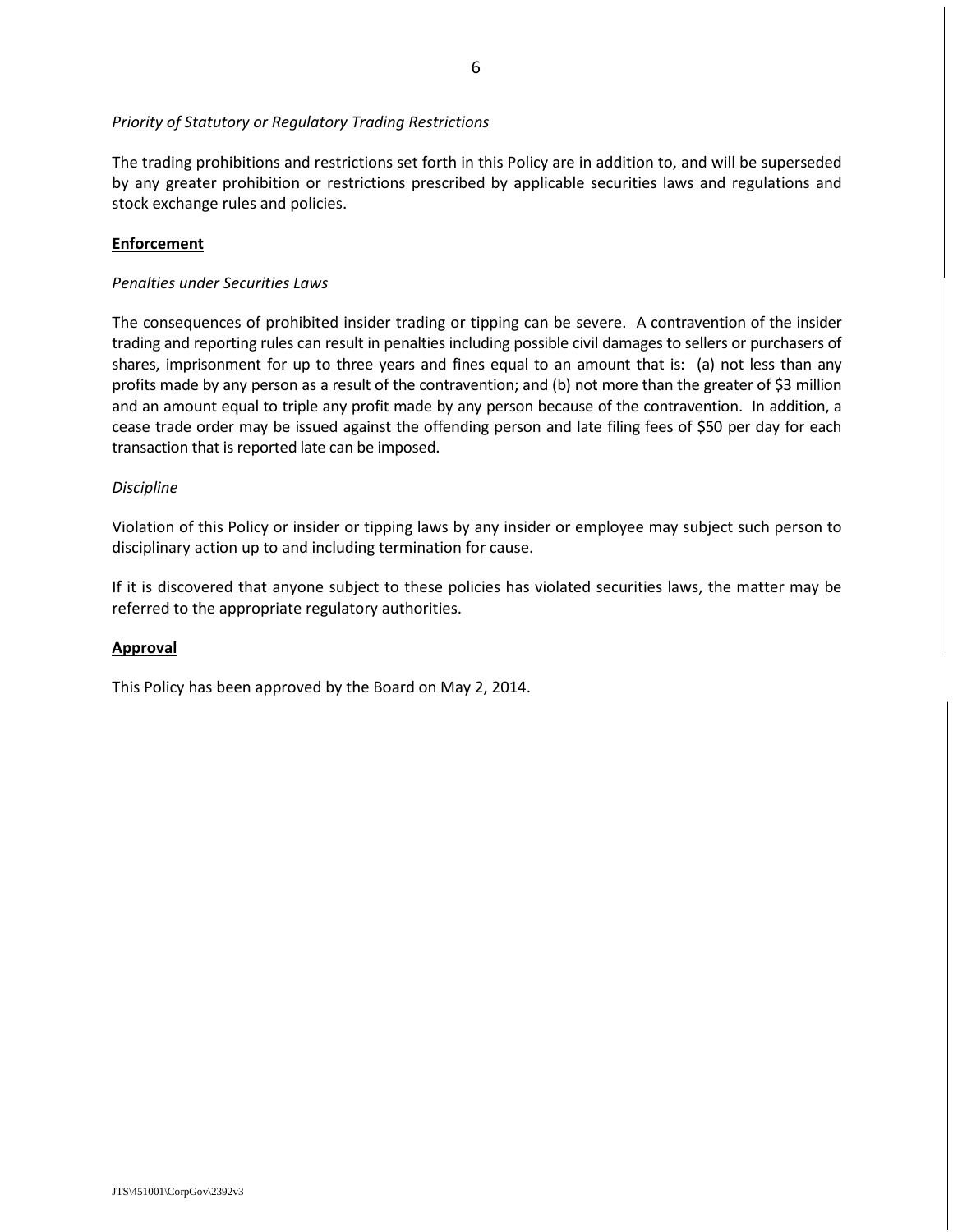# **SCHEDULE "A"**

An insider of a reporting issuer will be a "reporting insider" if the insider is:

- a) the CEO, CFO or COO of the reporting issuer, of a "significant shareholder" of the reporting issuer or of a "major subsidiary" of the reporting issuer (as such terms are defined below);
- b) a director of the reporting issuer, of a significant shareholder of the reporting issuer or of a major subsidiary of the reporting issuer;
- c) a person or company responsible for a principal business unit, division or function of the reporting issuer;
- d) a significant shareholder of the reporting issuer;
- e) a management company that provides significant management or administrative services to the reporting issuer or a "major subsidiary" of the reporting issuer, and the CEO, CFO, COO and every director of the management company, and every significant shareholder of the management company;
- f) an individual performing functions similar to the functions performed by any of the insiders described in paragraphs (a) to (e);
- g) the reporting issuer itself, if it has purchased, redeemed or otherwise acquired a security of its own issue, for so long as it continues to hold that security; or
- h) any other insider that
	- i. in the ordinary course receives or has access to information as to material facts or material changes concerning the reporting issuer before the material facts or material changes are generally disclosed; and
	- ii. directly or indirectly exercises, or has the ability to exercise, significant power or influence over the business, operations, capital or development of the reporting issuer.

In determining whether an insider satisfies the "significant influence" criterion, the insider should consider whether he or she exercises, or has the ability to exercise, significant influence over the business, operations, capital or development of the issuer that is reasonably comparable to that exercised by one or more of the enumerated positions in the definition of "reporting insider".

For the purposes of the definition of a reporting issuer, a subsidiary of an issuer will be considered a "major subsidiary" of a reporting issuer if the assets or revenues of the subsidiary represent 30% or more of the consolidated assets or revenues of the reporting issuer on its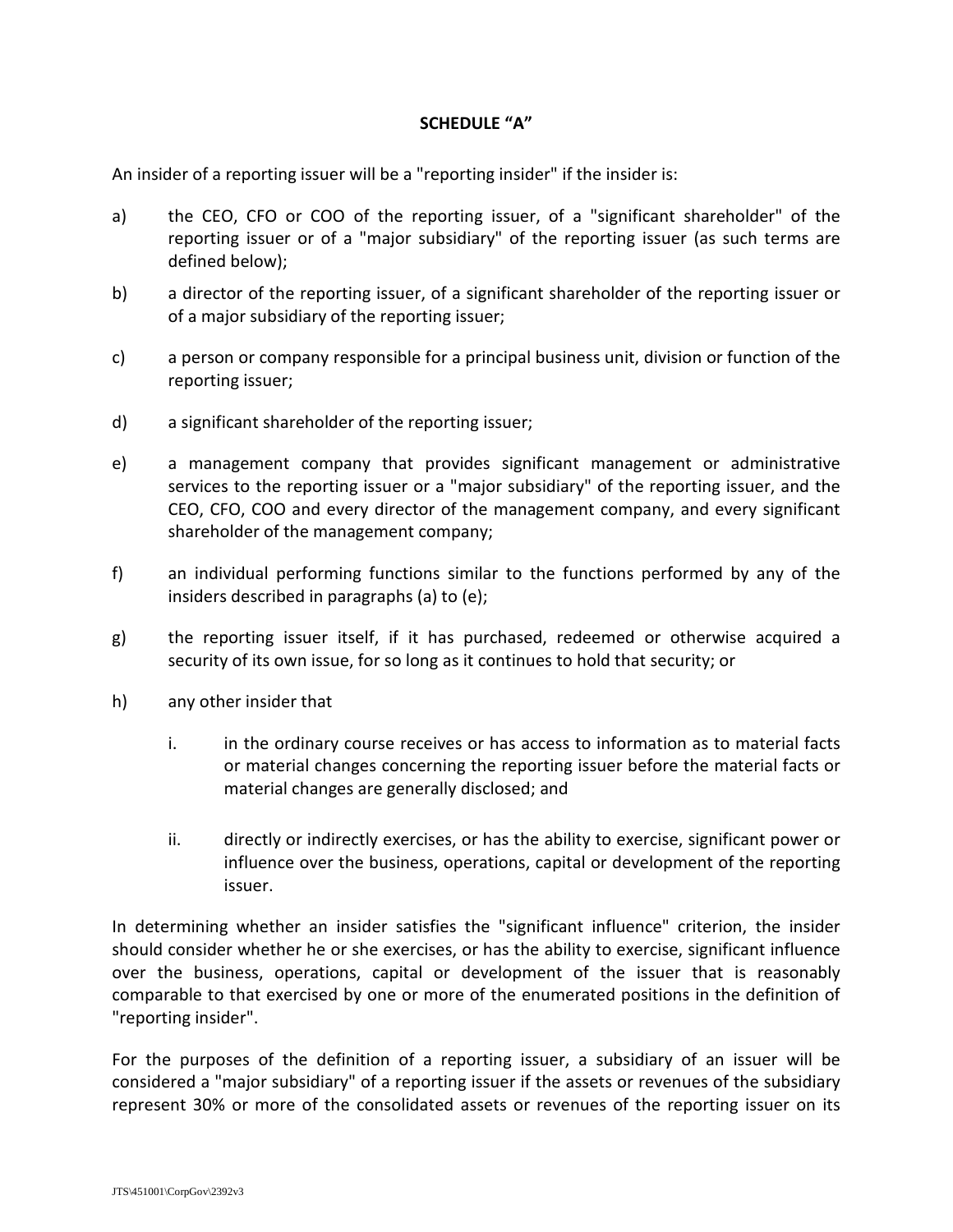most recent financial statements. This requirement will increase the threshold required to be considered a "major subsidiary" from the current threshold of 20%.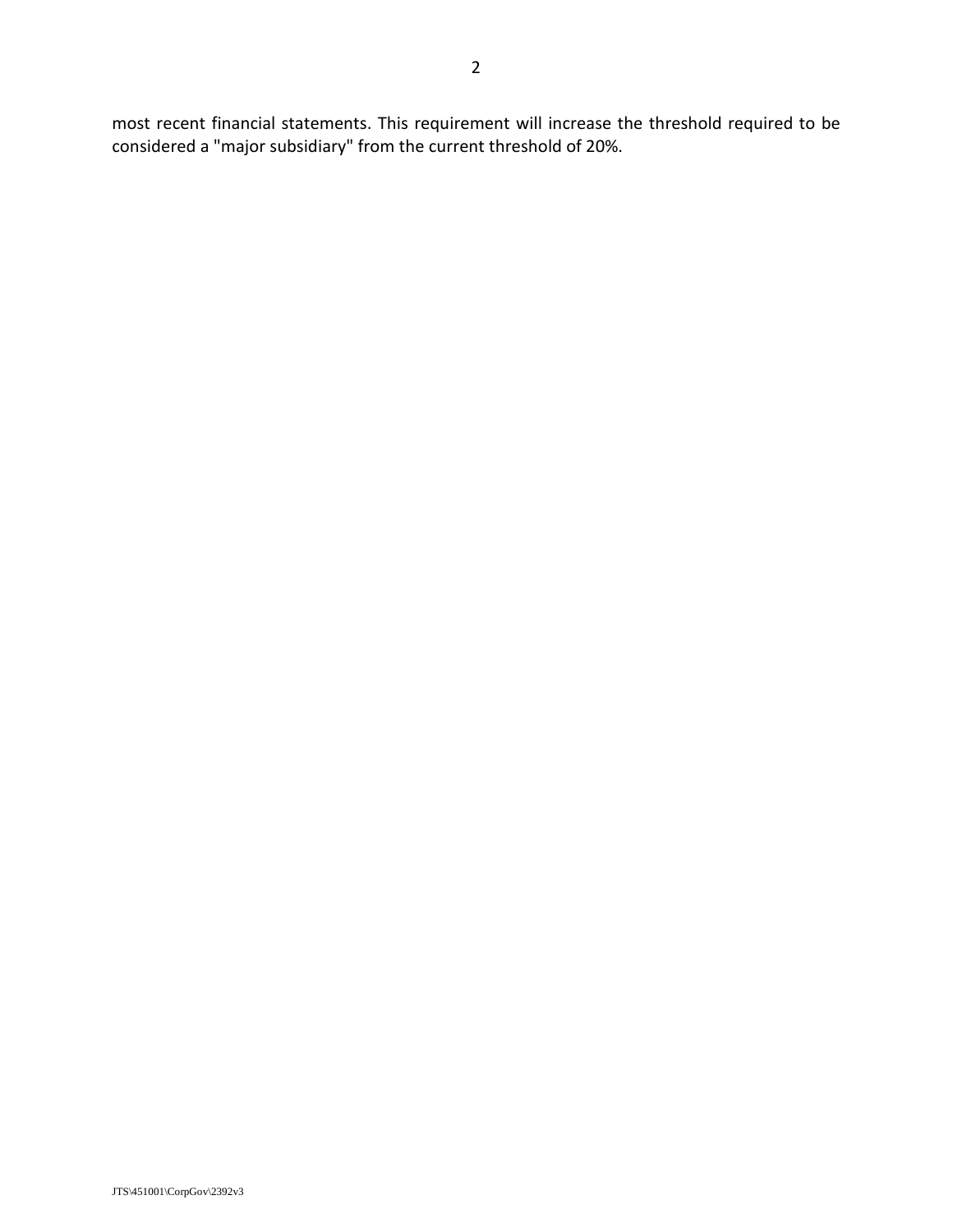# **BNK PETROLEUM INC.**

# **CODE OF BUSINESS CONDUCT AND ETHICS**

This code of business conduct and ethics (this "Code") has been adopted by BNK Petroleum Inc. (the "Company") in order to provide written standards and guidance to the Company's directors, officers, employees and consultants (collectively, the "Covered Persons") to promote:

- Honest and ethical conduct, including the ethical handling of actual or apparent conflicts of interest between personal and professional relationships;
- Full, fair, accurate, timely, and understandable disclosure in the Company's continuous disclosure documents;
- Compliance with applicable governmental laws, rules and regulations;
- The prompt internal reporting of violations of the Code to an appropriate
- Compliance Officer (as defined below); and
- Accountability for adherence to the Code.

This Code is the sole code of business conduct and ethics adopted by the Company for the purposes of the Applicable Rules. Insofar as other policies or procedures of the Company governor purport to govern the behaviour or activities of Covered Persons, such policies and procedures are superseded by this Code to the extent they overlap or conflict with the provisions of this Code. In addition, such policies and procedures shall not be deemed in any way to define or broaden the obligations of Covered Persons under this Code. Nothing in this Code shall be deemed to modify in any way the employment relationship between the Company and any of its employees or to create any legal or contractual rights or guarantees. The Company reserves the right to amend, alter or terminate any provision of the Code at any time.

# **HONEST AND ETHICAL CONDUCT**

The Company is committed to compliance with the highest ethical standards in pursuing its business interests, and expects Covered Persons to observe those standards. Some of the ethical standards to which the Company is committed, and for which all Covered Persons are individually accountable, are as follows:

- Conducting the Company's business in compliance with applicable laws, rules, and regulations.
- Avoiding situations where the personal interests of Covered Persons are, or appear to be, in conflict with the Company's interests.
- Responsibly using and protecting the Company's assets, including property, equipment, facilities, funds and information.
- Maintaining confidentiality of non-public information and not acting on such information for personal gain.

Some of these ethical standards are discussed in more detail below.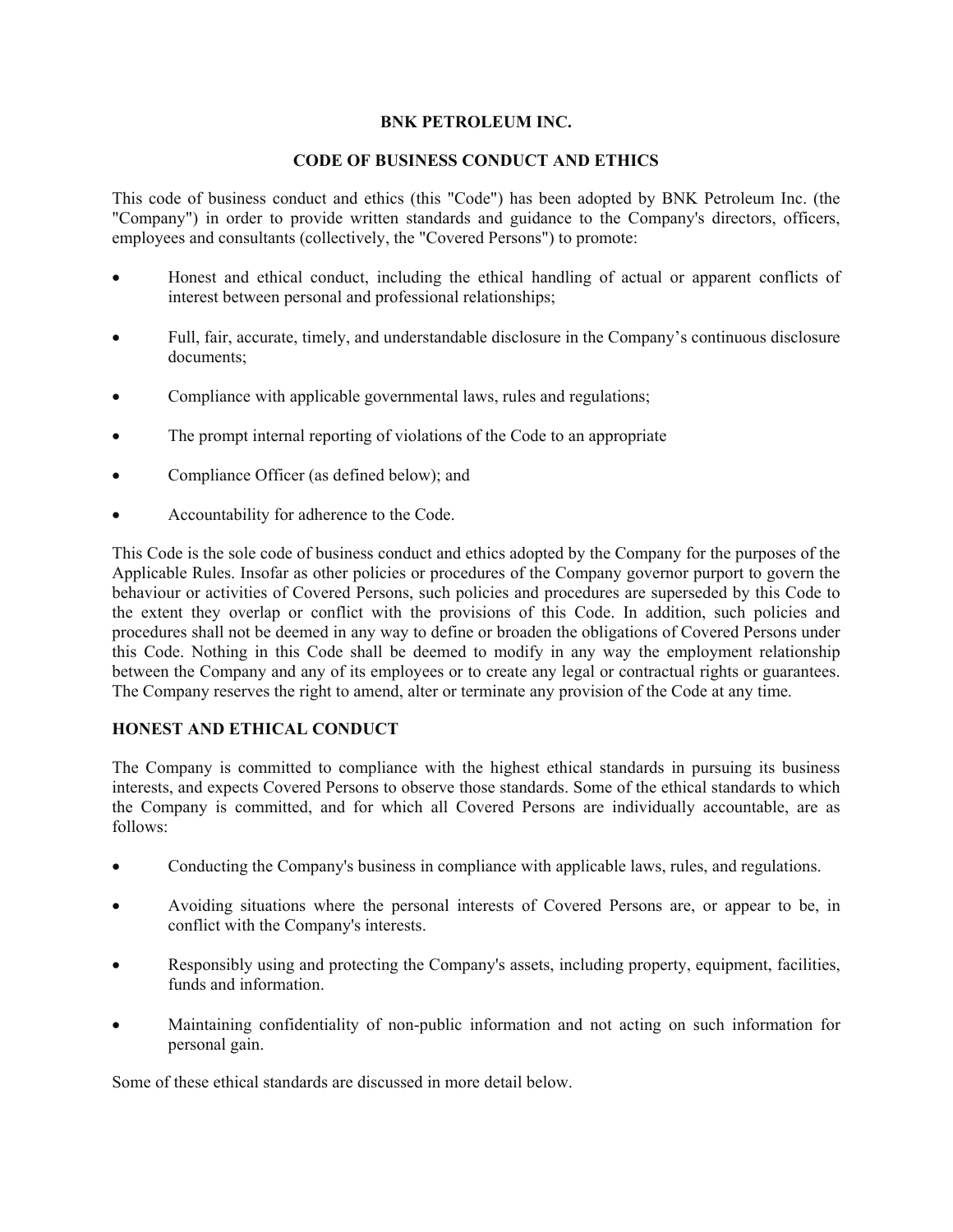# **CONFLICTS OF INTEREST**

Each Covered Person has an obligation to act in the best interests of the Company and is expected to avoid engaging in activities that create an actual or apparent conflict between his or her personal interests and the interests of the Company. A conflict of interest may arise when a Covered Person takes an action or has a personal interest that may adversely influence his or her objectivity or the exercise of sound, ethical business judgment. For example, a conflict of interest could exist if a Covered Person:

- Accepts a gift, service, payment or other benefit of more than nominal value from a competitor, supplier, or customer of the Company, or any entity or organization with which the Company does business or seeks to do business; provided normal course of business gatherings sponsored by customers or suppliers shall be permissible (questions regarding what constitutes "nominal" and "normal course of business" for the purposes of the foregoing must be addressed to a Compliance Officer);
- Lends to, borrows from, or has a material interest (equity or otherwise) in a competitor, supplier, or customer of the Company, or any entity or organization with which the Company does business or seeks to do business;
- Accepts compensation (in any form) for services performed for the Company from any source other than the Company, such as from a shareholder or a joint venture partner;
- Serves as a director, officer, partner, consultant, or in any other significant role, in any competitor, supplier, or customer of the Company, or any entity or organization with which the Company does business or seeks to do business;
- Acts as a broker, finder or other intermediary for the benefit of a third party in transactions involving the Company or its interests;
- Knowingly competes with the Company or diverts a business opportunity from the Company; or
- Conducts significant outside business activity that precludes the Covered Person's ability to devote appropriate time and attention to his or her responsibilities with the Company.

Each of the foregoing actions is prohibited, except (i) in the case of directors or executive officers of the Company, with the express approval of the Board and (ii) in all other instances, with the express approval of a Compliance Officer. Each Covered Person has an obligation to promptly notify a Compliance Officer in writing of any situation that may involve an actual or apparent conflict of interest, including any conflict that is not specifically listed above. In particular, each Covered Person is obligated to report potential conflict of interest situations that may arise with respect to members of the Covered Person's family, including the person's spouse, parents, children, siblings, mothers and fathers-in-law, sons and daughters-in-law, brothers and sisters-in-law, and anyone (other than domestic employees) who shares the person's home.

# **CORPORATE OPPORTUNITIES**

Covered Persons are prohibited from (i) taking for themselves personally opportunities that properly belong to the Company or are discovered through the use of corporate property, information or position, (ii) using corporate property, information or position for personal gain and (iii) competing with the Company. Covered Persons owe a duty to the Company to advance its legitimate interests when the opportunity to do so arises.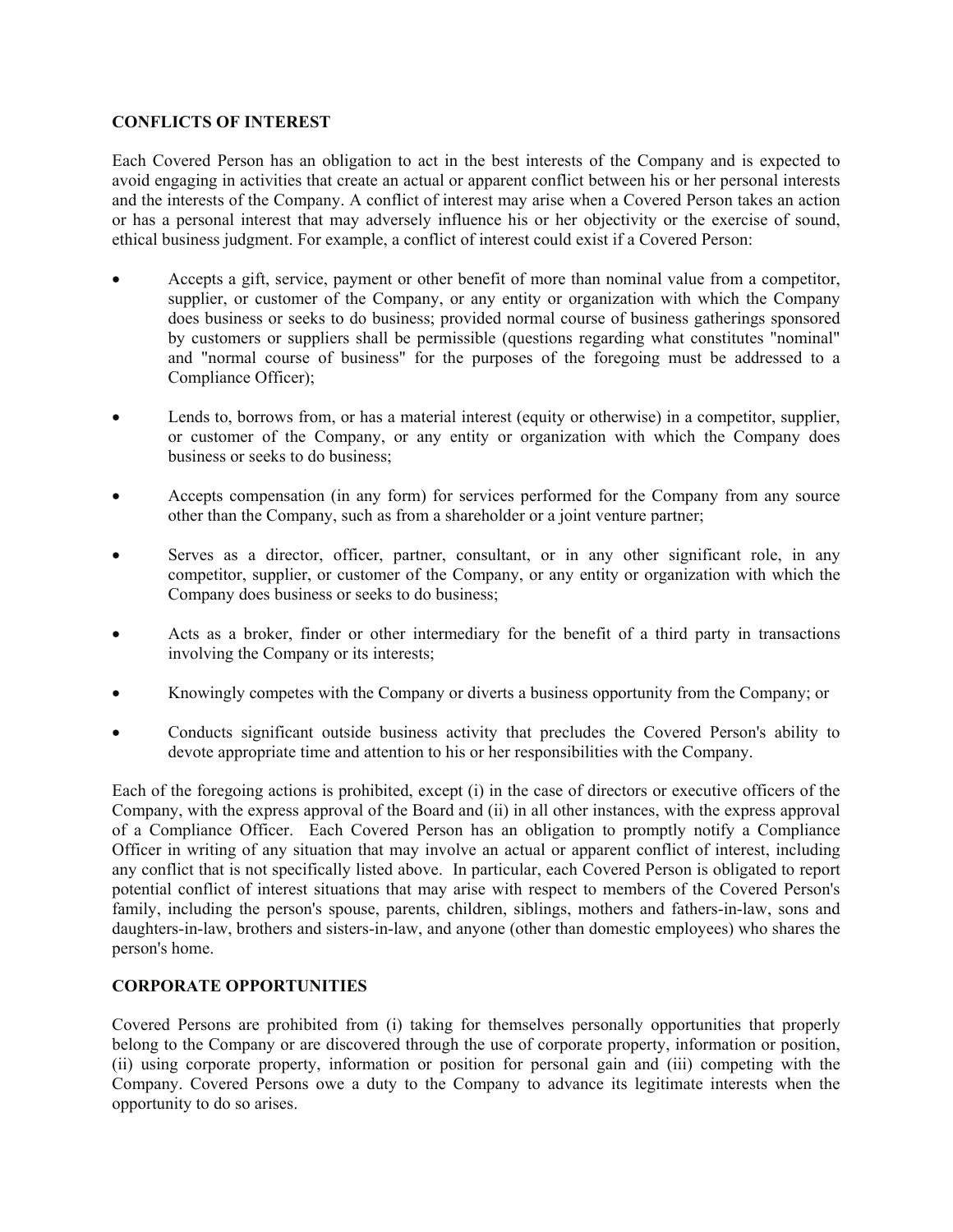# **CONFIDENTIALITY**

Covered Persons must maintain the confidentiality of information entrusted to them by the Company or its customers, except when disclosure is expressly authorized by a Compliance Officer or is legally mandated. Confidential information includes all non-public information that might be of use to competitors, or harmful to the Company or its customers, if disclosed.

# **FAIR DEALING**

Each Covered Person must endeavour to deal fairly with the Company's customers, suppliers, competitors and employees. No Covered Person should take unfair advantage of anyone through manipulation, concealment, abuse of privileged information, misrepresentation of material facts, or any other unfairdealing practice.

# **PROTECTION AND PROPER USE OF COMPANY ASSETS**

All Covered Persons should protect the Company's assets and endeavour to ensure their efficient use. Theft, carelessness and waste have a direct impact on the Company's profitability. All Company assets should be used for legitimate business purposes and not for personal use, other than incidental personal use, unless such use is either (i) part of a compensation or expense reimbursement program, or (ii) approved by a Compliance Officer.

# **COMPLIANCE WITH LAWS**

Compliance with applicable laws is a critical element of the Company's ethical standards. The Company is subject to legal requirements that are numerous and complex. All Covered Persons should understand those laws that apply to them in the performance of their jobs and take steps to ensure that the Company's operations with which they are involved are conducted in conformity with those laws.

The Company has always required that all Covered Persons conduct the Company's business in accordance with all federal, provincial, state, and local laws. The failure of Covered Persons to strictly adhere to the letter and the spirit of the law could result in both personal and corporate criminal liability. Each Covered Person is personally responsible for complying with the law. In addition, each Covered Person is charged with the responsibility of reporting to a Compliance Officer any behaviour or conduct related to the Company's business or affairs that could reasonably constitute a criminal offense. If a Covered Person has any concern whatsoever that his or her conduct or the conduct of others may result in personal or criminal liability, the Covered Person should seek specific guidance and advice from a Compliance Officer.

Covered Persons are also reminded that other Company policies, including its insider trading policy, provide more specific guidance with respect to particular areas of law.

# **PUBLIC REPORTING**

The Company's continuous disclosure documents must be full, fair, accurate, timely, and understandable. Depending on his or her position with the Company, a Covered Person may be called upon from time to time to provide information necessary to achieve this objective. The Company expects each Covered Person to take this responsibility very seriously and to provide full, fair, and accurate information upon request in a timely and understandable manner.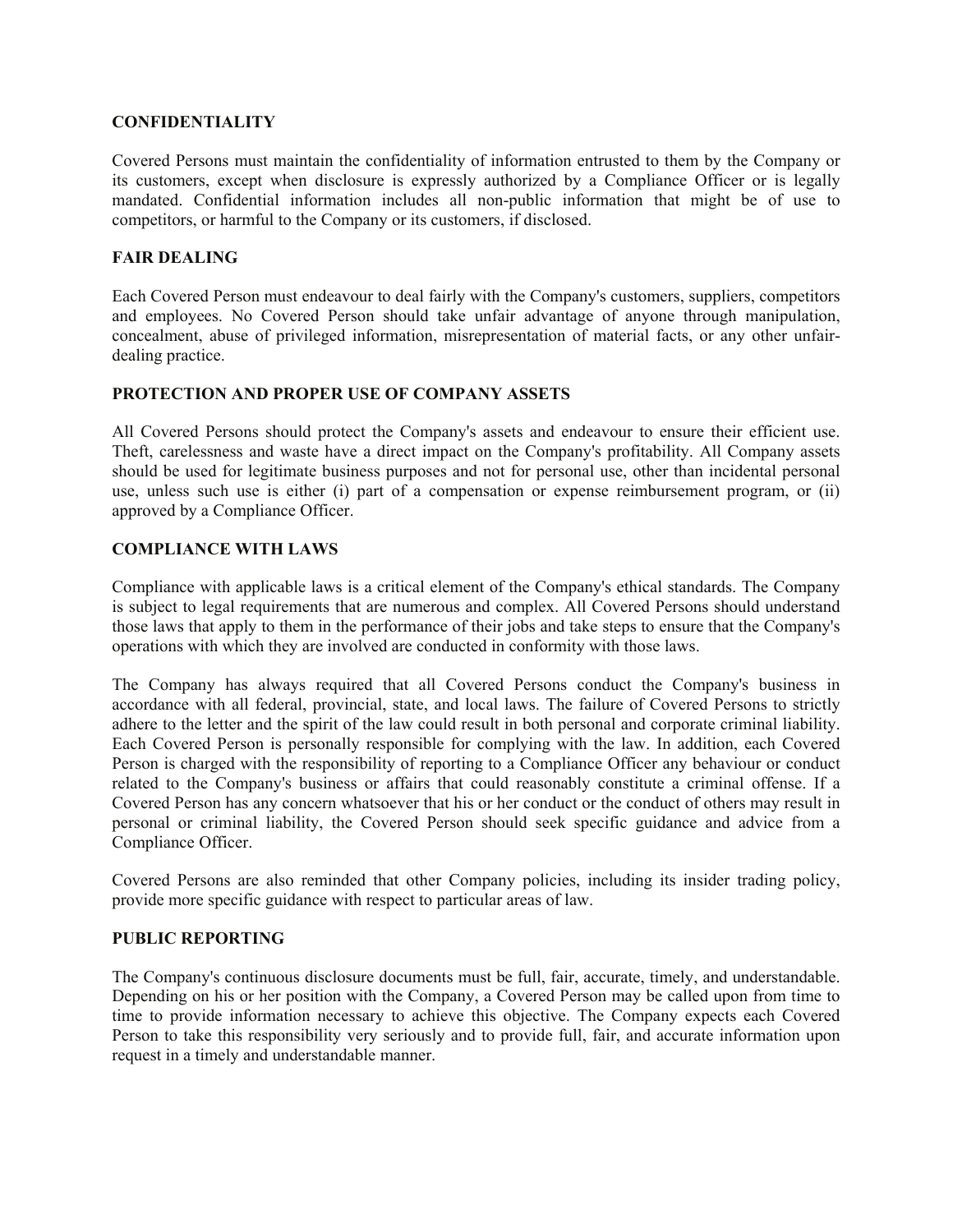Each Covered Person must promptly bring to the attention of a Compliance Officer any material information of which that Covered Person may become aware that affects the disclosures made by the Company in its public filings or otherwise, and to otherwise assist the Company in fulfilling its disclosure responsibilities. For the purposes of this Code, the term "material information" means information that an investor or potential investor could consider important in making a decision whether to trade in securities of the Company.

In addition, each Covered Person must promptly bring to the attention of a Compliance Officer any information that the Covered Person may have concerning (i) significant deficiencies in the design or operation of internal control over financial reporting that could adversely affect the Company's ability to record, process, summarize and report financial data or (ii) any fraud, whether or not material, that involves management, directors, or other Covered Persons who have a significant role in the Company's financial reporting, disclosures, or internal controls.

# **ENCOURAGING THE REPORTING OF ANY ILLEGAL OR UNETHICAL BEHAVIOR**

When there is any ambiguity about the proper ethical or legal action to take in a particular situation, Company employees and other Covered Persons should talk to supervisors, managers or other appropriate personnel. Covered Persons must promptly report potential violations of applicable laws, rules, regulations or this Code ("Potential Violations") to a Compliance Officer. Potential Violations of applicable legal, regulatory and stock exchange requirements relating to corporate reporting and disclosure, accounting and auditing controls and procedures, securities compliance and other matters pertaining to fraud, or internal policies relating to those matters ("Potential Accounting Violations"), should be made pursuant to the Company's Whistleblower Policy. Reports of Potential Violations may be submitted to the Compliance Officer anonymously if the employee so desires. The Company will not allow retaliation for reports of Potential Violations that are made in good faith.

# **COMPLIANCE AND ENFORCEMENT**

The "Compliance Officer" is (i) in respect of accounting, financial or auditing matters the Chairman of the Company's Audit Committee; and (ii) in respect of corporate governance, code of business conduct and ethics and other Potential Violations the Chairman of the Company's Corporate Governance Committee.

# **CONFIDENTIAL REPORTING**

Anyone may report a Potential violation, Potential Accounting Violation or other reportable matter on a confidential and, at the election of the reporting person, anonymous basis, by delivering a report in writing by e-mail or regular mail as set out below:

# **If by Email:**

Addressed to:

Chairman of the Audit Committee at [eric.brown@shaw.ca](mailto:eric.brown@shaw.ca) 

And to:

Chairman of the Corporate Governance Committee at [fnicholson@bnkpetroleum.com](mailto:fnicholson@bnkpetroleum.com)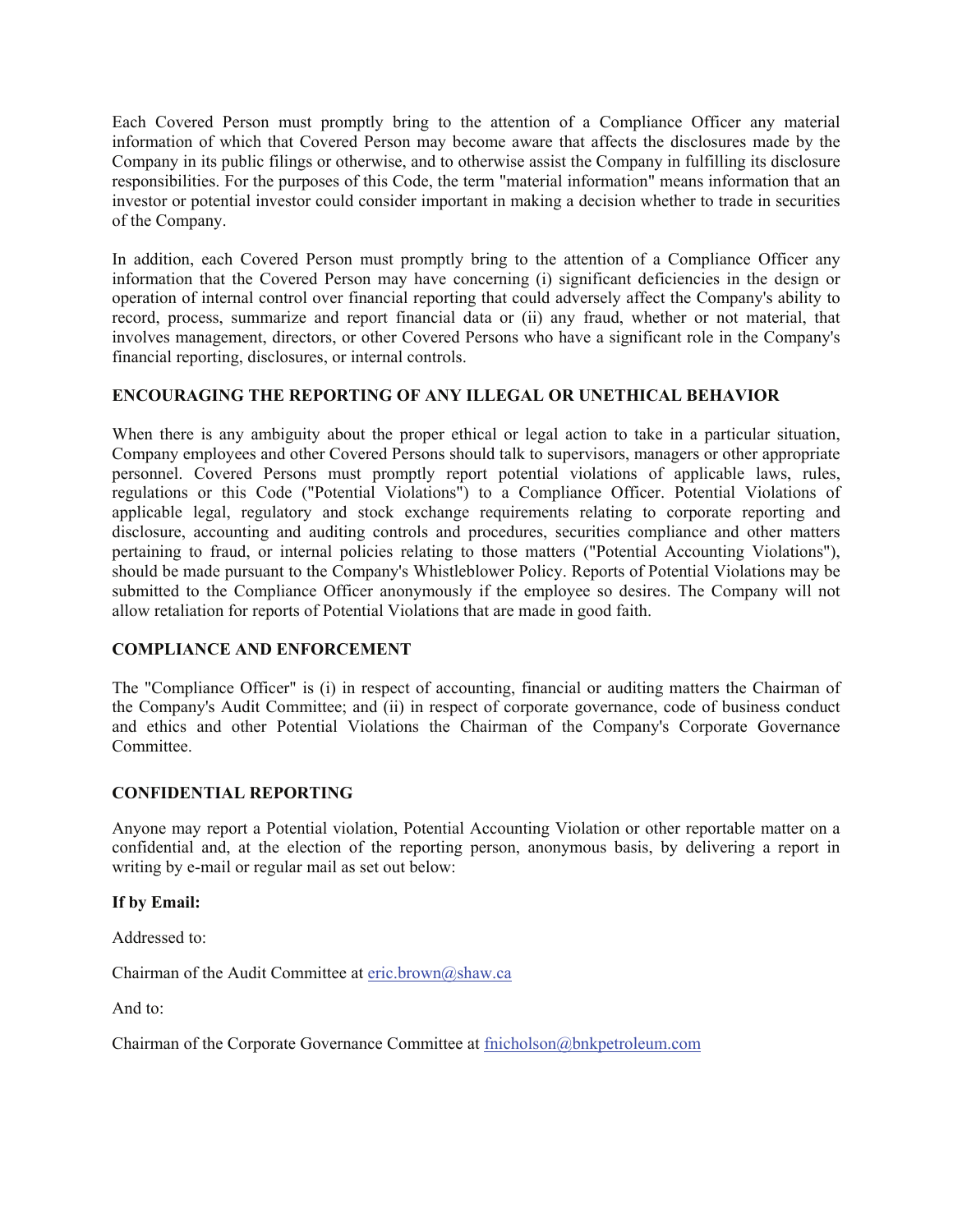# Email Subject Line : "**Private and Confidential - Pursuant to Code of Business Conduct of BNK Petroleum Inc. – To be opened only by Chair of Audit /Corporate Governance Committee**"

# **If by Regular Mail:**

Envelope to contain the following information**:** 

"PRIVATE AND CONFIDENTIAL BNK Petroleum Inc. c/o DuMoulin Black LLP  $10^{th}$  Floor, 595 Howe Street Vancouver, BC V6C 2T5

Attention: Chair of Audit Committee / Chair of Corporate Governance Committee

### **To be opened by the designated recipient only, being submitted pursuant to the BNK Petroleum Inc. Code of Business Conduct.**"

The envelope will be forwarded unopened, to the applicable committee Chair.

The relevant Compliance Officer shall promptly inform the independent members of Board of receipt of any such correspondence. Promptly after receiving such a notification, the independent members of the Board shall evaluate such information as to gravity and credibility and:

- if necessary, initiate or instruct the Compliance Officer to initiate an informal inquiry or a formal investigation with respect thereto;
- if appropriate, prepare a written report of the results of such inquiry or investigation, and take any other appropriate action with respect to the disposition of the matter;
- if appropriate, make the results of such inquiry or investigation available to the public (including disciplinary action); and
- if appropriate, recommend changes to this Code that the Board deems necessary or desirable to prevent similar violations of this Code.

The Board shall enforce this Code through appropriate disciplinary actions. It shall determine whether violations of this Code have occurred and, if so, shall determine the disciplinary actions to be taken against any Covered Person who has violated the Code. The disciplinary actions available to the Board include counselling, oral or written reprimands, warnings, probations or suspensions (with or without pay), demotions, reductions in salary, terminations of employment and restitution.

For the avoidance of doubt, the jurisdiction of the Board shall include, in addition to the Covered Person that violated this Code, any other Covered Person involved in the wrongdoing such as (i) persons who fail to use reasonable care to detect or report a material violation and (ii) persons who withhold material information about a suspected violation of this Code when requested to divulge such information.

The foregoing notwithstanding, reports of Potential Accounting Violations shall be resolved by the Audit Committee in accordance with the procedures specified in the Company's whistleblower policy.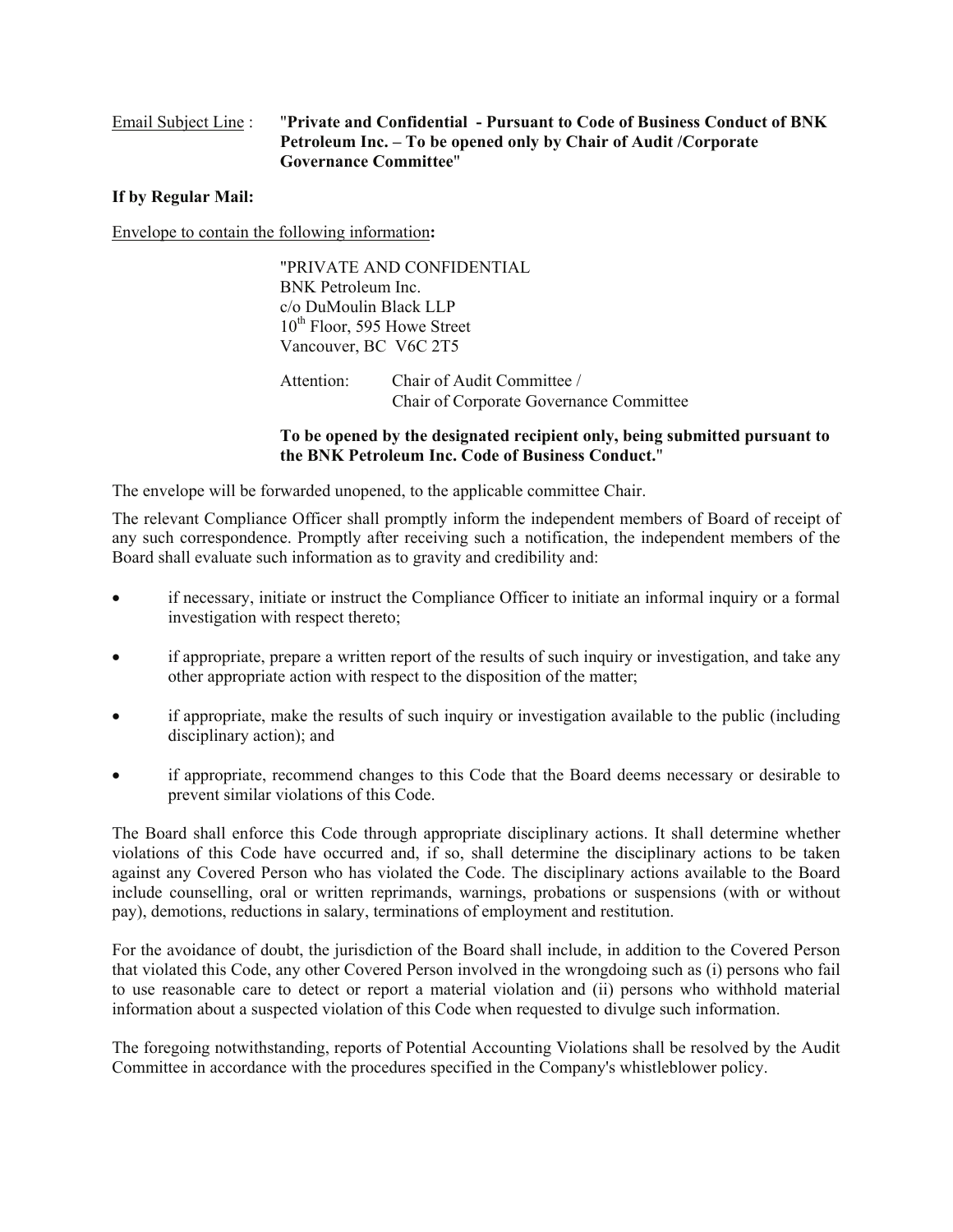Situations that may involve a violation of this Code may not always be clear. Covered Persons are encouraged to discuss questions or concerns about violations of laws, rules or regulations with a Compliance Officer.

## **AMENDMENT AND WAIVER**

This Code may be amended or waived by the Board at its sole discretion. The Board will communicate the amended code to the Covered Persons immediately through the Compliance Officer(s).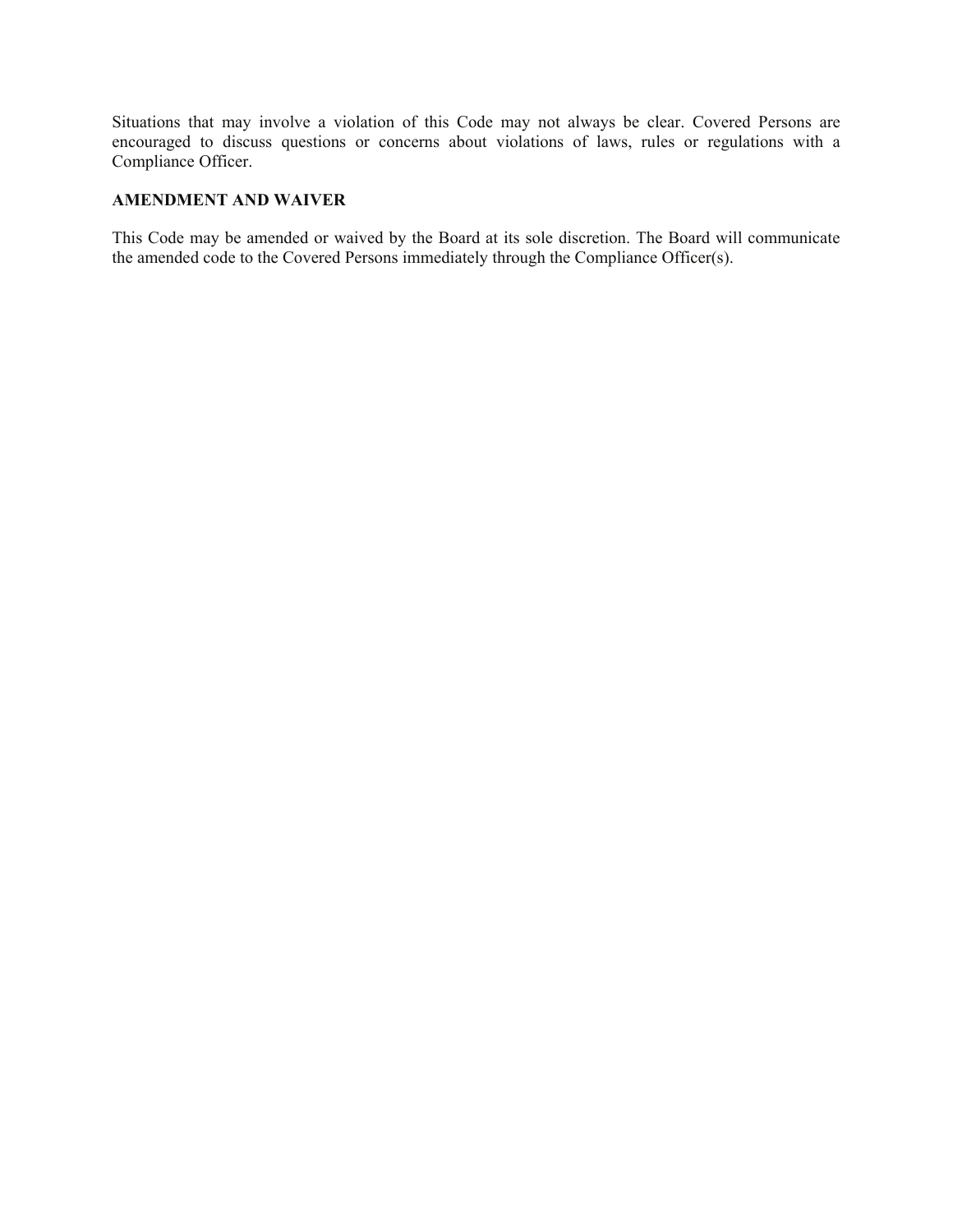## **POSITION DESCRIPTION FOR CHIEF EXECUTIVE OFFICER**

### **Responsibilities**

The Chief Executive Officer (the "CEO") is responsible for the management of the business of BNK Petroleum Inc. (the "Corporation") and works to achieve the corporate goals and objectives the Board of Directors (the "Board") of the Corporation approves from time to time. The legal obligation of the CEO is to act honestly and in good faith with a view to the best interests of the Corporation and, in doing so, to exercise the care, diligence and skill that a reasonably prudent person would exercise in comparable circumstances. The CEO shall comply with all statutory requirements and shall act with a view to the best interests of the Corporation and with an aim of optimizing shareholder value.

### **Scope, Duties and Authority**

The CEO's scope, duties and responsibilities include, but are not limited to, the following:

- 1. maintaining a high level of integrity and assisting in creating a culture of integrity throughout the Corporation;
- 2. working with the Board to determine the strategic direction of the Corporation;
- 3. leading and assisting the Board in developing short-term and long-term plans and objectives to achieve the strategies of the Corporation;
- 4. from time to time, determining with the Board, the budgets of the Corporation and the Board's expectations of the CEO;
- 5. undertaking the day-to-day management and operation of the Corporation and providing leadership designed to achieve the objectives of the Corporation;
- 6. steward the Corporation's expenditures within approved budgets;
- 7. developing senior management succession and development plans and reporting to the Board at least annually on such plans including recommending candidates for appointment as officers and senior management of the Corporation to the Board;
- 8. ensuring appropriate policies and procedures of the Corporation are developed, maintained and disclosed;
- 9. providing appropriate certifications regarding the Corporation and its activities, as may be required from time to time;
- 10. ensuring that procedures are in place for appropriate communication to all stakeholders regarding the Corporation's activities and objectives; and
- 11. complying with all stock exchange, regulatory and statutory requirement.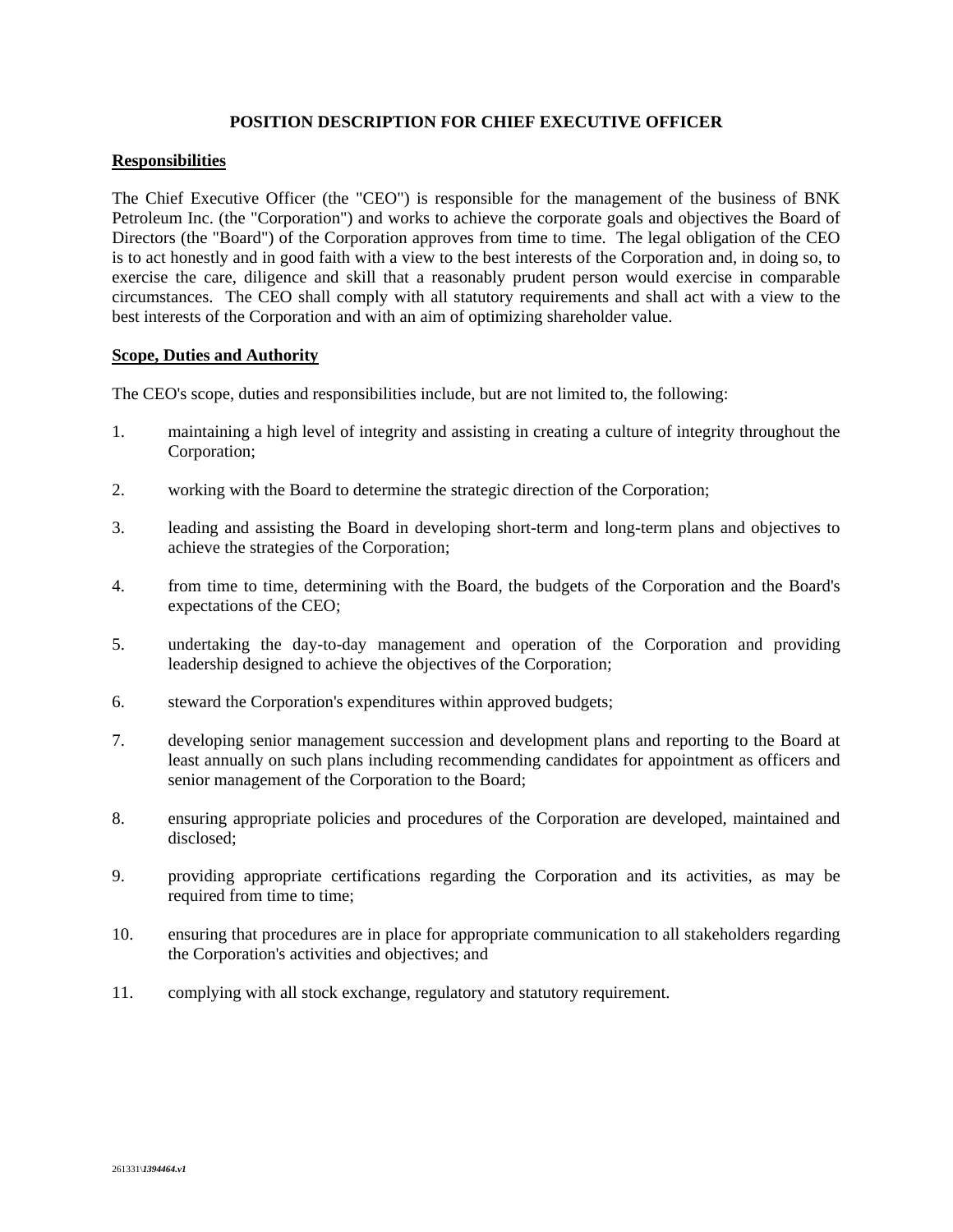## **BNK PETROLEUM INC. STOCK OPTION PLAN (TSX)**

# **1. PURPOSE OF THE PLAN**

The Company hereby establishes a stock option plan for directors, officers, Employees, Management Company Employees and Consultants (as such terms are defined below) of the Company and its subsidiaries (collectively "**Eligible Persons**"), to be known as the "**Stock Option Plan**" (the "**Plan**"). The purpose of the Plan is to give to Eligible Persons, as additional compensation, the opportunity to participate in the success of the Company by granting to such individuals options, exercisable over periods of up to ten (10) years as determined by the board of directors of the Company, to buy shares of the Company at a price not less than the Market Price at the time of grant.

# **2. DEFINITIONS**

In this Plan, the following terms shall have the following meanings:

- 2.1 "**Associate**" means an "Associate" as defined in the Exchange Policies.
- 2.2 "**Board**" means the Board of Directors of the Company.
- 2.3 "**Change of Control**" means the acquisition by any person or by any person and all Joint Actors, whether directly or indirectly, of voting securities (as defined in the Securities Act) of the Company, which, when added to all other voting securities of the Company at the time held by such person or by such person and a Joint Actor, totals for the first time not less than fifty percent (50%) of the outstanding voting securities of the Company or the votes attached to those securities are sufficient, if exercised, to elect a majority of the Board of Directors of the Company.
- 2.4 "**Company**" means BNK Petroleum Inc. and its successors.
- 2.5 "**Consultant**" means an individual or Consultant Company, other than an Employee or a Director, that:
	- (a) is engaged to provide on an ongoing bona fide basis, consulting, technical, management or other services to the company or a subsidiary of the Company, other than services in relation to a distribution;
	- (b) provides the services under a written contract with the Company or a related entity; and
	- (c) spends or will spend a significant amount of time and attention on the affairs of the Company or a subsidiary of the Company.
- 2.6 "**Consultant Company**" means for an individual consultant, a company or partnership of which the individual is an employee, shareholder or partner.
- 2.7 "**Disability**" means any disability with respect to an Optionee which the Board, in its sole and unfettered discretion, considers likely to prevent permanently the Optionee from: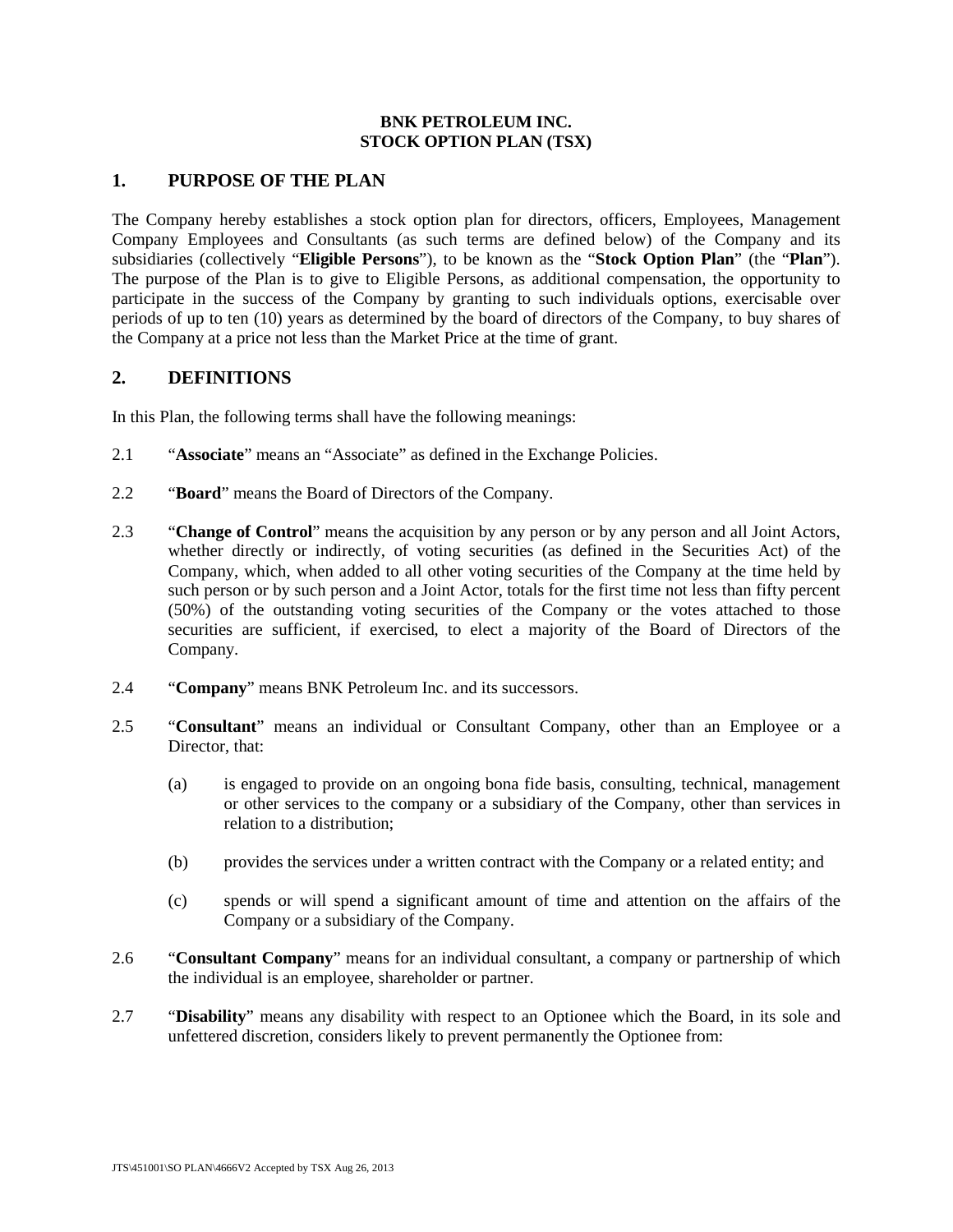- (a) being employed or engaged by the Company, its subsidiaries or another employer, in a position the same as or similar to that in which he was last employed or engaged by the Company or its subsidiaries; or
- (b) acting as a director or officer of the Company or its subsidiaries.
- 2.9 "**Employee**" means a persons who would be considered an 'employee' under the Income Tax Act (Canada), or who works full-time or for a specified number of hours per week on a continuing regular basis and is subject to the same control and direction by the Company or a subsidiary of the company over the details and methods of work as an employee of the company, but for whom tax and other deductions are not made at source.
- 2.10 "**Employment Agreement**" means any agreement between the Company or any subsidiary of the Company and any Employee entered into in connection with the employment or engagement of the Employee.
- 2.12 "**Exchanges**" means the TSX and, if applicable, any other stock exchange on which the Shares are listed.
- 2.13 "**Expiry Date**" means the later of the date set by the Board under section 3.1 of the Plan, as the last date on which an Option may be exercised and, if such date falls during or within 5 trading days after the end of a period during which pursuant to the policies of the Company trading in Company's shares is prohibited (a "black out period"), the date that is 10 trading days following the date on which such black out period ends.
- 2.14 "**Grant Date**" means the date specified in an Option Agreement as the date on which an Option is granted.
- 2.15 "**Insider**" means an "Insider" as defined in the TSX Policies, other than a person who is an insider solely by virtue of being a director or senior officer of a subsidiary of the Company.
- 2.16 "**Investor Relations Activities**" has the meaning ascribed to it in the Securities Act;
- 2.17 "**Joint Actor**" means a person acting "jointly or in concert with" another person as that phrase is interpreted in section 96 of the Securities Act.
- 2.18 "**Management Company Employee**" means an individual employed by a Person providing management services to the Company, but excluding Persons who are providing Investor Relations Services.
- 2.19 "**Market Price**" of Shares at any Grant Date means the last closing price per Share at the time of grant of the option, or if the Shares are not listed on any stock exchange, "Market Price" of Shares means the price per Share on the over-the-counter market determined by dividing the aggregate sale price of the Shares sold by the total number of such Shares so sold on the applicable market for the last day prior to the Grant Date.
- 2.20 "**Option**" means an option to purchase Shares granted pursuant to this Plan.
- 2.21 "**Option Agreement**" means an agreement, substantially in the form attached hereto as Schedule "A", with such additions there to or modifications thereof as may be approved by the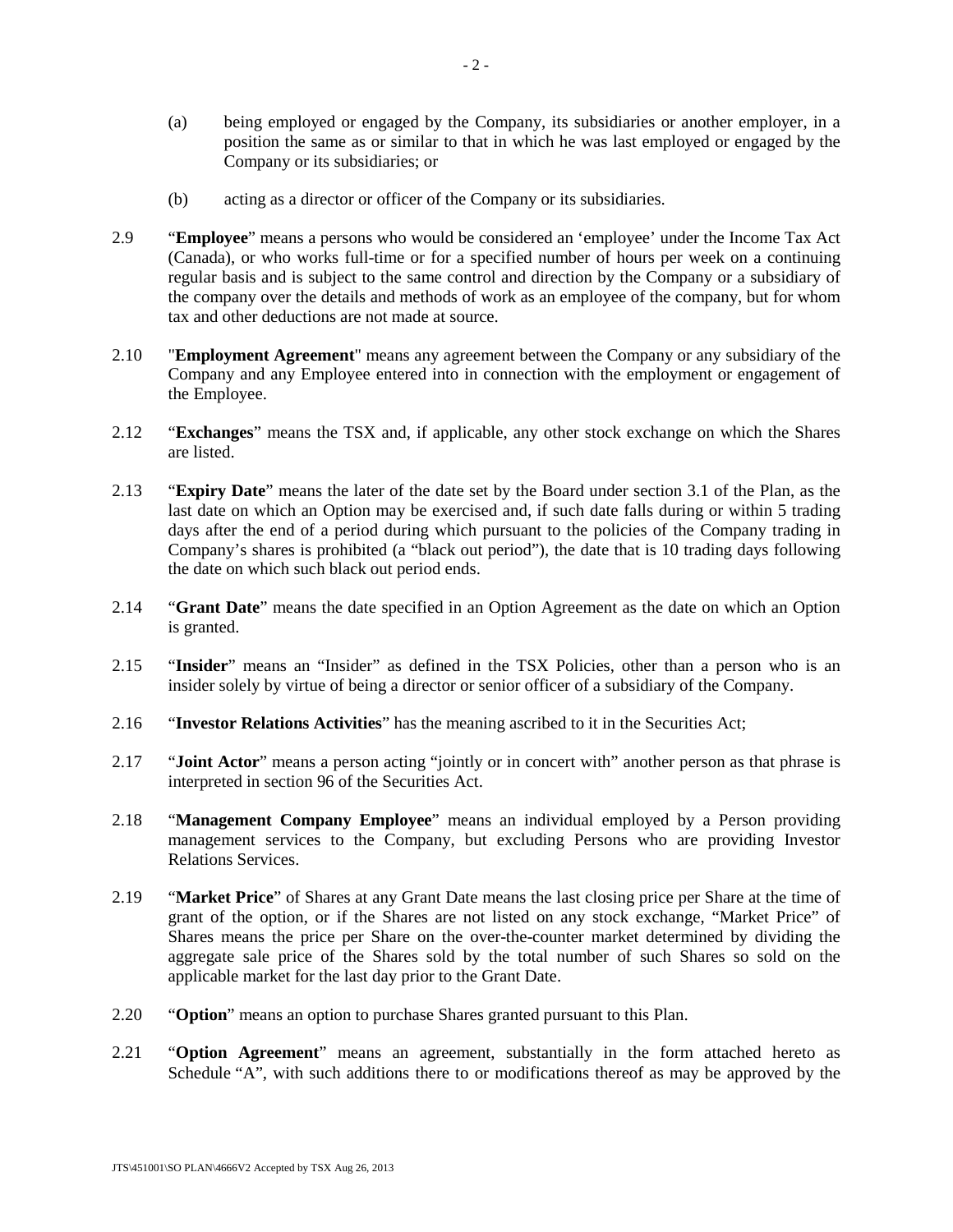Company prior to or at the time an option is granted, whereby the Company grants to an Optionee an Option.

- 2.22 "**Optionee**" means each of the Eligible Persons granted an Option pursuant to this Plan and their heirs, executors and administrators.
- 2.23 "**Option Price**" means the price per Share specified in an Option Agreement, adjusted from time to time in accordance with the provisions of section 5.
- 2.24 "**Option Shares**" means the aggregate number of Shares which an Optionee may purchase under an Option.
- 2.25 "**Plan**" means this Stock Option Plan.
- 2.26 "**Shares**" means the common shares in the capital of the Company as constituted on the Grant Date provided that, in the event of any adjustment pursuant to section 5, "Shares" shall thereafter mean the shares or other property resulting from the events giving rise to the adjustment.
- 2.27 "**Securities Act**" means the *Securities Act*, R.S.B.C. 1996, c.418, as amended, as at the date hereof.
- 2.28 "**TSX Policies**" means the policies included in the TSX Company Manual and "TSX Policy" means any one of them.
- 2.29 "**Unissued Option Shares**" means the number of Shares, at a particular time, which have been reserved for issuance upon the exercise of an Option but which have not been issued, as adjusted from time to time in accordance with the provisions of section 5, such adjustments to be cumulative.
- 2.30 "**U.S. Act**" means the *Securities Act* of 1933 of the United States, as amended.
- 2.31 "**Vested**" means that an Option has become exercisable in respect of a number of Option Shares by the Optionee pursuant to the terms of the Option Agreement.

# **3. GRANT OF OPTIONS**

#### **3.1 Option Terms**

The Board may from time to time authorize the issue of Options to Eligible Persons. The Option Price under each Option shall be not less than the Market Price at the time of grant. The Expiry Date for each Option shall be set by the Board at the time of issue of the Option and shall not be more than **ten (10)** years after the Grant Date. Options shall not be assignable (or transferable) by the Optionee.

#### **3.2 Limits on Shares Issuable on Exercise of Options**

(a) The number of Shares reserved for issuance under the Plan and all of the Company's other previously established or proposed share compensation arrangements in aggregate shall not exceed 10% of the total number of issued and outstanding Shares at the Grant Date on a non-diluted basis; and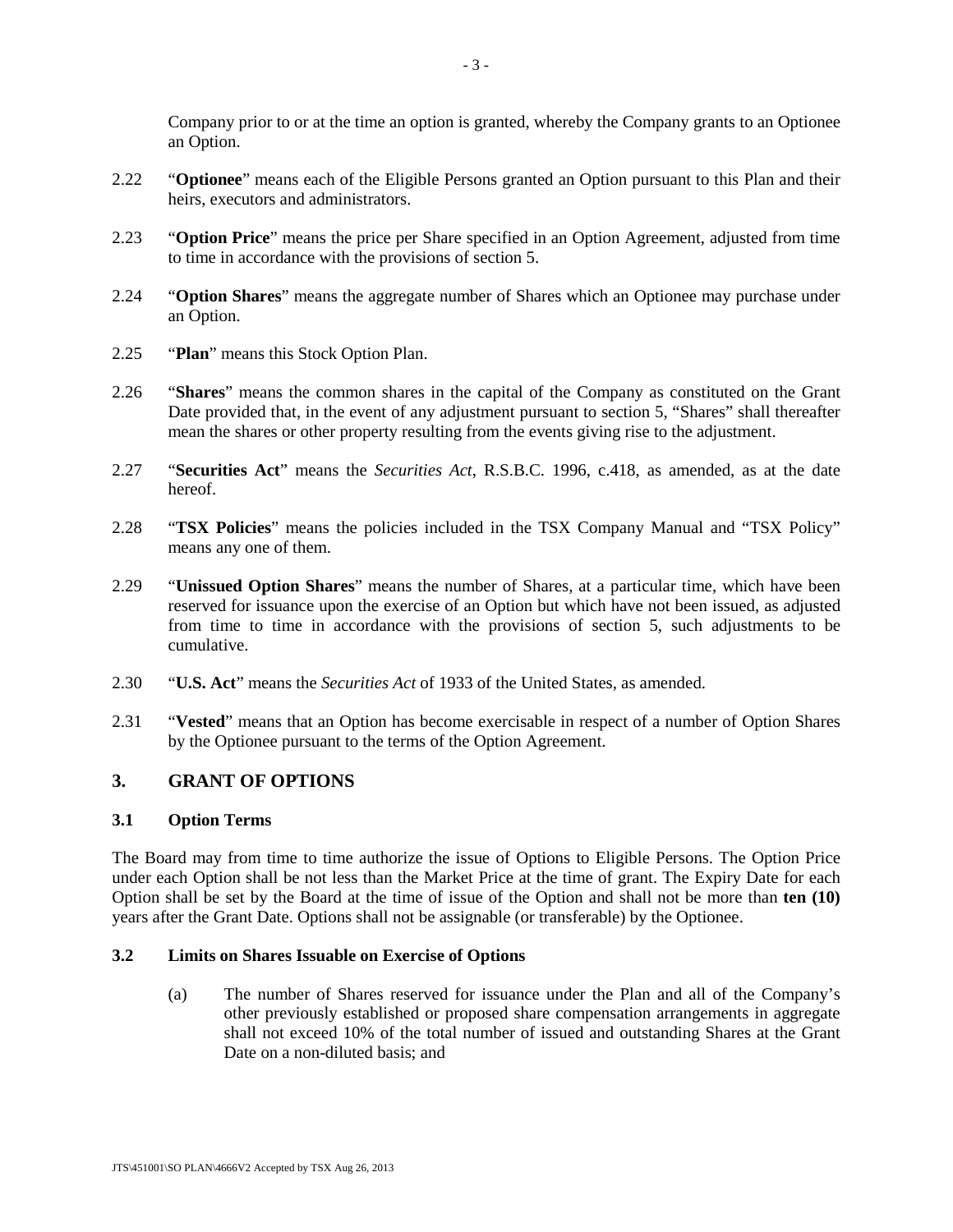- (b) The number of Shares issuable to Insiders at any time under all security based compensation arrangements shall not exceed 10% of the total number of issued and outstanding shares on a non-diluted basis;
- (c) The number of Shares issued to Insiders as a group within a one year period under all security based compensation arrangements shall not exceed 10% of the total number of issued and outstanding Shares as at the end of such one year period; and
- (d) Subject to section 3.3, after June 3, 2011 the equity award value of Options granted each year to any one non-employee director, together with the equity award value of restricted share units granted to such director pursuant to the Company's restricted share unit plan in such year, is limited to \$100,000.

If Options are exercised, or are surrendered, terminate or expire without being exercised in whole or in part, the Shares which were the subject of such Options may again be made subject to an Option.

## **3.3 New Non-Employee Directors**

The limitation in section 3.2(d) does not apply in respect of an initial Option grant to newly appointed or elected non-employee directors.

## **3.4 Option Agreements**

Each Option shall be confirmed by the execution of an Option Agreement. Each Optionee shall have the option to purchase from the Company the Option Shares at the time, in the manner and subject to the terms and condition set out in the Plan and in the Option Agreement applicable to that Optionee. For stock options to Employees, Consultants, Consultant Companies or Management Company Employees, the Company is representing herein and in the applicable Stock Option Agreement that the Optionee is a bona fide Employee, Consultant, Consultant Company or Management Company Employee, as the case may be, of the Company or its subsidiary. The execution of an Option Agreement shall constitute conclusive evidence that it has been completed in compliance with this Plan.

# **4. EXERCISE OF OPTION**

## **4.1 When Options May be Exercised**

Subject to sections 4.3 and 4.4, an Option may be exercised to purchase any number of Shares up to the number of Vested Unissued Option Shares at any time after the Grant Date up to midnight local time in the City of Vancouver, British Columbia Canada, on the Expiry Date and shall not be exercisable thereafter.

## **4.2 Manner of Exercise**

The Option shall be exercisable by delivering either:

(a) to the Company a notice specifying the number of Shares in respect of which the Option is exercised, together with payment in full of the Option Price for each such Share. Upon notice and payment there will be a binding contract for the issue of the Shares in respect of which the Option is exercised, upon and subject to the provisions of the Plan. Delivery of the Optionee's cheque payable to the Company in the amount of the Option Price shall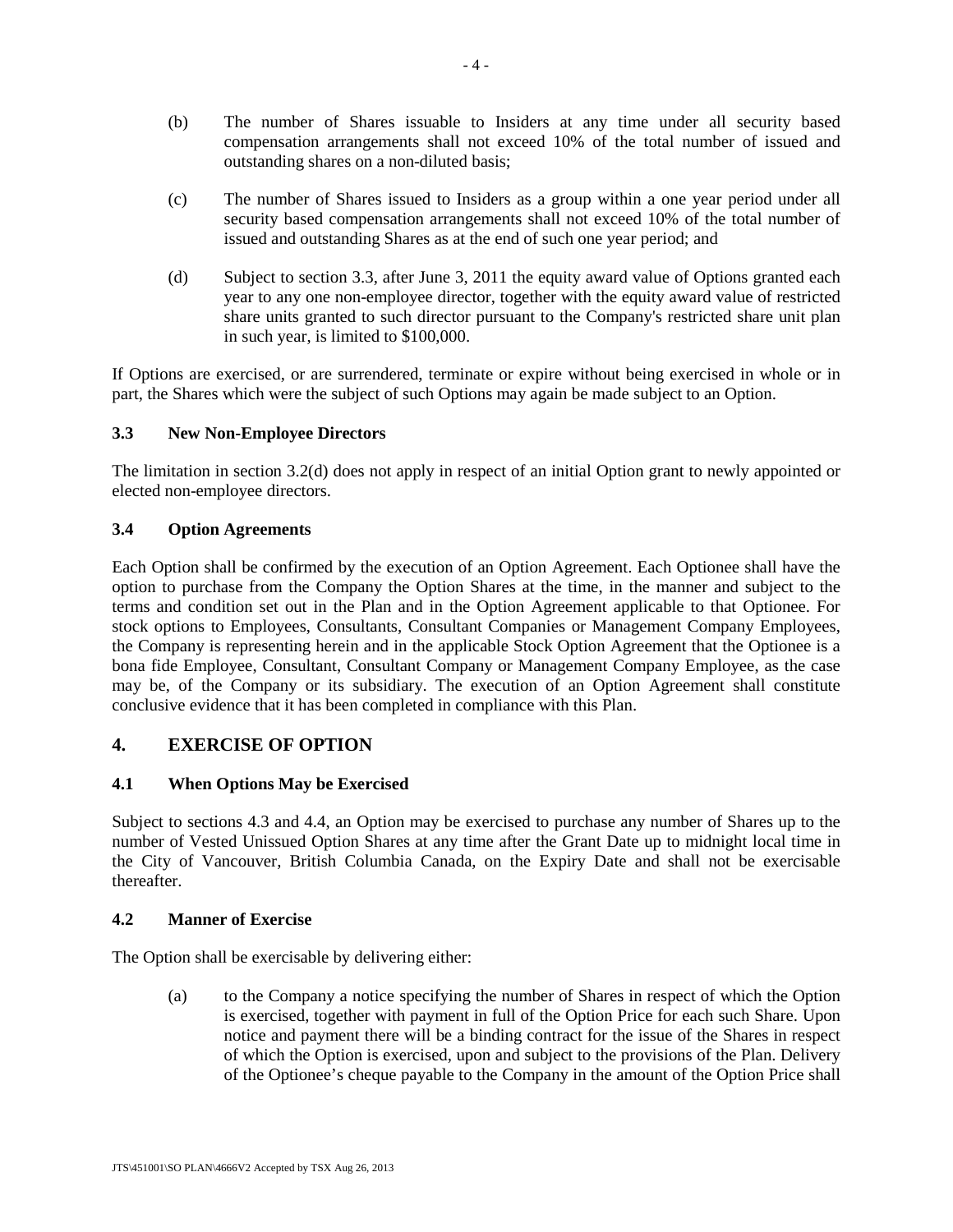constitute payment of the Option Price unless the cheque is not honoured upon presentation in which case the Option shall not have been validly exercised; or

(b) to the duly appointed agent of the Company a notice of cashless exercise addressed to the Company specifying the number of Options to be exercised for cash. An Optionee who selects the cashless exercise of Options is deemed to have assigned to Macquarie Private Wealth Inc., or such other agent as the Company may appoint from time to time to facilitate the cashless exercise of Options, such Optionee's right to receive Option Shares and is deemed to have released the Company from any further obligation to issue Option Shares to such Optionee in respect of such Options exercised in exchange for cash.

## **4.3 Vesting of Option Shares**

The Directors, subject to the policies of the Exchanges, may determine and impose terms upon which each Option shall become Vested in respect of Option Shares. Unless otherwise specified by the Board at time of granting an Option, and subject to the other limits on Option grants set out in section 3.2 hereof, all Options granted under the Plan shall vest and become exercisable in full upon grant.

### **4.4 Termination of Employment**

If an Optionee ceases to be an Eligible Person, his or her Option shall be exercisable as follows:

(a) Death or Disability

If the Optionee ceases to be an Eligible Person, due to his or her death or Disability or, in the case of an Optionee that is a company, the death or Disability of the person who provides management or consulting services to the Company or to any entity controlled by the Company, the Option then held by the Optionee shall be exercisable to acquire Vested Unissued Option Shares at any time up to but not after the earlier of:

- (i) 365 days after the date of death or Disability; and
- (ii) the Expiry Date;

unless a longer period is provided pursuant to the term of an Employment Agreement.

(b) Termination For Cause

If the Optionee, or in the case of a Management Company Employee or a Consultant Company, the Optionee's employer, ceases to be an Eligible Person as a result of termination for cause, pursuant to the terms of any applicable contract, or, where there is no contract, as that term is interpreted by the courts of British Columbia, any outstanding and unexercised Option held by such Optionee on the date of such termination, whether in respect of Option Shares that are Vested or not, shall be cancelled as of that date.

#### (c) Early Retirement, Voluntary Resignation or Termination Other than For Cause

If the Optionee or, in the case of a Management Company Employee or a Consultant Company, the Optionee's employer, ceases to be an Eligible Person due to his or her retirement at the request of his or her employer earlier than the normal retirement date under the Company's retirement policy then in force, or due to (i) the termination of any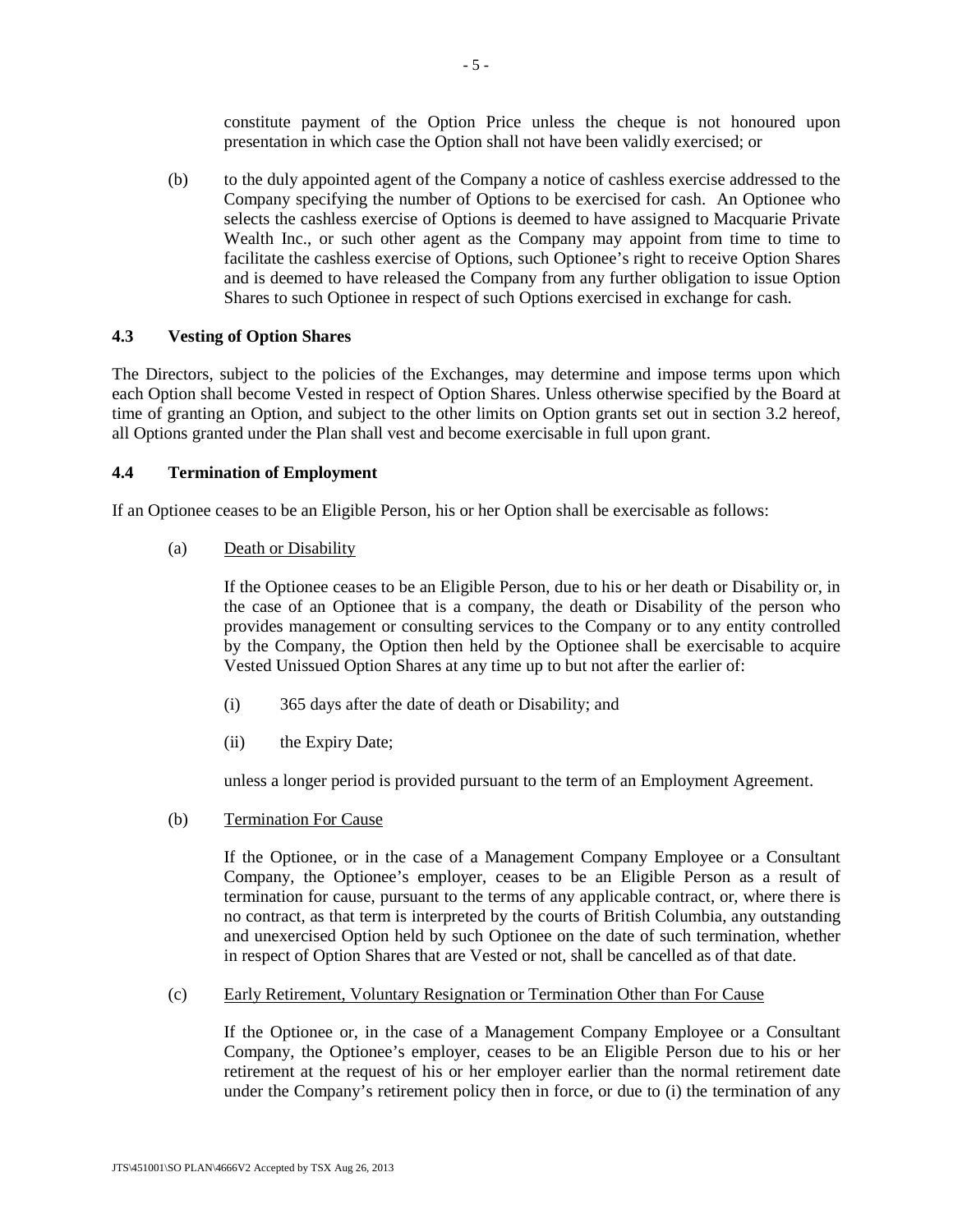agreement under which the Optionee provides services to the Company or a subsidiary of the Company, or (ii) his or her termination by the Company otherwise other than for cause, or (iii) his or her voluntary resignation, the Option then held by the Optionee shall be exercisable to acquire Vested Unissued Option Shares at any time up to but not after the earlier of the Expiry Date and the date which is 90 days (30 days if the Optionee was engaged in Investor Relations Activities) after the Optionee or, in the case of a Management Company Employee or a Consultant Company, the Optionee's employer, ceases to be an Eligible Person, unless a longer period is provided pursuant to the term of an Employment Agreement.

For greater certainty, subject to the terms of an Employment Agreement, an Option that had not become Vested in respect of certain Unissued Option Shares at the time that the relevant event referred to in this paragraph 4.4 occurred, shall not be or become vested or exercisable in respect of such Unissued Option Shares and shall be cancelled.

## **4.5 Effect of a Take-Over Bid**

If a *bona fide* offer ( an "**Offer**") for Shares is made to the Optionee or to shareholders of the Company generally or to a class of shareholders which includes the Optionee, which Offer, if accepted in whole or in part, would result in the offeror becoming a control person of the Company, within the meaning of subsection 1(1) of the Securities Act, the Company shall, immediately upon receipt of notice of the Offer, notify each Optionee of full particulars of the Offer, whereupon all Option Shares subject to such Option will become Vested and the Option may be exercised in whole or in part by the Optionee so as to permit the Optionee to tender the Option Shares received upon such exercise, pursuant to the Offer. However, if:

- (a) the Offer is not completed within the time specified therein; or
- (b) all of the Option Shares tendered by the Optionee pursuant to the Offer are not taken up or paid for by the offeror in respect thereof,

then with the consent of the Company the Option Shares received upon such exercise, or in the case of clause (b) above, the Option Shares that are not taken up and paid for, may be returned by the Optionee to the Company and reinstated as authorized but unissued Shares and with respect to such returned Option Shares, the Option shall be reinstated as if it had not been exercised and the terms upon which such Option Shares were to become Vested pursuant to paragraph 4.3 shall be reinstated. If any Option Shares are returned to the Company under this paragraph 4.5, the Company shall immediately refund the exercise price to the Optionee for such Option Shares.

## **4.6 Acceleration of Expiry Date**

If at any time when an Option granted under the Plan remains unexercised with respect to any Unissued Option Shares, an Offer is made by an offeror, the Directors may, upon notifying each Optionee of full particulars of the Offer, declare all Option Shares issuable upon the exercise of Options granted under the Plan, Vested, and declare that the Expiry Date for the exercise of all unexercised Options granted under the Plan is accelerated so that all Options will either be exercised or will expire prior to the date upon which Shares must be tendered pursuant to the Offer. The Directors shall give each Optionee as much notice as reasonably practicable in the circumstances of the acceleration of the Options under this section, except that not less than 5 business days notice is required and more than 20 days notice is not required.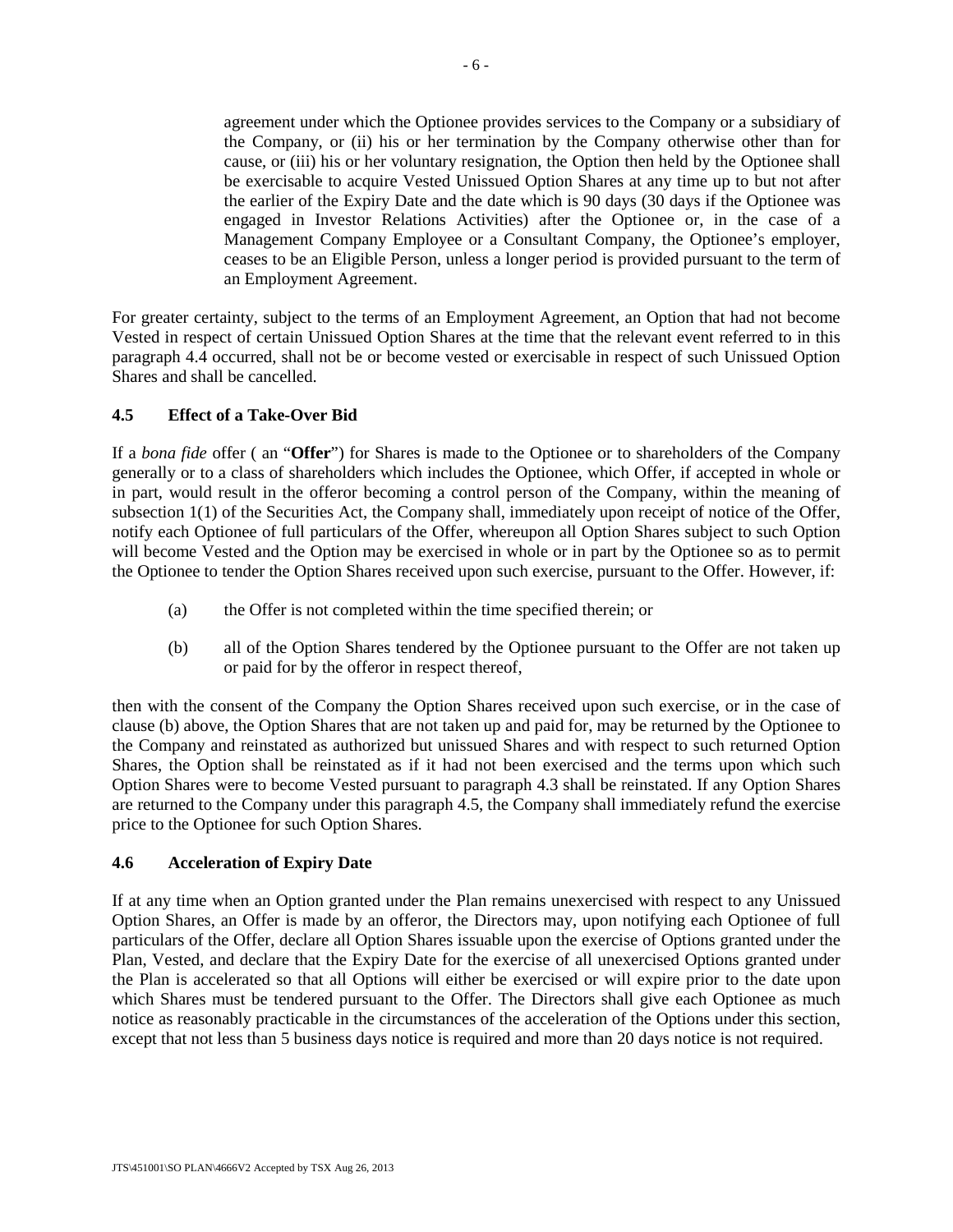## **4.7 Effect of a Change of Control**

If a Change of Control occurs, all Option Shares subject to each outstanding Option will become Vested, whereupon such Option may be exercised in whole or in part by the Optionee, subject to the approval of the Exchanges, if necessary.

### **4.8 Exclusion From Severance Allowance, Retirement Allowance or Termination Settlement**

If the Optionee, or, in the case of a Management Company Employee or a Consultant Company, the Optionee's employer, retires, resigns or is terminated from employment or engagement with the Company or any subsidiary of the Company, the loss or limitation, if any, pursuant to the Option Agreement with respect to the right to purchase Option Shares which were not Vested at that time or which, if Vested, were cancelled, shall not give rise to any right to damages and shall not be included in the calculation of nor form any part of any severance allowance, retiring allowance or termination settlement of any kind whatsoever in respect of such Optionee.

### **4.9 Shares Not Acquired**

Any Unissued Option Shares not acquired by an Optionee under an Option which has expired may be made the subject of a further Option pursuant to the provisions of the Plan.

# **5. SECURITIES LAWS OF THE UNITED STATES OF AMERICA**

## **5.1 Securities Laws of the U.S.**

Neither the Options which may be granted pursuant to the provisions of this Plan nor the Shares which may be purchased pursuant to the exercise of Options have been registered under the US Act, or under any securities law of any state of the United States of America. Accordingly, any Optionee who is granted an Option in a transaction which is subject to the US Act or the securities laws of any state of the United States of America shall represent, warrant, acknowledge and agree in the agreement containing the Option granted to the Optionee that:

- (a) the Optionee is acquiring the Option and any Shares acquired upon the exercise of such Option as principal and for the account of the Optionee;
- (b) in granting the Option and issuing the Shares to the Optionee upon the exercise of such Option, the Company is relying on the representations and warranties of the Optionee contained in the agreement relating to the Option to support the conclusion of the Company that the granting of the Option and the issue of Shares upon the exercise of such Option do not require registration under the U.S. Act or to be qualified under the securities laws of any state of the United States of America;
- (c) each certificate representing Shares issued upon the exercise of such Option shall bear the following legends:

**"THE SECURITIES REPRESENTED HEREBY HAVE NOT BEEN REGISTERED UNDER THE UNITED STATES SECURITIES ACT OF 1933, AS AMENDED (THE "U.S. SECURITIES ACT") OR UNDER ANY STATE SECURITIES LAWS. THE HOLDER HEREOF, BY PURCHASING SUCH SECURITIES, AGREES FOR THE BENEFIT OF THE CORPORATION THAT SUCH SECURITIES MAY BE OFFERED, SOLD OR OTHERWISE**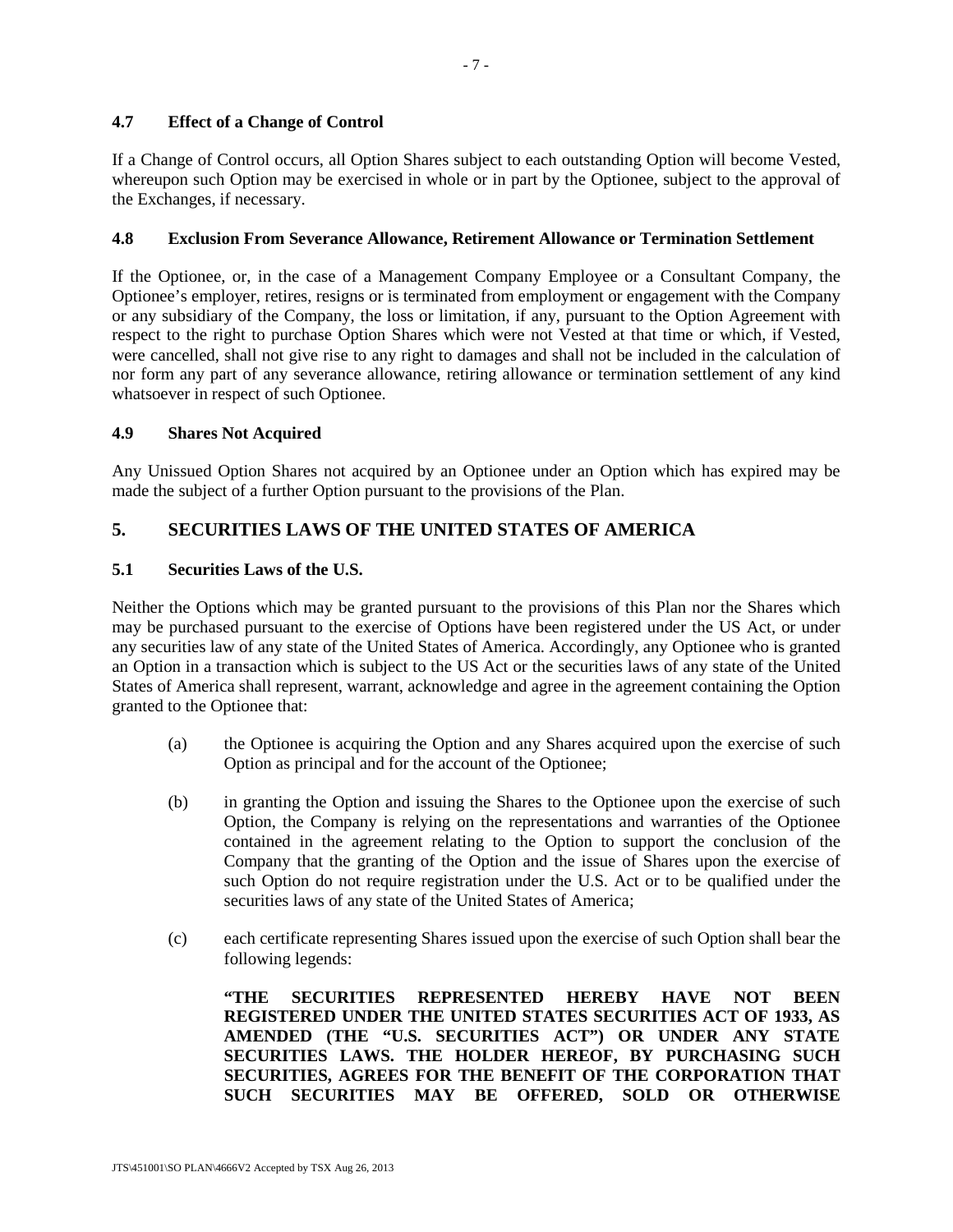**TRANSFERRED ONLY (A) TO THE CORPORATION, (B) OUTSIDE THE UNITED STATES IN ACCORDANCE WITH RULE 904 OF REGULATION S UNDER THE U.S. SECURITIES ACT, (C) WITHIN THE UNITED STATES (1) IN ACCORDANCE WITH THE EXEMPTION FROM REGISTRATION UNDER THE U.S. SECURITIES ACT PROVIDED BY RULE 144 THEREUNDER, IF AVAILABLE, AND IN COMPLIANCE WITH ANY APPLICABLE STATE SECURITIES LAWS, (2) IN ACCORDANCE WITH RULE 144A UNDER THE U.S. SECURITIES ACT OR (3) IN A TRANSACTION THAT DOES NOT REQUIRE REGISTRATION UNDER THE U.S. SECURITIES ACT OR APPLICABLE STATE SECURITIES LAWS OR (D) PURSUANT TO AN EFFECTIVE REGISTRATION STATEMENT UNDER THE U.S. SECURITIES ACT. DELIVERY OF THIS CERTIFICATE MAY NOT CONSTITUTE GOOD DELIVERY IN SETTLEMENT OF TRANSACTIONS ON STOCK EXCHANGES IN CANADA. PROVIDED THAT THE CORPORATION IS A "FOREIGN ISSUER" WITHIN THE MEANING OF REGULATION S UNDER THE U.S. SECURITIES ACT AT THE TIME OF SALE, A NEW CERTIFICATE BEARING NO LEGEND MAY BE OBTAINED FROM THE CORPORATION'S TRANSFER AGENT UPON DELIVERY OF THIS CERTIFICATE AND A DULY EXECUTED DECLARATION, IN A FORM SATISFACTORY TO THE TRANSFER AGENT AND THE CORPORATION TO THE EFFECT THAT SUCH SALE IS BEING MADE IN ACCORDANCE WITH RULE 904 OF REGULATION S UNDER THE U.S. SECURITIES ACT."** 

## **6. ADJUSTMENT OF OPTION PRICE AND NUMBER OF OPTION SHARES**

#### **6.1 Share Reorganization**

Whenever the Company issues Shares to all or substantially all holders of Shares by way of a stock dividend or other distribution, or subdivides all outstanding Shares into a greater number of Shares, or combines or consolidates all outstanding Shares into a lesser number of Shares (each of such events being herein called a "Share Reorganization") then effective immediately after the record date for such dividend or other distribution or the effective date of such subdivision, combination or consolidation, for each Option:

- (a) the Option Price will be adjusted to a price per Share which is the product of:
	- (i) the Option Price in effect immediately before that effective date or record date; and
	- (ii) a fraction, the numerator of which is the total number of Shares outstanding on that effective date or record date before giving effect to the Share Reorganization, and the denominator of which is the total number of Shares that are or would be outstanding immediately after such effective date or record date after giving effect to the Share Reorganization; and
- (b) the number of Unissued Option Shares will be adjusted by multiplying (i) the number of Unissued Option Shares immediately before such effective date or record date by (ii) a fraction which is the reciprocal of the fraction described in subsection (a)(ii).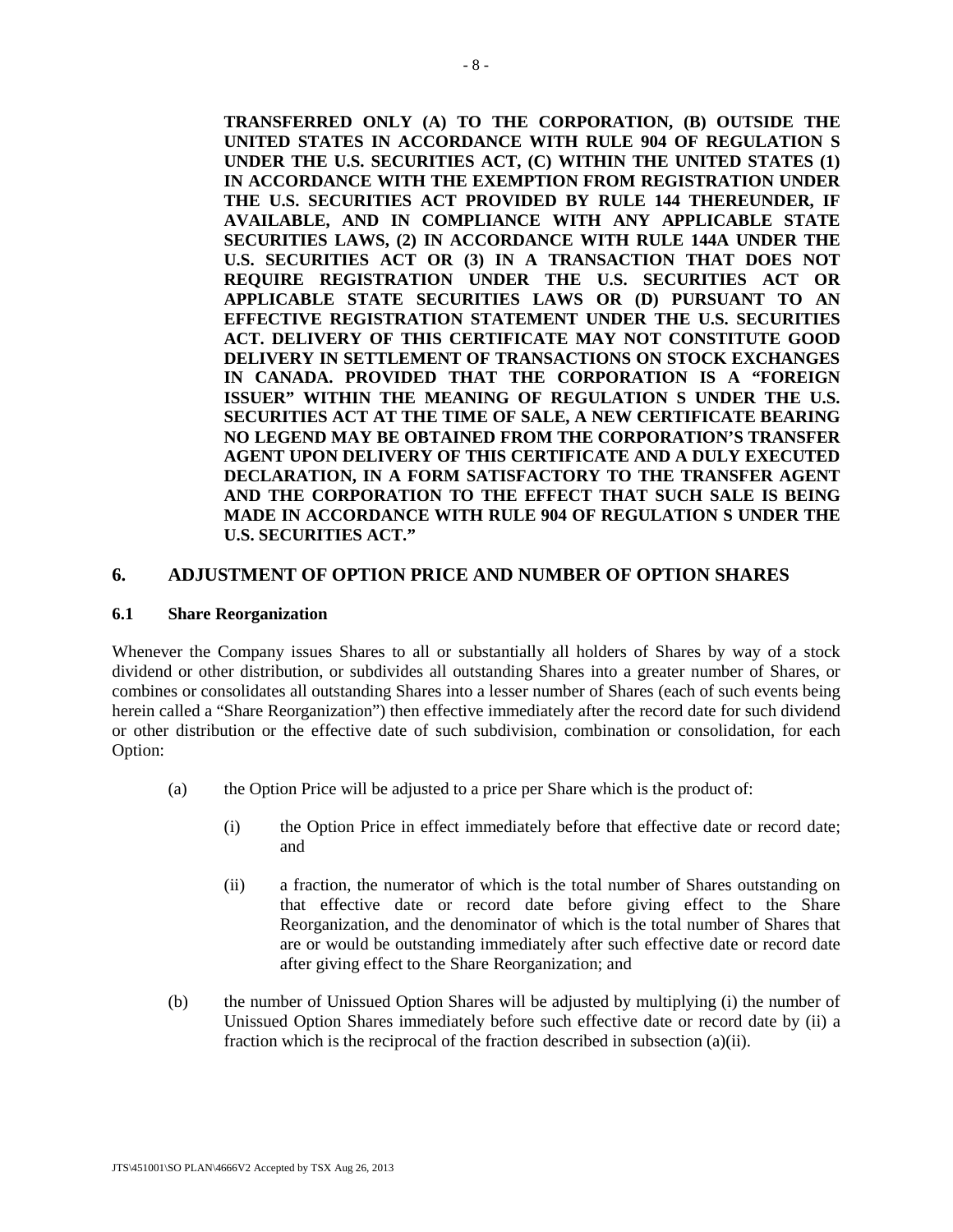Subject to the prior approval of the Exchanges, whenever the Company issues by way of a dividend or otherwise distributes to all or substantially all holders of Shares;

- (a) shares of the Company, other than the Shares;
- (b) evidences of indebtedness;
- (c) any cash or other assets, excluding cash dividends (other than cash dividends which the Board of Directors of the Company has determined to be outside the normal course); or
- (d) rights, options or warrants;

then to the extent that such dividend or distribution does not constitute a Share Reorganization (any of such non-excluded events being herein called a "Special Distribution"), and effective immediately after the record date at which holders of Shares are determined for purposes of the Special Distribution, for each Option the Option Price will be reduced, and the number of Unissued Option Shares will be correspondingly increased, by such amount, if any, as is determined by the Board in its sole and unfettered discretion to be appropriate in order to properly reflect any diminution in value of the Option Shares as a result of such Special Distribution.

## **6.3 Corporate Organization**

Whenever there is:

- (a) a reclassification of outstanding Shares, a change of Shares into other shares or securities, or any other capital reorganization of the Company, other than as described in sections 5.1 or 5.2;
- (b) a consolidation, merger or amalgamation of the Company with or into another corporation resulting in a reclassification of outstanding Shares into other shares or securities or a change of Shares into other shares or securities; or
- (c) a transaction whereby all or substantially all of the Company's undertaking and assets become the property of another corporation;

(any such event being herein called a "Corporate Reorganization") the Optionee will have an option to purchase (at the times, for the consideration, and subject to the terms and conditions set out in the Plan) and will accept on the exercise of such option, in lieu of the Unissued Option Shares which he would otherwise have been entitled to purchase, the kind and amount of shares or other securities or property that he would have been entitled to receive as a result of the Corporate Reorganization if, on the effective date thereof, he had been the holder of all Unissued Option Shares or if appropriate, as otherwise determined by the Directors.

## **6.4 Determination of Option Price and Number of Unissued Option Shares**

If any questions arise at any time with respect to the Option Price or number of Unissued Option Shares deliverable upon exercise of an Option following a Share Reorganization, Special Distribution or Corporate Reorganization, such questions shall be conclusively determined by the Company's auditor, or, if they decline to so act, any other firm of Chartered Accountants that the Directors may designate and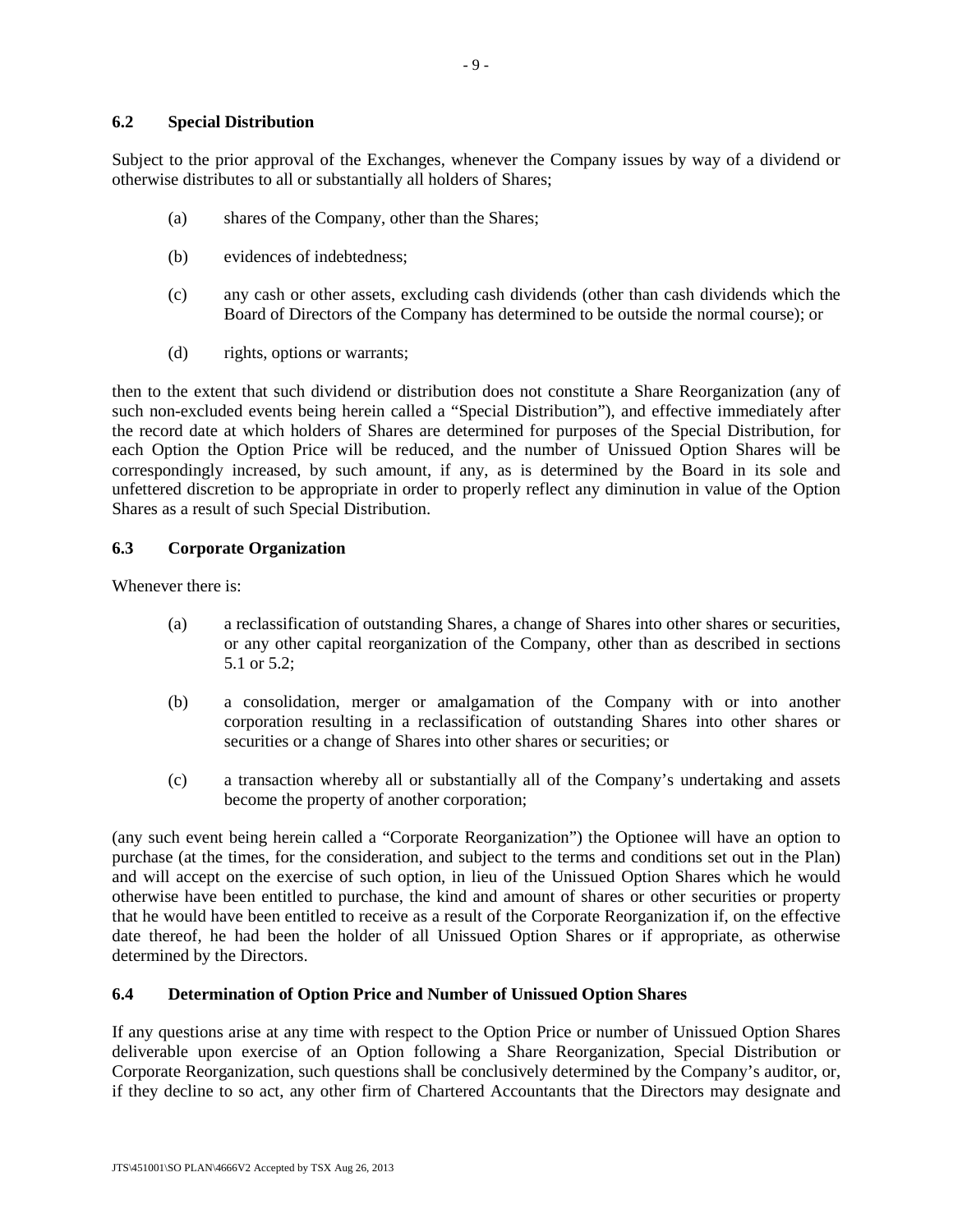who will have access to all appropriate records, whether maintained by the Company or an agent appointed by the Company, and such determination will be binding upon the Company and all Optionees.

## **6.5 Regulatory Approval**

Any adjustment to the Option Price or the number of Unissued Option Shares purchasable under the Plan pursuant to the operation of any one of paragraphs 5.1, 5.2 or 5.3 is subject to the approval of the Exchanges and any other governmental authority having jurisdiction.

# **7. MISCELLANEOUS**

## **7.1 Right to Employment or Engagement**

Neither this Plan nor any of the provisions hereof shall confer upon any Optionee any right with respect to employment or engagement or to continued employment or engagement with the Company or any subsidiary of the Company or interfere in any way with the right of the Company or any subsidiary of the Company to terminate such employment.

## **7.2 Necessary Approvals**

The Plan shall be effective only upon the approval of the shareholders of the Company given by way of an ordinary resolution. Any Options granted under this Plan prior to such approval shall only be exercised upon the receipt of such approval. Disinterested shareholder approval (as required by the Exchanges) will be obtained for any reduction in the exercise price of any Option granted under this Plan if the Optionee is an Insider of the Company at the time of the proposed amendment. The obligation of the Company to sell and deliver Shares in accordance with the Plan is subject to the approval of the Exchanges and any governmental authority having jurisdiction. If any Shares cannot be issued to any Optionee for any reason, including, without limitation, the failure to obtain such approval, then the obligation of the Company to issue such Shares shall terminate and any Option Price paid by an Optionee to the Company shall be immediately refunded to the Optionee by the Company.

## **7.3 Administration of the Plan**

The Directors shall, without limitation, have full and final authority in their discretion, but subject to the express provisions of the Plan, to interpret the Plan, to prescribe, amend and rescind rules and regulations relating to the Plan and to make all other determinations deemed necessary or advisable in respect of the Plan. Except as set forth in section 6.4, the interpretation and construction of any provision of the Plan by the Directors shall be final and conclusive. Administration of the Plan shall be the responsibility of the appropriate officers of the Company, which officers shall have the authority to appoint an agent or agents to assist in the administration of the Plan, and all costs in respect thereof shall be paid by the Company.

## **7.4 Income Taxes**

As a condition of and prior to participation in the Plan or any exercise of any Option granted under the Plan any Optionee shall on request authorize the Company directly or through a duly appointed agent, in writing to withhold from any remuneration otherwise payable to him or her any amounts required by any taxing authority to be withheld for taxes of any kind as a consequence of his or her participation in the Plan.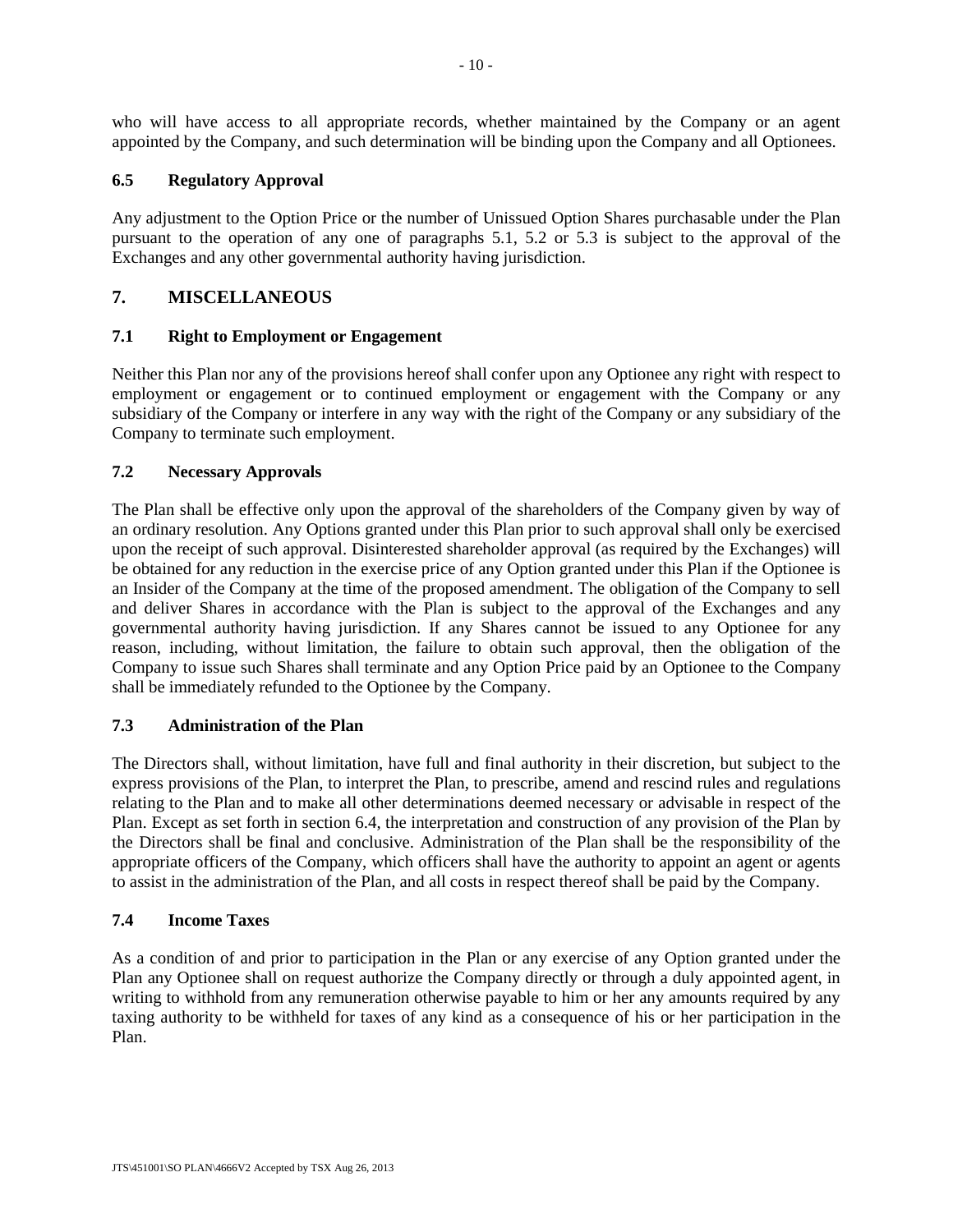## **7.5 Amendment and Discontinuance of the Plan and Options**

- (a) The Board may, at any time and from time to time, amend, suspend or terminate the Plan and securities granted thereunder without shareholder approval, provided that no such amendment, suspension or termination may be made without obtaining any required approval of any regulatory authority or stock exchange or the consent or deemed consent of an Optionee where such amendment, suspension or termination materially prejudices the rights of that Optionee.
- (b) Notwithstanding the provisions of section 7.5(a), the Board may not, without the approval of the shareholders of the Company, make amendments to the Plan for any of the following purposes:
	- (i) to increase the maximum percentage of Shares that may be issued pursuant to Options granted under the Plan as set out in section 3.2;
	- (ii) to reduce the Option Price of Options;
	- (iii) to extend the Expiry Date of Options;
	- (iv) to increase the non-employee director participation limit in section  $3.2(d)$ ;
	- (v) to permit Options to be transferable or assignable other than for normal estate settlement purposes; and
	- (vi) to amend the provisions of this section 7.5(b).
- (c) In addition to the changes that may be made pursuant to sections 6.1 to 6.3 inclusive, the Board may, at any time and from time to time, without the approval of the shareholders of the Company, amend any term of any outstanding Option (including, without limitation, the Option Price, vesting and expiry of the Option), provided that:
	- (i) any required approval of any regulatory authority or stock exchange is obtained;
	- (ii) if the amendments would reduce the Exercise Price or extend the Expiry Date of Options, approval of the shareholders of the Company must be obtained;
	- (iii) the Board would have had the authority to initially grant the Option under the terms so amended; and
	- (iv) the consent or deemed consent of the Optionee is obtained if the amendment would materially prejudice the rights of the Optionee under the Option.

## **7.6 Form of Notice**

A notice given to the Company shall be in writing, signed by the Optionee and delivered to the head business office of the Company.

## **7.7 No Representation or Warranty**

The Company makes no representation or warranty as to the future market value of any Shares issued in accordance with the provisions of the Plan.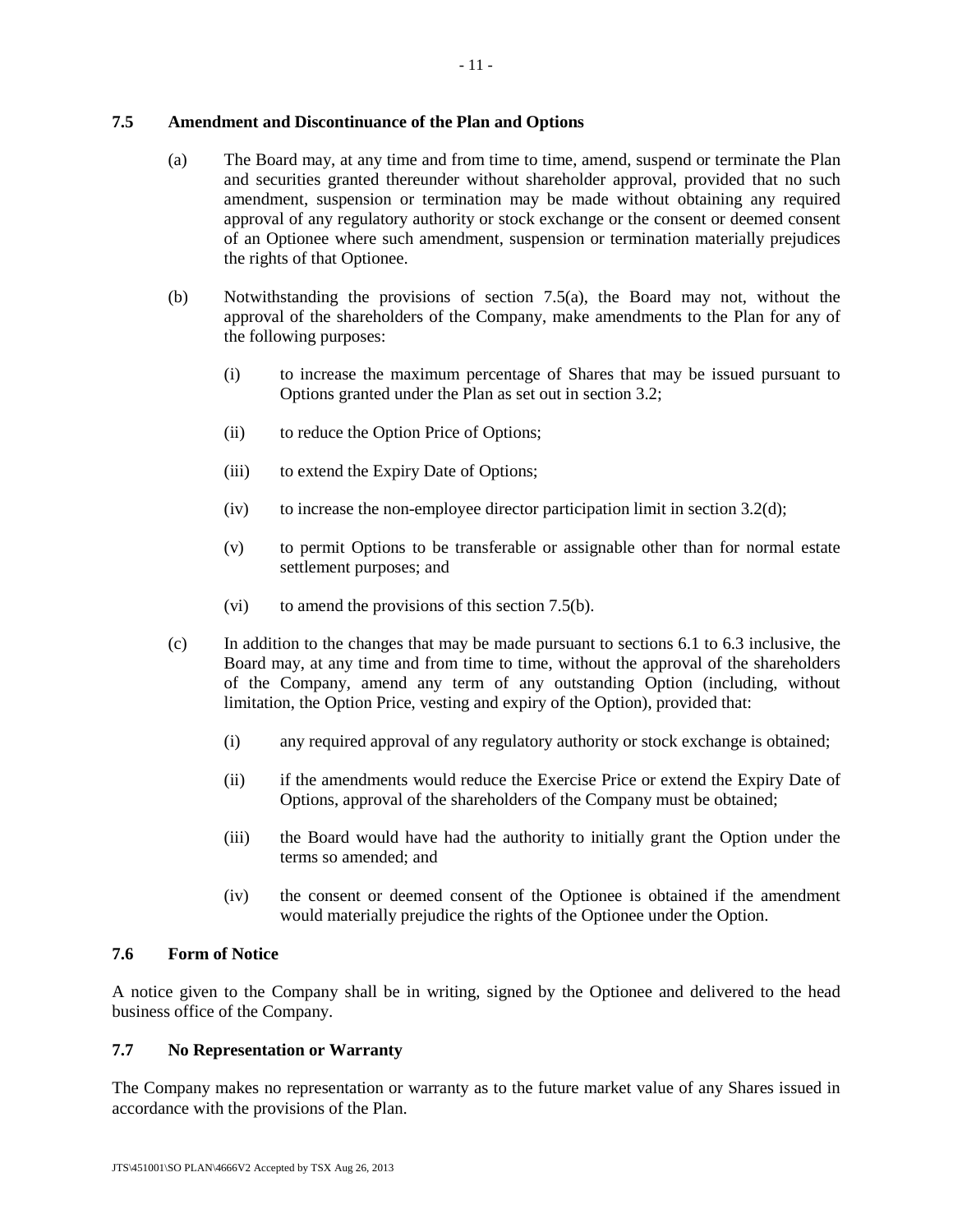## **7.8 Compliance with Applicable Law**

If any provision of the Plan or any Option Agreement contravenes any law or any order, policy, by-law or regulation of any regulatory body or Exchange having authority over the Company or the Plan, then such provision shall be deemed to be amended to the extent required to bring such provision into compliance therewith.

## **7.9 No Assignment**

No Optionee may assign any of his or her rights under the Plan or any option granted thereunder.

## **7.10 Rights of Optionees**

An Optionee shall have no rights whatsoever as a shareholder of the Company in respect of any of the Unissued Option Shares (including, without limitation, voting rights or any right to receive dividends, warrants or rights under any rights offering).

## **7.11 Conflict**

In the event of any conflict between the provisions of this Plan and an Option Agreement, the provisions of this Plan shall govern.

## **7.12 Governing Law**

The Plan and each Option Agreement issued pursuant to the Plan shall be governed by the laws of the province of British Columbia.

## **7.13 Time of Essence**

Time is of the essence of this Plan and of each Option Agreement. No extension of time will be deemed to be or to operate as a waiver of the essentiality of time.

## **7.14 Entire Agreement**

This Plan and the Option Agreement sets out the entire agreement between the Company and the Optionees relative to the subject matter hereof and supersedes all prior agreements, undertakings and understandings, whether oral or written.

**Amendments to this Stock Option Plan were approved by the Board of Directors on May 9, 2012 and August 10, 2013, and by the shareholders of the Company on June 3, 2011.**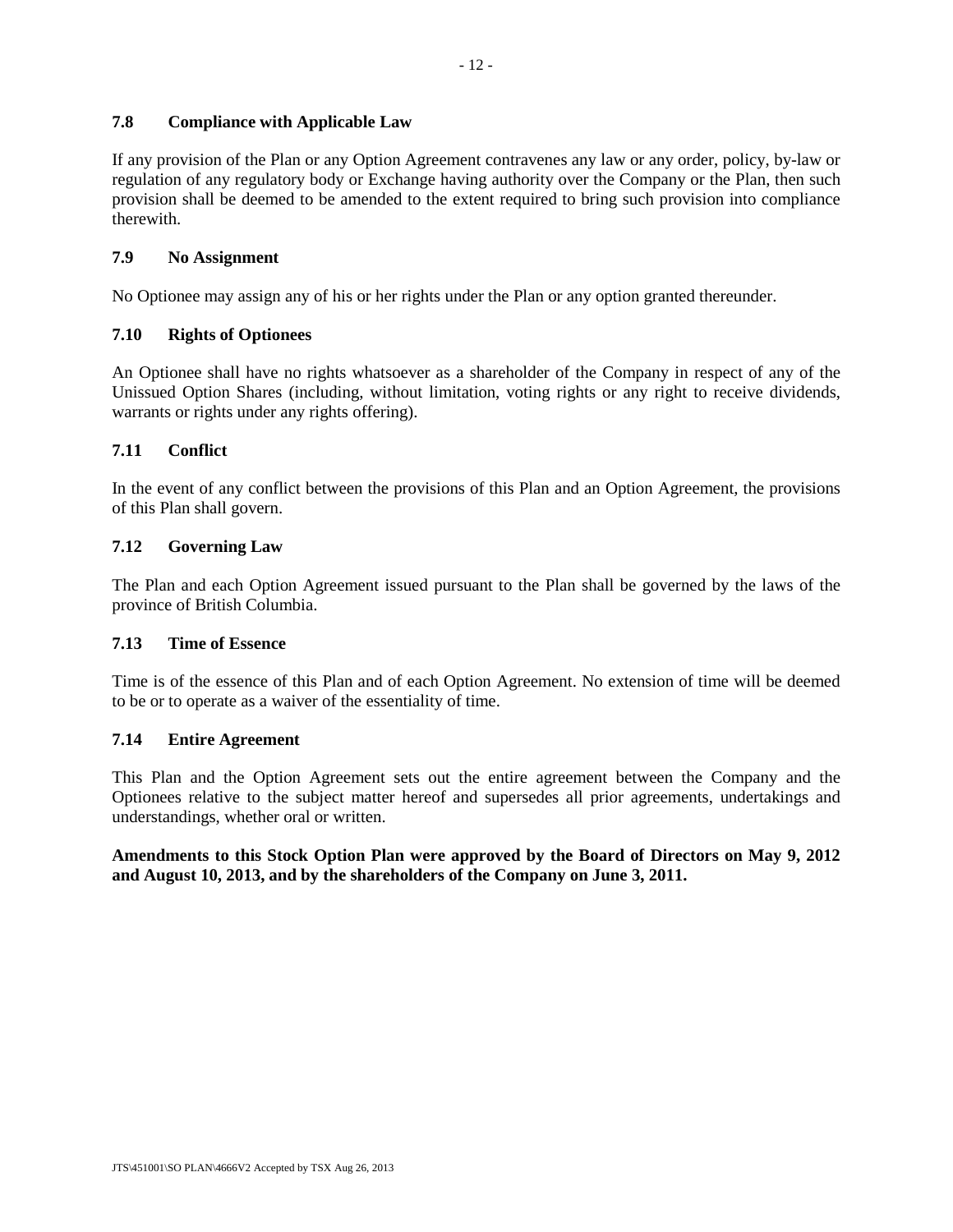## **SCHEDULE "A" BNK PETROLEUM INC.**

#### **STOCK OPTION PLAN - OPTION AGREEMENT**

This Option Agreement is entered into between BNK Petroleum Inc. ("the Company") and the Optionee named below pursuant and subject to the terms of the Company Stock Option Plan, (the "Plan"), a copy of which is attached hereto, and confirms that:

- 1. on  $\bullet$ , 20 $\bullet$  (the "Grant Date");
- 2. «Name» (the "Optionee");
- 3. was granted the option (the "Option") to purchase «Number» Common Shares (the "Option Shares") of the Company;
- 4. for the price (the "Option Price") of Cdn. \$«Price» per share;
- 5. of which 1/3 shall vest and become exercisable immediately; 1/3 shall vest and become exercisable on  $\bullet$ ; and 1/3 shall vest and become exercisable on  $\bullet$ ;
- 6. terminating on  $\bullet$ , 20 $\bullet$  (the "Expiry Date");

all on the terms and subject to the conditions set out in the Plan. For greater certainty, Option Shares continue to be exercisable until the termination or cancellation thereof as provided in this Option Agreement and the Plan.

By signing this Option Agreement, the Optionee:

#### **[NTD: REMOVE SUBPAR (a)(i) to (iv) FOR NON US OPTIONEES]**

- (a) represents and warrants to the Company that:
	- (i) the Optionee's place of residence is as set out in this Option Agreement;
	- (ii) the Optionee is acquiring the Option and any Option Shares acquired upon the exercise of such Option as principal and for the account of the Optionee;
	- (iii) in granting the Option and issuing the Option Shares to the Optionee upon the exercise of such Option, the Company is relying on the representations and warranties of the Optionee contained in this Option Agreement to support the conclusion of the Company that the granting of the Option and the issue of Option Shares upon the exercise of such Option do not require registration under the U.S. Securities Act (as defined below) or to be qualified under the securities laws of any state of the United States of America; and
	- (iv) if the Optionee has elected to take physical delivery of the Option Shares, each certificate representing Option Shares issued upon the exercise of such Option shall bear the following legends:

"THE SECURITIES REPRESENTED HEREBY HAVE NOT BEEN REGISTERED UNDER THE UNITED STATES SECURITIES ACT OF 1933, AS AMENDED (THE "U.S. SECURITIES ACT") OR UNDER ANY STATE SECURITIES LAWS. THE HOLDER HEREOF, BY PURCHASING SUCH SECURITIES, AGREES FOR THE BENEFIT OF THE COMPANY THAT SUCH SECURITIES MAY BE OFFERED, SOLD OR OTHERWISE TRANSFERRED ONLY (A) TO THE COMPANY, (B) OUTSIDE THE UNITED STATES IN ACCORDANCE WITH RULE 904 OF REGULATION S UNDER THE U.S. SECURITIES ACT, (C) WITHIN THE UNITED STATES (1) IN ACCORDANCE WITH THE EXEMPTION FROM REGISTRATION UNDER THE U.S. SECURITIES ACT PROVIDED BY RULE 144 THEREUNDER, IF AVAILABLE, AND IN COMPLIANCE WITH ANY APPLICABLE STATE SECURITIES LAWS, (2) IN ACCORDANCE WITH RULE 144A UNDER THE U.S. SECURITIES ACT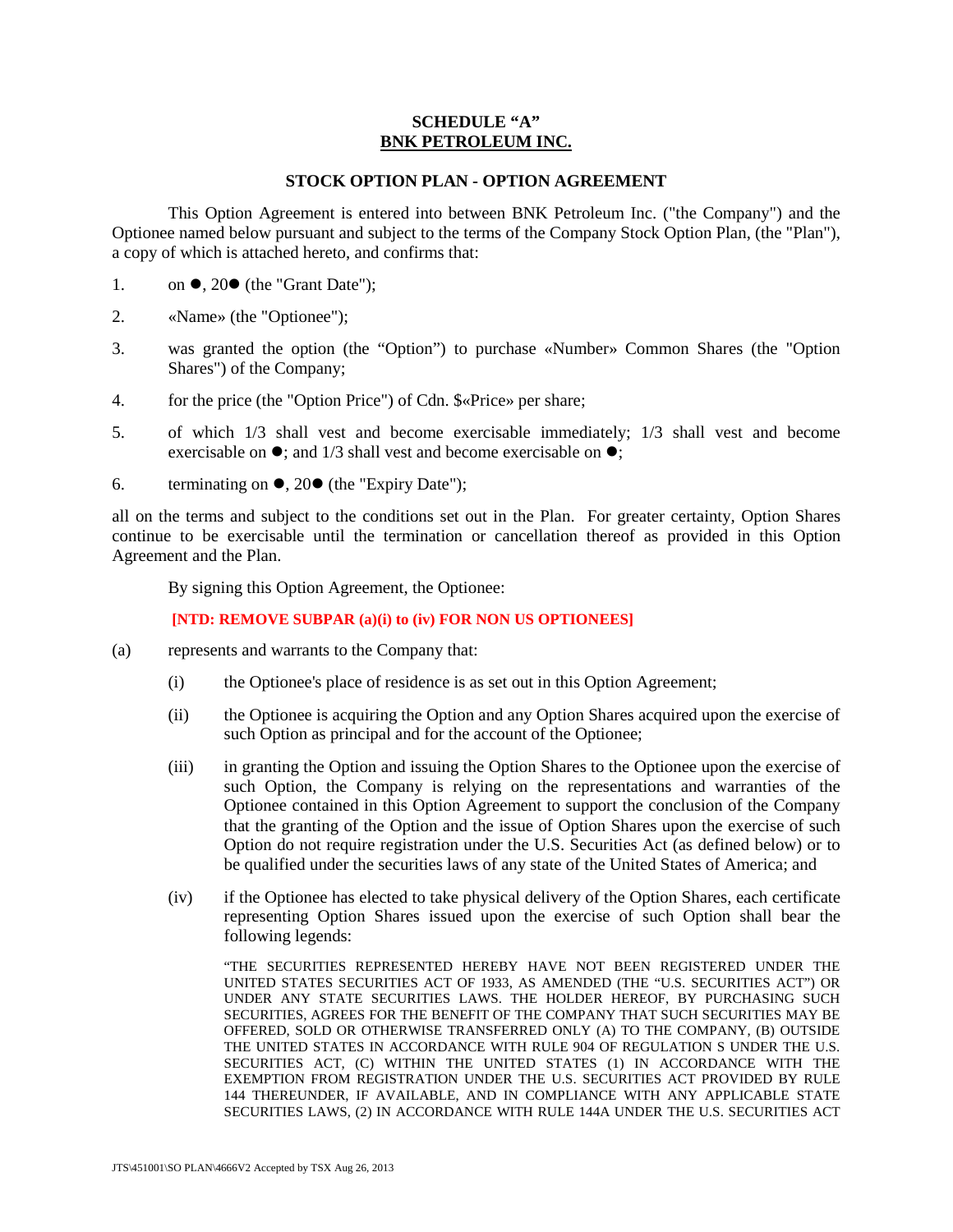OR (3) IN A TRANSACTION THAT DOES NOT REQUIRE REGISTRATION UNDER THE U.S. SECURITIES ACT OR APPLICABLE STATE SECURITIES LAWS OR (D) PURSUANT TO AN EFFECTIVE REGISTRATION STATEMENT UNDER THE U.S. SECURITIES ACT. DELIVERY OF THIS CERTIFICATE MAY NOT CONSTITUTE GOOD DELIVERY IN SETTLEMENT OF TRANSACTIONS ON STOCK EXCHANGES IN CANADA. PROVIDED THAT THE COMPANY IS A "FOREIGN ISSUER" WITHIN THE MEANING OF REGULATION S UNDER THE U.S. SECURITIES ACT AT THE TIME OF SALE, A NEW CERTIFICATE BEARING NO LEGEND MAY BE OBTAINED FROM THE COMPANY'S TRANSFER AGENT UPON DELIVERY OF THIS CERTIFICATE AND A DULY EXECUTED DECLARATION, IN A FORM SATISFACTORY TO THE TRANSFER AGENT AND THE COMPANY TO THE EFFECT THAT SUCH SALE IS BEING MADE IN ACCORDANCE WITH RULE 904 OF REGULATION S UNDER THE U.S. SECURITIES ACT."

(b) acknowledges that the Optionee has read and understands the Plan and agrees to the terms and conditions of the Plan and this Option Agreement.

#### **Acknowledgement – Personal Information**

The undersigned hereby acknowledges and consents to:

- (a) the disclosure to all regulatory authorities of all personal information of the undersigned obtained by the Company; and
- (b) the collection, use and disclosure of such personal information by the all regulatory authorities in accordance with their requirements, including the provision to third party service providers, from time to time.

**IN WITNESS WHEREOF** the parties hereto have executed this Option Agreement as of the day of  $\bullet$ , 20 $\bullet$ .

#### **BNK PETROLEUM INC.**

Signature

«NAME» Print Name Per:

Authorized Signatory

«ADDRESS»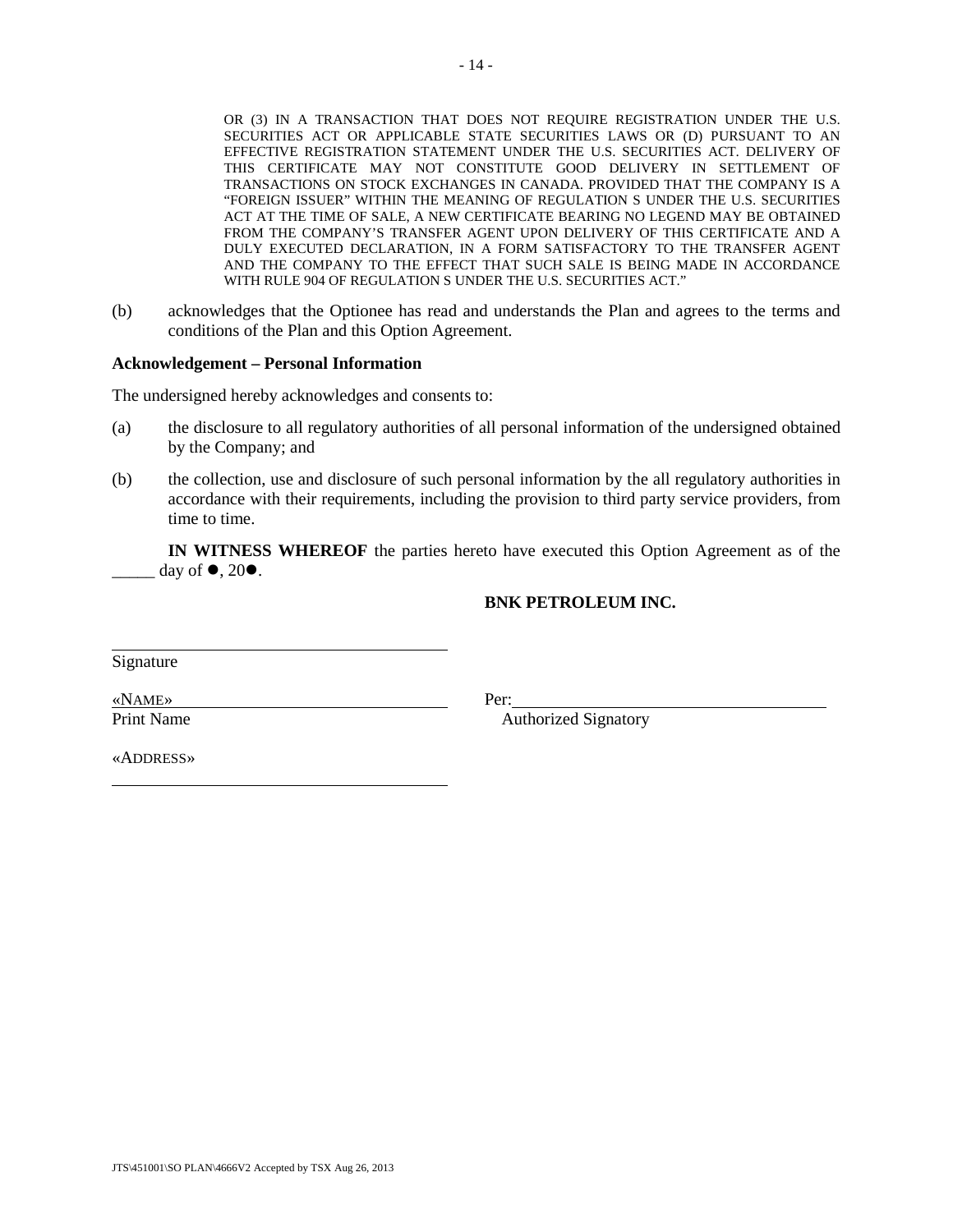### **BNK PETROLEUM INC. (THE "COMPANY") RESTRICTED SHARE UNIT PLAN**

#### 1. **GENERAL**

#### 1.1 **Purpose**

This Restricted Share Unit Plan has been established to provide a greater alignment of interests between Designated Participants and shareholders of the Company, and to provide a compensation mechanism for Designated Participants that appropriately reflects the responsibility, commitment and risk accompanying their roles. The Plan is also intended to assist the Company to attract, retain and motivate Designated Participants with experience and ability, and to allow Designated Participants to participate in the success of the Company.

### 2. **INTERPRETATION**

#### 2.1 **Definitions**

In this Plan, the following terms shall have the following meanings:

"**Acquirer**" has the meaning ascribed thereto in Section [6.3\(a\);](#page-62-0)

"**Affiliate**" has the meaning ascribed thereto in the TSX Company Manual;

"**Applicable Law**" means any applicable law, domestic or foreign, including, without limitation, applicable securities legislation, together with all regulations, rules, policy statements, rulings, notices, orders or other instruments promulgated thereunder, and the TSX Rules;

"**Associate**" means an associate as defined in the *Securities Act* (Ontario);

"**Beneficiary**" means any person designated by a Designated Participant by written instrument filed with the Board to receive any amount payable in respect of Restricted Share Units in the event of the Designated Participant's death or, failing any such effective designation, the Designated Participant's estate;

"**Blackout Period**" means, in respect of a Designated Participant, a self-imposed interval of time during which the Company has determined pursuant to applicable securities laws or any policy of the Company that no Designated Participant may trade any securities of the Company;

"**Board**" means the Board of Directors of the Company;

"**Cause**" means any act, omission or course of conduct recognized as cause for dismissal under Applicable Law, including, without limitation, embezzlement, theft, fraud, wilful failure to follow any lawful directive of the Company and wilful misconduct detrimental to the interests of the Company;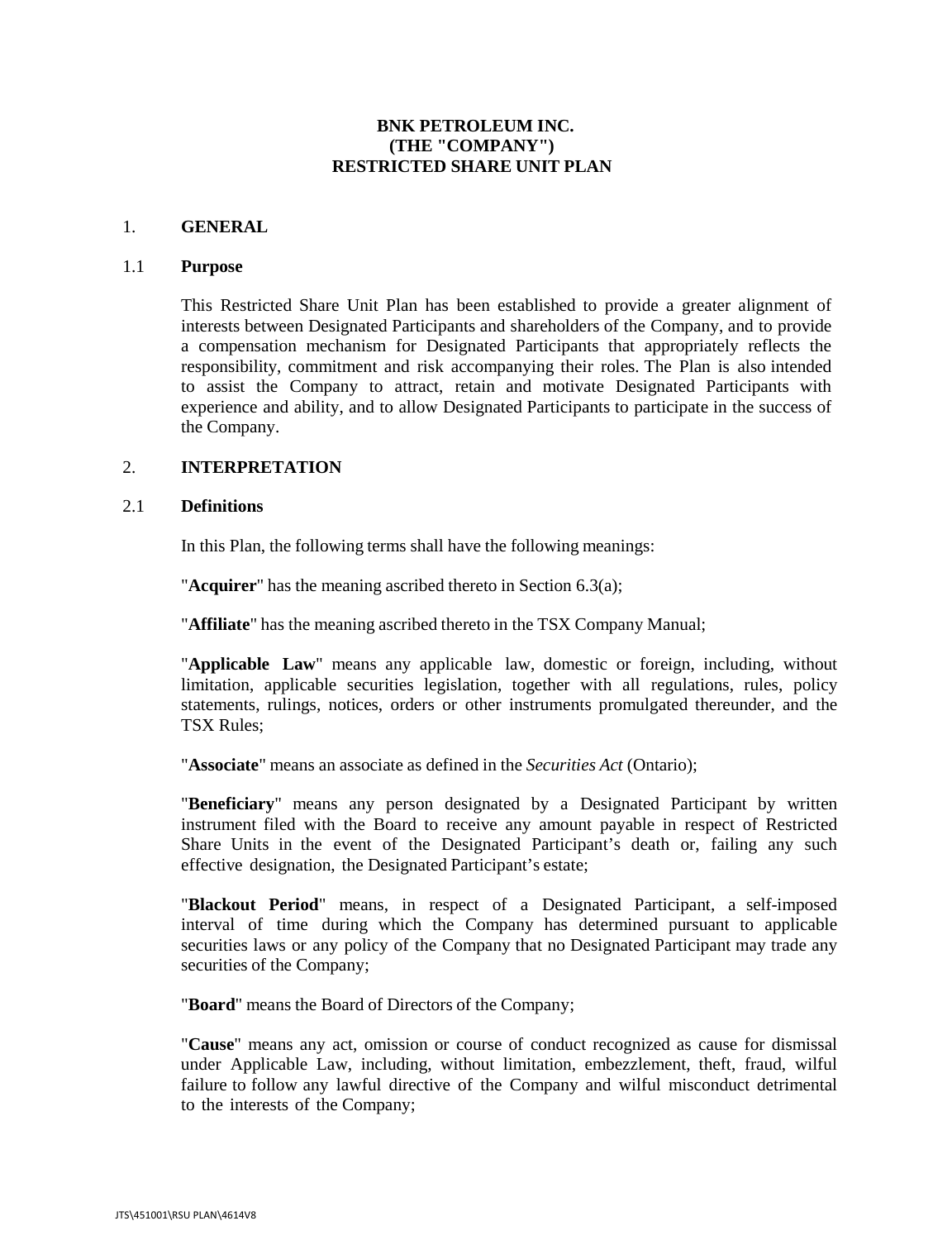#### "**Change of Control**" means:

- (a) the acquisition, directly or indirectly, by any Person or group of Persons acting jointly or in concert, as such terms are defined in Multilateral Instrument 62-104 *Take-Over Bids and Issuer Bids*, of common shares of the Company which, when added to all other common shares of the Company at the time held directly or indirectly by such person or persons acting jointly or in concert, constitutes for the first time in the aggregate 50% or more of the outstanding common shares of the Company; or
- (b) the removal, by extraordinary resolution of the shareholders of the Company, of more than 50% of the then incumbent members of the Board, or the election of a majority of the directors comprising the Board who were not nominated by the Company's incumbent Board at the time immediately preceding such election; or
- (c) consummation of a sale of all or substantially all of the assets of the Company; or
- (d) the consummation of a reorganization, plan of arrangement, merger or other transaction which has substantially the same effect as (a) to (c) above.

"**Change of Control Date**" means the date on which any Change of Control becomes effective;

"**Common Share**" means a common share of the Company eligible to be voted at a meeting of shareholders of the Company;

"**Company**" means BNK Petroleum Inc. and its successors;

"**Control**", when applied to the relationship between a Person and a company, means:

- (a) the beneficial ownership by that Person and its Related Entities at the relevant time of securities of that company to which are attached more than 50 per cent of the votes that may be cast to elect directors, otherwise than by way of security only; and
- (b) the votes carried by such securities being entitled, if exercised, to elect a majority of the Board;

"**Designated Participant**" means a director, executive officer or employee of the Company or of a Related Entity of the Company or a person designated by the Company who provides services to the Company or a Related Entity of the Company to whom Restricted Share Units are granted pursuant to Section [4.1](#page-58-0) and the Permitted Assigns of each such director, executive officer, employee or person designated by the Company;

"**Disability**" means any disability with respect to a Designated Participant, which the Board, in its sole and unfettered discretion, considers likely to prevent permanently the Designated Participant from:

(a) being employed or engaged by the Company, its Subsidiaries or another employer, in a position the same as or similar to that in which he was last employed or engaged by the Company or its Subsidiaries;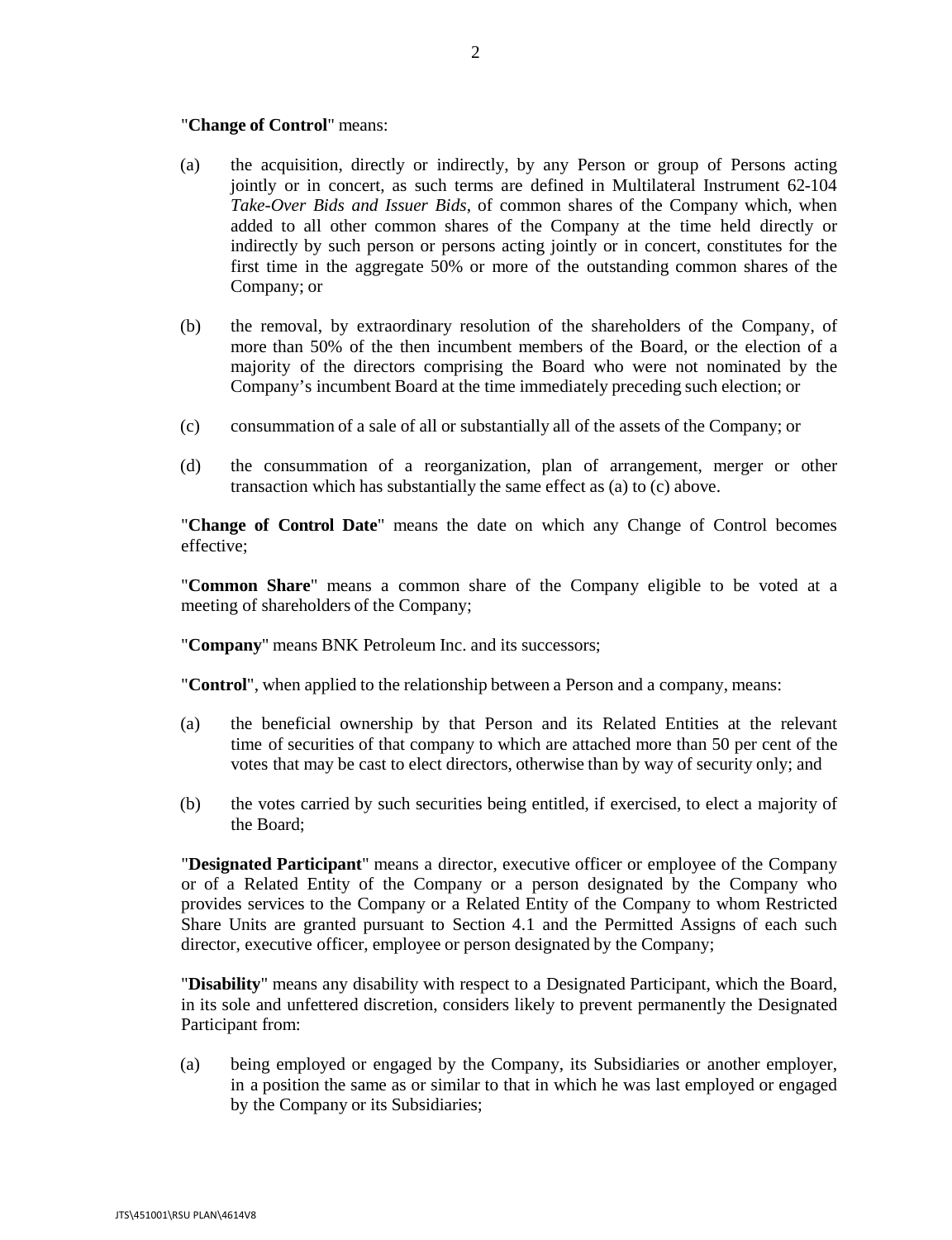- (b) acting as a director or officer of the Company or its Subsidiaries; or
- (c) engaging in any substantial gainful activity by reason of any medically determinable mental or physical impairment;

"**Good Reason**" means "Good Reason" or "Good Cause" as defined in the employment agreement, if any, between the relevant Designated Participant and the Company or a Subsidiary of the Company and, if there is no such definition or agreement, "Good Reason" will arise within 12 months following a Change of Control where the Designated Participant was induced by the actions of the employer to resign or terminate his employment, other than on a purely voluntary basis, as a result of the occurrence of one or more of the following events without the Designated Participant's written consent, provided that such resignation shall only be designated as for "Good Reason" if the Designated Participant has provided 30 days' written notice of such occurrence to the employer immediately upon occurrence of such an event and the employer has not corrected such occurrence within such 30-day period:

- (a) a materially adverse change in the Designated Participant's position, duties, or responsibilities other than as a result of the Designated Participant's physical or mental incapacity which impairs the Designated Participant's ability to materially perform the Designated Participant's duties or responsibilities as confirmed by a physician;
- (b) a materially adverse change in the Designated Participant's reporting relationship that is inconsistent with the Designated Participant's title or position;
- (c) a material reduction by the employer of the base salary of the Designated Participant;
- (d) a material reduction by the employer in the aggregate level of benefits made available to the Designated Participant; or
- (e) the relocation by the employer of the Designated Participant's principal office to a location that is more than 50 kilometres from the Designated Participant's existing principal office;

"**Grant Date**" means with respect to particular Restricted Share Units, the date a Participant received a grant of such Restricted Share Units;

"**Grant Notice**" means with respect to particular Restricted Share Units, a notice substantially in the form of Schedule A and containing such other terms and conditions relating to the grant of such Restricted Share Units as the Board may prescribe;

"**Insider**" means:

- (a) an insider as defined in the *Securities Act* (Ontario) other than a person who is an insider solely by virtue of being a director or senior officer of a Subsidiary; and
- (b) an Associate of any person who is an insider under subsection (i);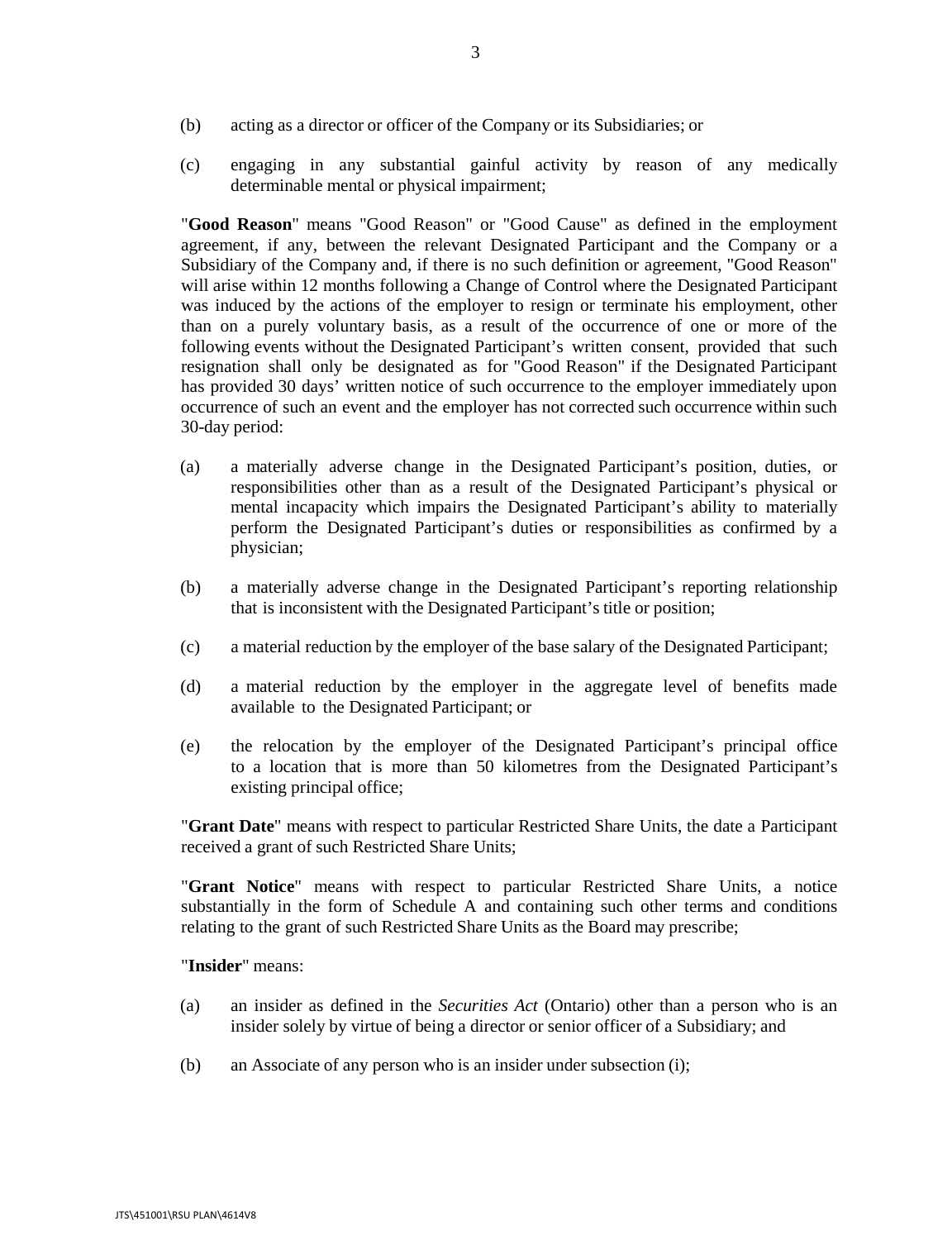"**Market Value**" of a Vested Restricted Share Unit or a Common Share on any date means the volume weighted average trading price of the Common Shares on the TSX (or any other stock exchange on which the majority of the volume of trading of the Common Shares has occurred over the relevant period) over the five Trading Days immediately preceding such date; provided, however, if the Common Shares are not listed and posted for trading on any stock exchange at the time such calculation is to be made, the Market Value per Common Share shall be the market value of a Common Share as determined by the Board acting in good faith;

"**NI 45-106**" means National Instrument 45-106 Prospectus and Registration Exemptions of the Canadian Securities Administrators;

"**Permitted Assign**" has the meaning ascribed thereto in Section 2.22 of NI 45-106;

"**Person**" includes an individual, a corporation, a partnership, a trust, an unincorporated organization, the government of a country or any political subdivision thereof, or any agency or department of any such government;

"**Plan**" means this Restricted Share Unit Plan, including any schedules or appendices hereto, all as amended, restated, supplemented or otherwise modified from time to time;

"**Redemption Date**" for a Vested Restricted Share Unit means the date that is 5 business days following the Vesting Date;

"**Related Entity**" means, for the Company, a Person that controls or is controlled, directly or indirectly, by the Company including, for greater certainty, its Subsidiaries, or that is controlled by the same Person that controls the Company;

"**Restricted Share Unit**" means a right granted to a Designated Participant to receive payment in the form of Common Shares in accordance with the provisions of the Plan;

"**Restricted Share Unit Account**" has the meaning ascribed thereto in Section [4.7;](#page-60-0)

"**Retirement**" means the retirement of the Designated Participant from employment with the Company or a Related Entity of the Company, and "retires" shall have a corresponding meaning. The determination of whether a Designated Participant has retired shall be at the sole discretion of the Board;

"**security based compensation arrangement**" shall have the meaning ascribed to that term in the TSX Rules;

"**share certificate**" means a share certificate or other proper evidence of issuance of Common Shares;

"**Subsidiary**" means any corporation or company or other Person of which outstanding securities to which are attached more than 50 per cent of the votes that may be cast to elect directors (or equivalent) thereof are held (provided that such votes are sufficient to elect a majority of such directors (or equivalent)), other than by way of security only, by or for the benefit of the Company and/or by or for the benefit of any other corporation or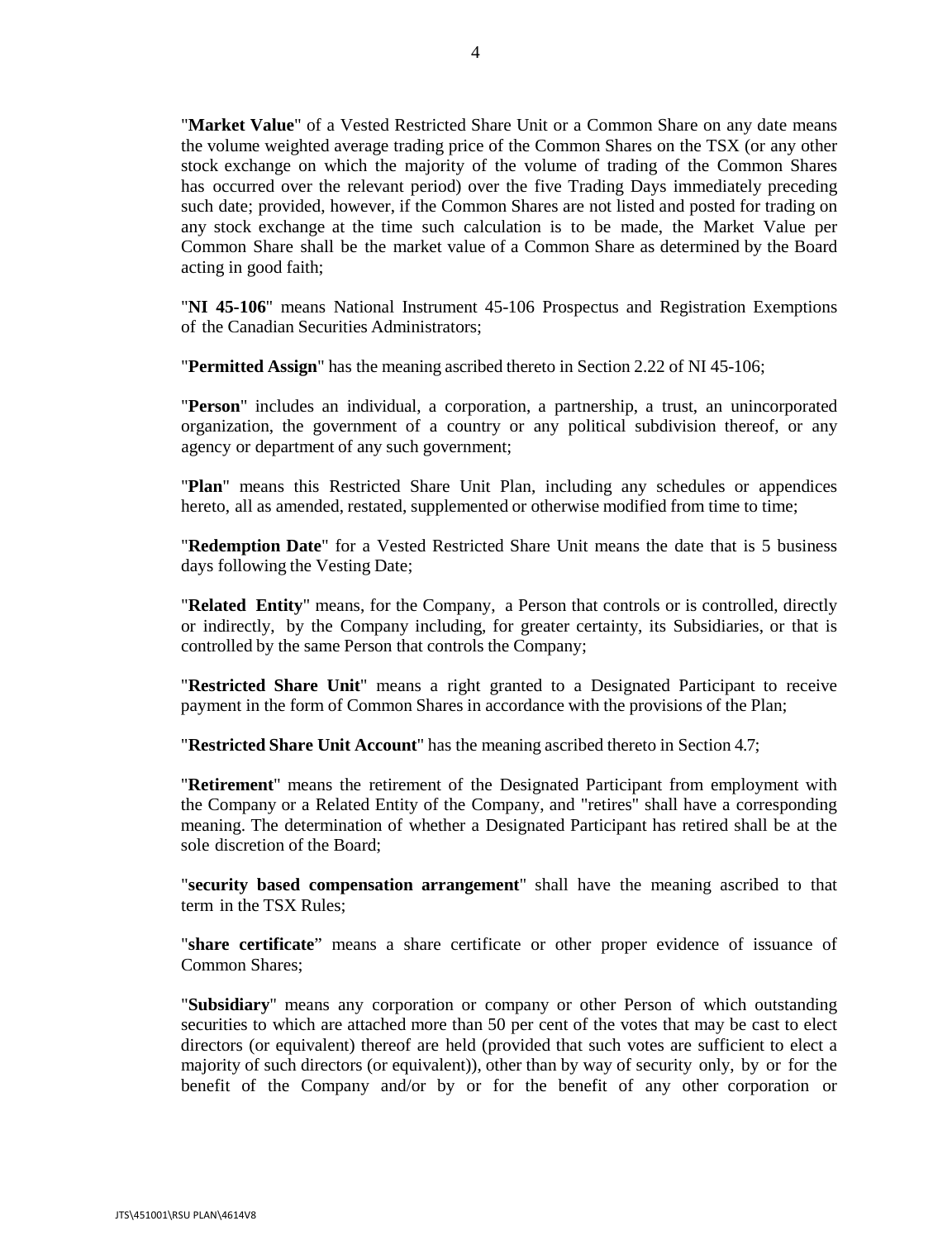company in like relation to the Company, and includes any corporation or company in like relation to a Subsidiary;

"**Trading Day**" means any day on which the TSX (or any other stock exchange on which the majority of the volume of trading of Common Shares occurs on the relevant day) is open for the trading of the Common Shares;

"**TSX**" means the Toronto Stock Exchange;

"**TSX Rules**" means the applicable rules and regulations of the TSX;

"**Vested Restricted Share Units**" has the meaning ascribed thereto in Sections [5.1](#page-60-1) and [5.2;](#page-61-0) and

"**Vesting Date**" means each date on which Restricted Share Units granted to a Designated Participant, and any dividend equivalent Restricted Share Units in respect of such Restricted Share Units, shall vest as determined by the Board, in its sole discretion, in connection with such grant, or as set out in the Grant Notice relating to such grant.

#### 2.2 **Number and Gender**

This Plan shall be read with all changes in number and gender required by the context.

#### 2.3 **Severability**

If any provision of the Plan is determined to be void or unenforceable in whole or in part, such determination shall not affect the validity or enforcement of any other provision or part of any provision thereof.

#### 2.4 **Headings, Sections, Schedules**

Headings used in the Plan are for reference purposes only and do not limit or extend the meaning of the provisions of the Plan. A reference to a Section or Schedule shall, except where expressly stated otherwise, mean a Section or Schedule of the Plan, as applicable.

# 2.5 **References to Statutes, etc.**

Any reference to a statute, regulation, rule, instrument or policy statement shall refer to such statute, regulation, rule, instrument or policy statement as it may be amended, replaced or re- enacted from time to time.

#### 2.6 **Currency**

Unless the context otherwise requires or the Board determines otherwise, all references in the Plan to currency shall be to lawful money of Canada.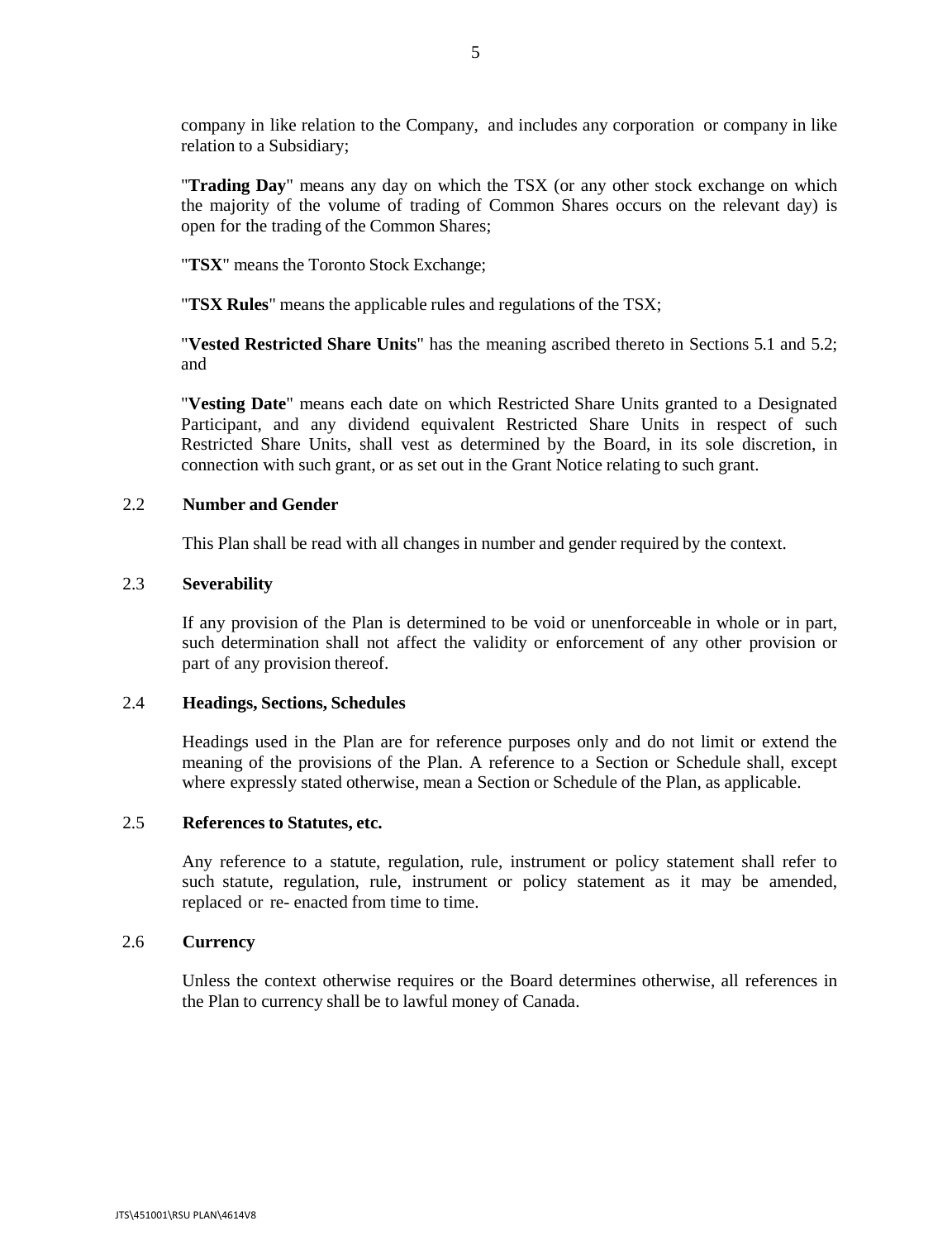### 3. **ADMINISTRATION**

#### 3.1 **Administration of the Plan**

Subject to Applicable Law, this Plan will be administered by the Board with the assistance of appropriate officers of the Company, and the Board has sole and complete authority, in its discretion, to:

- (a) establish, amend and rescind such rules and regulations, and make such interpretations and determinations and take such other actions, as it deems necessary or desirable for the administration of the Plan;
- (b) exercise rights reserved to the Company under the Plan;
- (c) determine vesting terms and conditions for Restricted Share Units granted under the Plan; and
- (d) make all other determinations and take all other actions as it considers necessary or advisable for the implementation and administration of the Plan.

Any interpretation and determination made, and other action taken, by the Board shall be conclusive and binding on all parties concerned, including, without limitation, the Company and Designated Participants and, if applicable, their Beneficiaries and legal representatives.

#### 3.2 **Eligibility**

Any individual who at the relevant time is a Designated Participant is eligible to participate in the Plan. The Company reserves the right to restrict the eligibility or otherwise limit the number of persons eligible for participation in the Plan at any time. Eligibility to participate does not confer upon any individual a right to receive an award of Restricted Share Units pursuant to the Plan.

#### <span id="page-57-0"></span>3.3 **Taxes and Other Source Deductions**

As a condition of and prior to participation in the Plan, each Designated Participant authorizes the Company to withhold from any amount otherwise payable to him or her any amounts required by any taxing authority to be withheld for taxes of any kind as a consequence of his or her participation in the Plan. The Company shall also have the right in its sole discretion to satisfy any such liability for withholding or other required deduction amounts by requiring the Designated Participant to complete a sale in respect of such number of Common Shares, which have been issued and would otherwise be delivered to the Designated Participant under the Plan, and any amount payable from such sale will first be paid to the Company to satisfy any liability for withholding. The Company may require a Designated Participant, as a condition of participation in the Plan, to pay or reimburse the Company for any cost incurred by the Company as a result of the participation by the Designated Participant in the Plan.

Each Designated Participant or any Beneficiary, as the case may be, is solely responsible and liable for the satisfaction of all taxes and penalties that may be imposed on or for the account of such Designated Participant in connection with the Plan (including any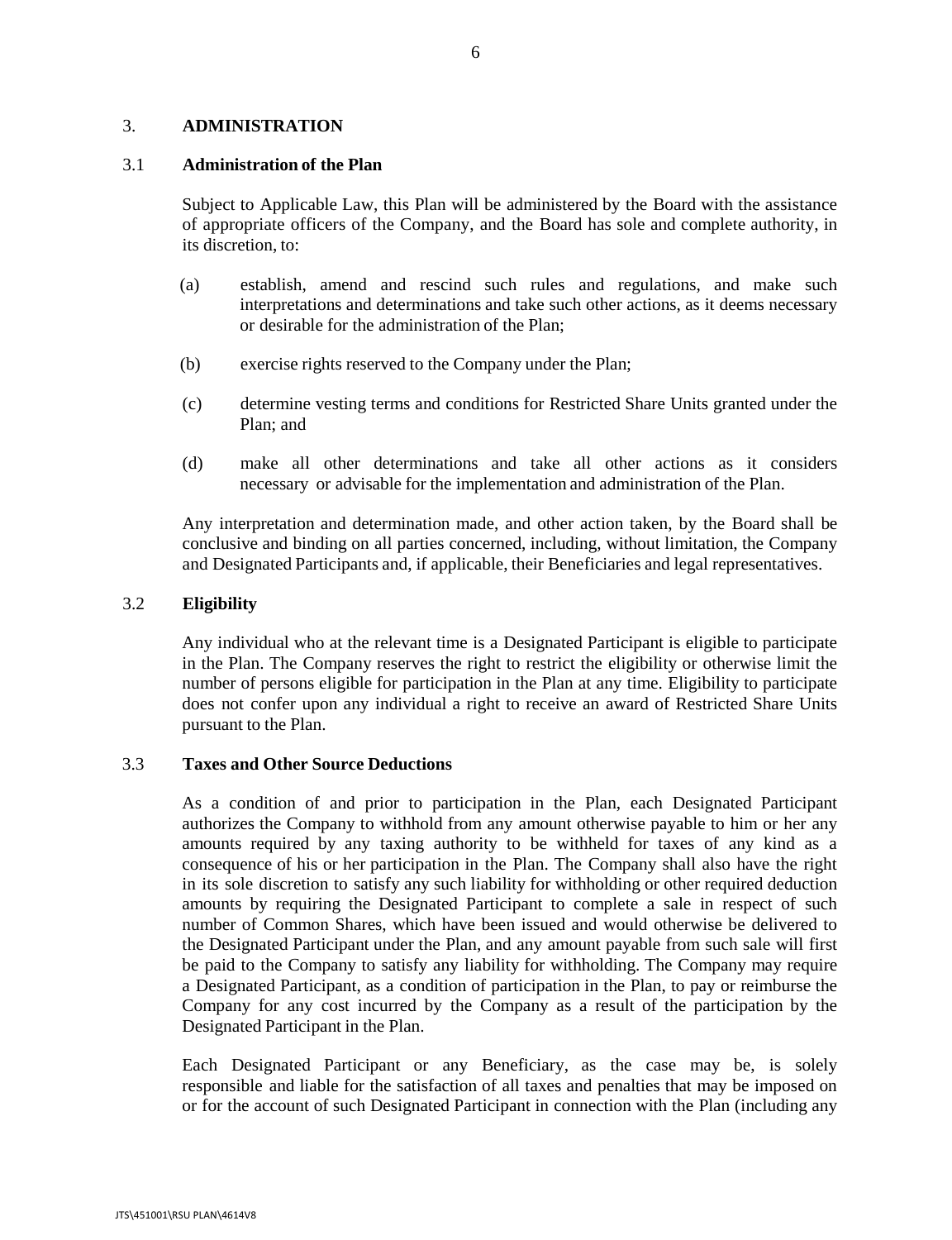taxes and penalties under any Applicable Law), and neither the Company nor any Affiliate shall have any obligation to indemnify or otherwise hold such Designated Participant or Beneficiary harmless from any or all of such taxes or penalties.

#### 3.4 **Exemption from Plan Participation**

Notwithstanding any other provision of the Plan, if a Designated Participant is a resident in a jurisdiction in which an award of Restricted Share Units under the Plan may be considered to be income that is subject to taxation at the time of such award, the Designated Participant may elect not to participate in the Plan by providing written notice to the Secretary of the Company by the end of the calendar year prior to the year in which the affected compensation will be earned.

### 3.5 **Appointment of Beneficiaries**

Subject to the requirements of Applicable Law, a Designated Participant may designate in writing a Beneficiary to receive any benefits that are payable under the Plan upon the death of such Designated Participant and, from time to time, change such designation in writing. Such designation or change shall be in such form, and executed and delivered in such manner, as the Board may from time to time determine.

### 3.6 **Total Common Shares Subject to Restricted Share Units**

- (a) The Common Shares which may be made subject to issuance under Restricted Share Units granted under the Plan from time to time shall, subject to Section [4.6,](#page-59-0) not exceed 1.5% of the number of issued and outstanding Common Shares from time to time calculated on a non-diluted basis.
- (b) For greater certainty, to the extent Restricted Share Units are cancelled or redeemed, the Common Shares subject to such Restricted Share Units shall be added back to the number of Common Shares reserved for issuance under the Plan and such Common Shares will again become available for Restricted Share Unit grants under the Plan.

### 4. **RESTRICTED SHARE UNIT GRANTS**

#### <span id="page-58-0"></span>4.1 **Grants of Restricted Share Units**

Subject to the provisions of the Plan and such other terms and conditions as the Board may prescribe, the Board may, from time to time, grant Restricted Share Units to such Designated Participant as may be determined by the Board in its sole discretion with effect from such dates as the Board may specify.

#### <span id="page-58-1"></span>4.2 **Vesting Provisions**

(a) The Board shall, in its sole discretion, determine the Vesting Dates and the proportion of Restricted Share Units to vest on each such Vesting Date applicable to each grant of Restricted Share Units at the time of such grant and shall specify such Vesting Dates in the Grant Notice relating to such grant.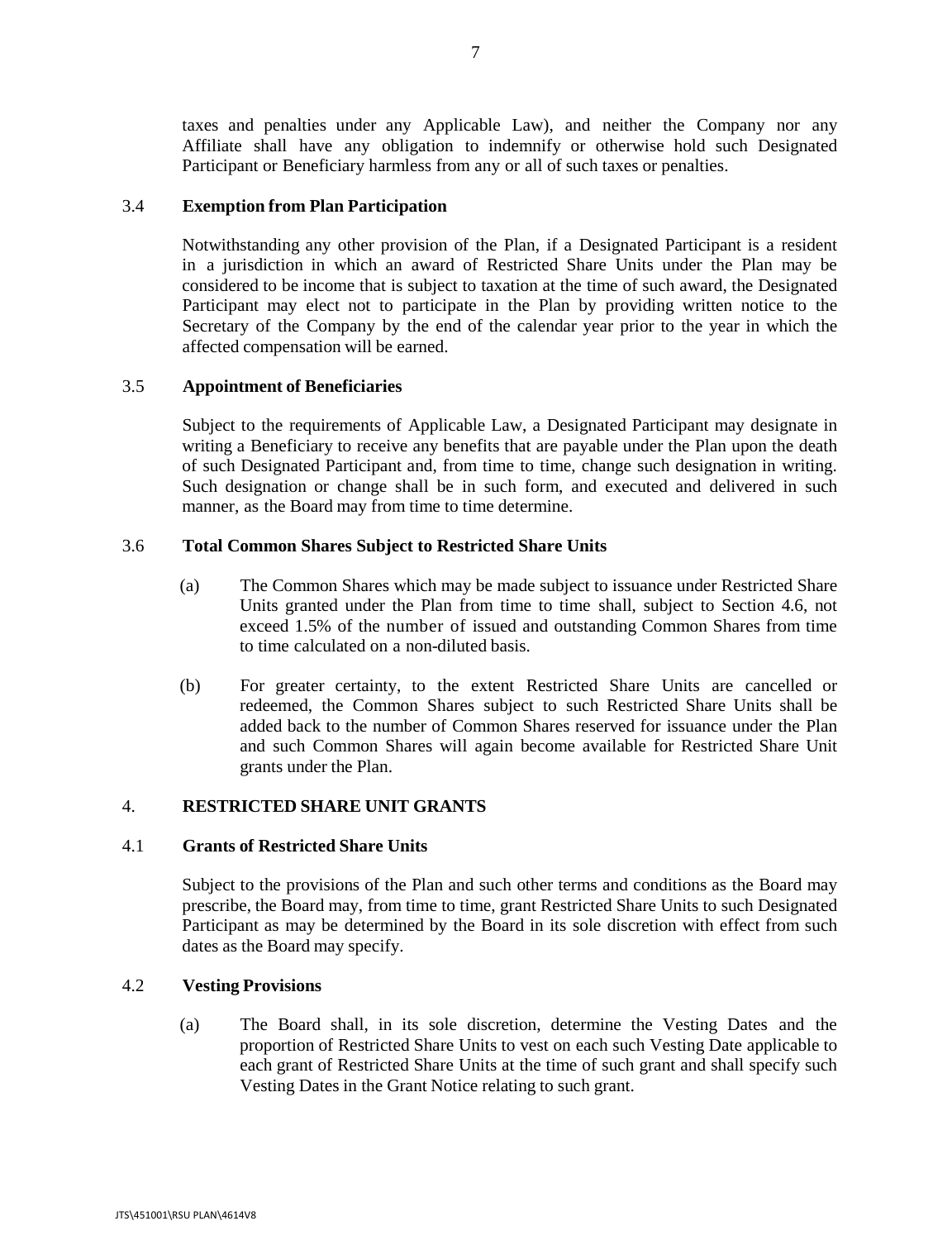- (b) Notwithstanding Section [4.2\(a\)](#page-58-1) above, unless otherwise specified herein or determined by the Board:
	- (i) Restricted Share Units granted to a Designated Participant under Section [4.1](#page-58-0) shall vest, as to one-third (1/3) of the number of such Restricted Share Units, on each of the first, second and third anniversaries of the Grant Date; and
	- (ii) Dividend equivalent Restricted Share Units received by a Designated Participant under Section [4.5](#page-59-1) shall vest with the Restricted Share Units in respect of which they were credited to the Designated Participant's Restricted Share Unit Account.

### 4.3 **Grant Notice**

Each grant of Restricted Share Units will be evidenced by a Grant Notice. The Grant Notice will be subject to the applicable provisions of this Plan and will contain such provisions as are required by this Plan and any other provisions that the Board may direct. Any one officer of the Company is authorized and empowered to execute and deliver, for and on behalf of the Company, a Grant Notice to each Designated Participant.

#### 4.4 **No Certificates**

No certificates shall be issued with respect to Restricted Share Units.

#### <span id="page-59-1"></span>4.5 **Dividend Equivalent Restricted Share Units**

Whenever a dividend is paid on the Common Shares, additional Restricted Share Units will be credited to a Designated Participant's Restricted Share Unit Account in accordance with this Section [4.5.](#page-59-1) The number of such additional Restricted Share Units to be so credited will be calculated by dividing the dividend that would have been paid to such Designated Participant if the Restricted Share Units recorded in the Designated Participant's Restricted Share Unit Account as at the record date for the dividend had been Common Shares, whether or not vested, by the Market Value on the Trading Day immediately preceding the date on which the Common Shares began to trade on an ex-dividend basis, rounded down to the next whole number of Restricted Share Units. No fractional Restricted Share Units will thereby be created. The foregoing does not obligate the Company to pay dividends on Common Shares and nothing in this Plan shall be interpreted as creating such an obligation.

#### <span id="page-59-0"></span>4.6 **Maximum Securities**

Notwithstanding Section 3.6:

(a) the number of Common Shares issuable to Insiders, at any time, under all security based compensation arrangements of the Company including, without limitation, this Plan, shall not exceed 10% of the issued and outstanding Common Shares calculated on a non-diluted basis;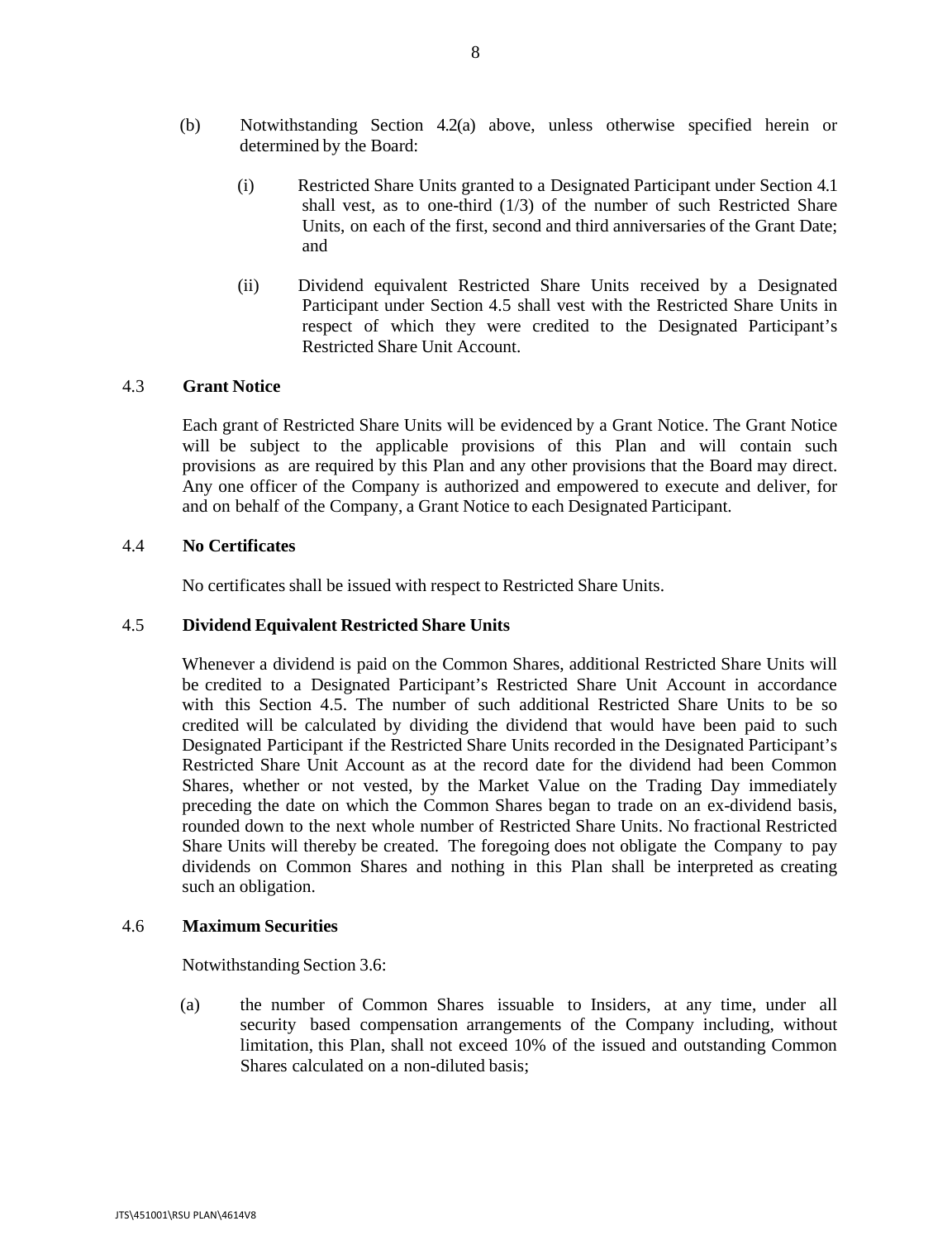- (b) the number of Common Shares issued to Insiders, within any one year period, under all security based compensation arrangements of the Company including, without limitation, this Plan, shall not exceed 10% of the issued and outstanding Common Shares calculated on a non-diluted basis; and
- (c) the equity award value of Restricted Share Units granted each year to any one nonemployee director, together with the equity award value of options to purchase Common Shares granted pursuant to the Company's stock option plan in such year, is limited to \$100,000, provided that the limitation in this section (c) does not apply in respect of an initial grant of Restricted Share Units to newly appointed or elected non-employee directors.

### <span id="page-60-0"></span>4.7 **Restricted Share Unit Account**

An account, to be known as a "**Restricted Share Unit Account**", shall be maintained by the Company for each Designated Participant and shall be credited from time to time with such Restricted Share Units as are granted to the Designated Participant and any dividend equivalent Restricted Share Units credited in respect of such Restricted Share Units.

### 4.8 **Statement of Account**

The Company shall deliver to each Designated Participant to whom Restricted Share Units have been granted, on an annual basis, a statement reflecting the status of the Restricted Share Unit Account maintained for such Designated Participant.

#### 4.9 **Cancellation of Restricted Share Units that Fail to Vest or Are Redeemed**

Restricted Share Units that fail to vest in accordance with Section [5](#page-60-2) of the Plan, or that are redeemed in accordance with Section [6](#page-61-1) of the Plan, shall be cancelled and shall cease to be recorded in the Restricted Share Unit Account of the relevant Designated Participant as of the date on which such Restricted Share Units fail to vest or are redeemed, as the case may be, and the Designated Participant will have no further right, title or interest in or to such Restricted Share Units.

## <span id="page-60-2"></span>5. **VESTING OF RESTRICTED SHARE UNITS**

#### <span id="page-60-1"></span>5.1 **Vesting**

Subject to Sections [6.2](#page-61-2) and [6.3,](#page-62-0) Restricted Share Units and any dividend equivalent Restricted Share Units in respect of such Restricted Share Units, shall vest on the earliest of:

- (a) the Vesting Date;
- (b) the Change of Control Date; or
- (c) such date as the Board may determine in accordance with the provisions of this Section [5,](#page-60-2)

and such Restricted Share Units shall be considered "**Vested Restricted Share Units**".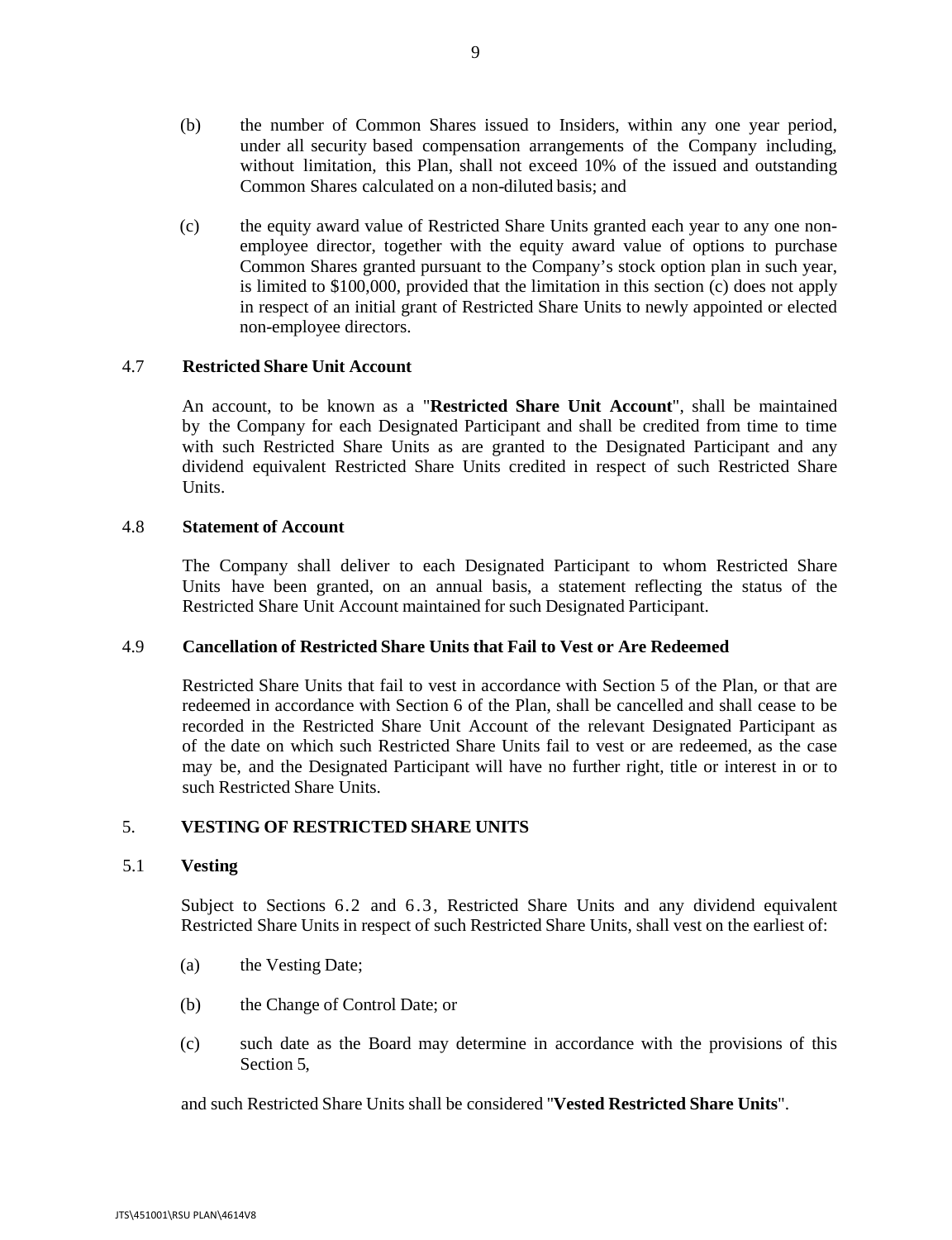#### <span id="page-61-0"></span>5.2 **Vesting on Death, Retirement, Disability or Termination without Cause**

If a Designated Participant dies, retires, suffers a Disability, is terminated without Cause or resigns for Good Reason prior to a Vesting Date, the Board may determine, in its sole discretion, whether or not any or all of the Restricted Share Units and any dividend equivalent Restricted Share Units in respect of such Restricted Share Units, shall otherwise be considered to have vested and the date on which the Board determines that some or all of the Designated Participant's Restricted Share Units have vested shall be considered to be the Vesting Date for such Restricted Share Units that have so vested and such Restricted Share Units shall be considered "**Vested Restricted Share Units**".

#### 5.3 **Acknowledgement of Grant**

A Designated Participant shall deliver to the Company the completed Grant Notice acknowledging the grant of Restricted Share Units within 90 days after the date on which the Designated Participant receives the Grant Notice from the Company. If the Grant Notice is not delivered by the Designated Participant within such period, the Board reserves the right to revoke the grant of such Restricted Share Units to the Designated Participant and the crediting of such Restricted Share Units to the Designated Participant's Restricted Share Unit Account.

## <span id="page-61-1"></span>6. **REDEMPTION OF RESTRICTED SHARE UNITS**

#### <span id="page-61-3"></span>6.1 **Redemption of Vested Restricted Share Units**

Subject to the remaining provisions of this Section [6,](#page-61-1) on the Redemption Date for each Vested Restricted Share Unit, the Company shall redeem all such Vested Restricted Share Units by issuing a share certificate in the name of the Designated Participant evidencing the Common Shares issued to the Designated Participant in respect of the Vested Restricted Share Units, each Vested Restricted Share Unit being redeemed for one Common Share.

### <span id="page-61-2"></span>6.2 **Cessation of Employment**

If the employment of a Designated Participant ceases prior to the Vesting Date, Restricted Share Units and the dividend equivalent Restricted Share Units in respect of such Restricted Share Units shall be dealt with as follows:

(a) if a Designated Participant's Restricted Share Units have not vested pursuant to Section [5.2,](#page-61-0) and the Designated Participant's employment ceases because of the death, retirement or Disability of the Designated Participant, a *pro-rata* portion of the Designated Participant's Restricted Share Units (and any dividend equivalent Restricted Share Units credited in respect thereof) that are scheduled to vest on the next scheduled Vesting Date set forth in the Grant Notice for such Restricted Share Units shall vest, based on the number of days since the Grant Date to the date of death, retirement or Disability in relation to the total number of days from the Grant Date to such Vesting Date, and such Restricted Share Units shall be redeemed and certificates shall be issued to the Designated Participant or the Designated Participant's Beneficiary or estate in accordance with Section [6.1](#page-61-3) on the next scheduled Vesting Date set forth in the Grant Notice;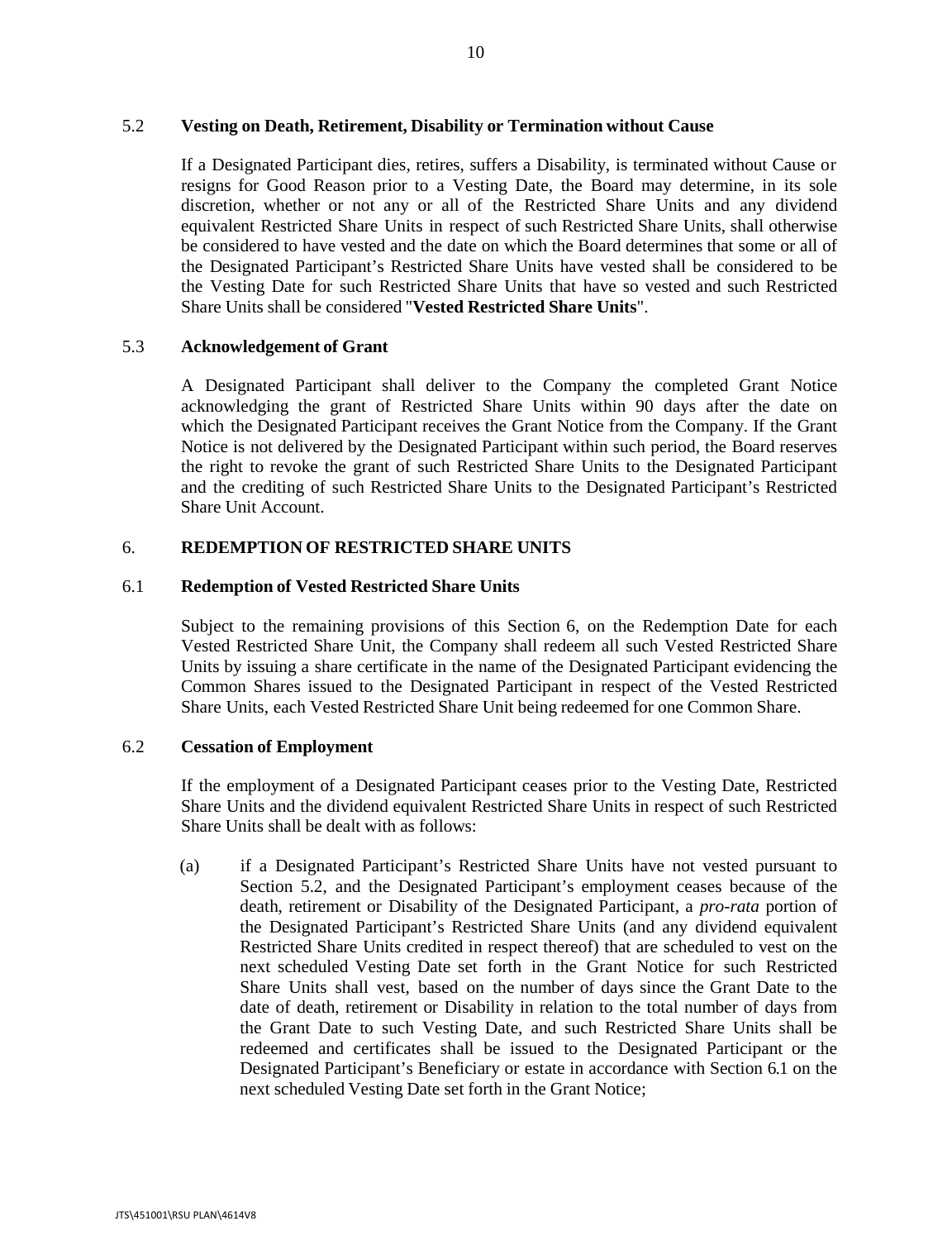11

- (b) if the Designated Participant's employment ceases because of termination for Cause or because of the resignation of the Designated Participant other than for Good Reason, all Restricted Share Units (and any dividend equivalent Restricted Share Units credited in respect thereof), whether or not vested, shall immediately expire and the Designated Participant shall have no further rights respecting such Restricted Share Units (and dividend equivalent Restricted Share Units);
- (c) if a Designated Participant's Restricted Share Units have not vested pursuant to Section [5.2,](#page-61-0) and the Designated Participant's employment ceases because of termination without Cause or resignation for Good Reason, a *pro-rata* portion of the Designated Participant's Restricted Share Units (and any dividend equivalent Restricted Share Units credited in respect thereof) that are scheduled to vest on the next scheduled Vesting Date set forth in the Grant Notice shall vest, based on the number of days since the Grant Date to the date of such termination or resignation in relation to the total number of days from the Grant Date to such Vesting Date, and such Restricted Share Units shall be redeemed and certificates shall be issued to the Designated Participant in accordance with Section [6.1](#page-61-3) on the next scheduled Vesting Date set forth in the Grant Notice; and
- (d) the date of cessation of a Designated Participant's employment shall be the Designated Participant's last day of active employment and shall not include any period of statutory, contractual or reasonable notice or any period of deemed employment.

## <span id="page-62-0"></span>6.3 **Change of Control**

- (a) In the event of a Change of Control where the Person or group of Persons that acquires Control (the "**Acquirer**"), an Affiliate thereof, or the successor of the Company, agrees to assume all of the obligations of the Company under the Plan and the Board determines that such assumption is consistent with the objectives of the Plan, the Plan and all outstanding awards will continue on the same terms and conditions, except that, if applicable, Restricted Share Units may be adjusted to a right to acquire shares of the Acquirer or its Affiliate.
- (b) In the event of a Change of Control where the Plan is continued pursuant to Section [6.3\(a\),](#page-62-0) the Restricted Share Units of Designated Participants whose employment thereafter ceases for any reason other than resignation without Good Reason or termination for Cause shall immediately be deemed to be Vested Restricted Share Units and the Company shall, at its option, redeem all such Vested Restricted Share Units by:
	- (i) issuing a share certificate in the name of the Designated Participant evidencing the Common Shares issued to the Designated Participant in respect of the Vested Restricted Share Units, each Vested Restricted Share Unit being redeemed for one Common Share and the Vesting Date of such Restricted Share Units shall be the date of the termination of employment; or
	- (ii) paying to such Designated Participant a cash amount equal to the Market Value of such Vested Restricted Share Units as of the date of termination.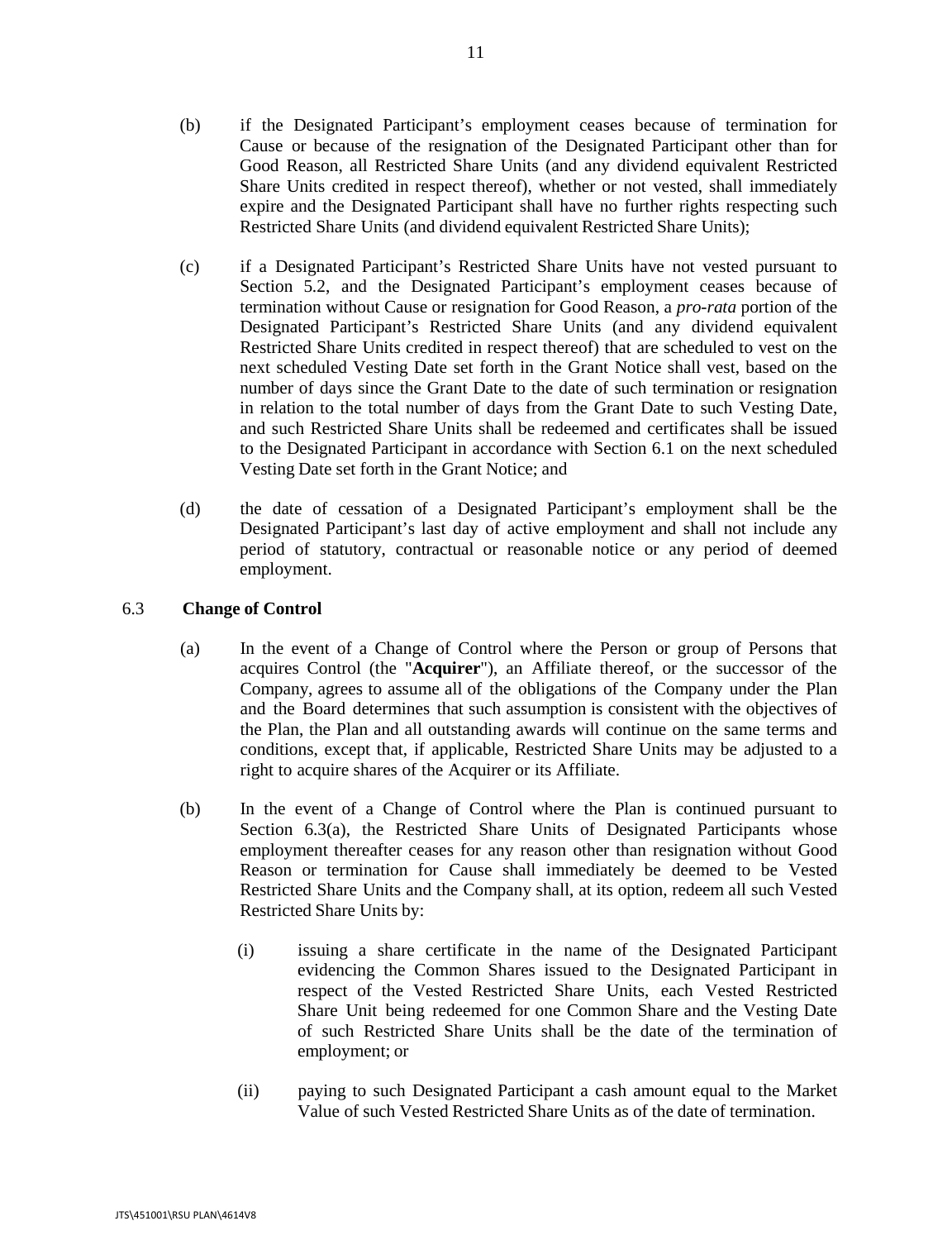- (c) In the event of a Change of Control where the Acquirer or an Affiliate thereof or the successor to the Company does not agree to assume all of the obligations of the Company under the Plan, or the Board determines that such assumption is not consistent with the objectives of the Plan, all unvested Restricted Share Units held by each Designated Participant shall immediately be deemed to be Vested Restricted Share Units and the Company shall, at its option, redeem all such Vested Restricted Share Units:
	- (i) by issuing a share certificate in the name of the Designated Participant evidencing the Common Shares issued to the Designated Participant in respect of the Vested Restricted Share Units, each Vested Restricted Share Unit being redeemed for one Common Share and the Vesting Date of such Restricted Share Units shall be the Change of Control Date; or
	- (ii) paying to each Designated Participant a cash amount equal to the Market Value of such Vested Restricted Share Units as of the Change of Control Date.

Notwithstanding the foregoing, the Board may terminate all or part of the Plan if it determines that it is appropriate to do so upon a Change of Control and in the event of such termination, the Plan shall terminate on the Change of Control Date on such terms and conditions as the Board may determine.

#### 6.4 **No Interest**

For greater certainty, no interest shall be payable to Designated Participants in respect of any amount payable under the Plan.

## 6.5 **Common Shares Issued as Fully Paid**

Common Shares issued pursuant to the Plan shall be considered fully paid in consideration of past services performed for the Company that is no less in value than the fair equivalent of the money the Company would have received if the Common Shares had been issued for money.

## 7. **AMENDMENT OF THE PLAN**

#### <span id="page-63-0"></span>7.1 **Amendment**

- (a) Subject to Applicable Law and Sections [7.1\(b\)](#page-63-0) and [7.1\(c\)](#page-63-0) below, the Board may, without notice or shareholder approval, at any time or from time to time, amend, suspend or terminate the Plan for any purpose which, in the opinion of the Board, may be expedient or desirable.
- (b) Notwithstanding Section [7.1\(a\),](#page-63-0) but subject to Section [7.1\(e\),](#page-63-0) the Board shall not materially adversely alter or impair any rights of a Designated Participant or materially increase any obligations of a Designated Participant with respect to Restricted Share Units previously awarded under the Plan without the consent of the Designated Participant.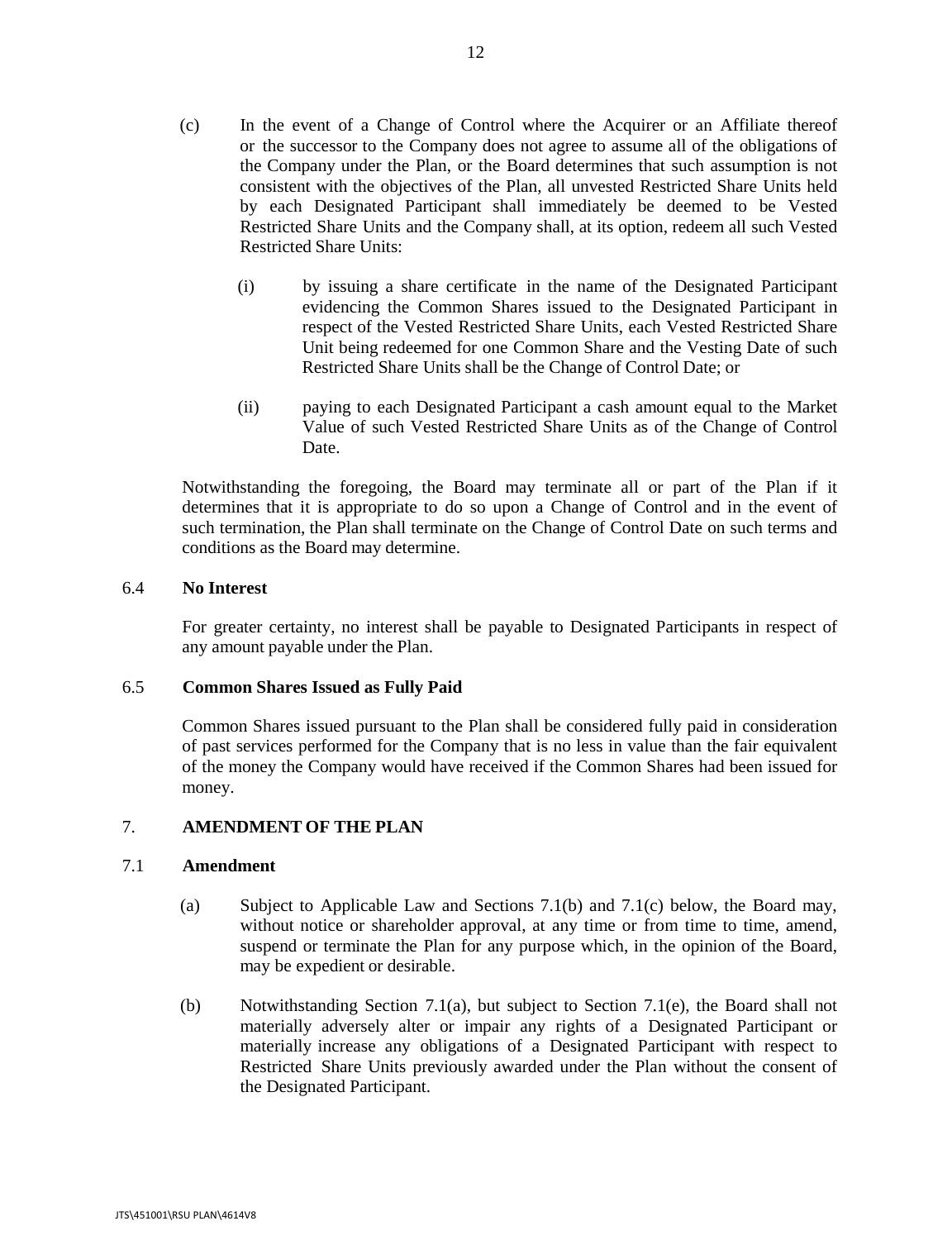- (c) Notwithstanding Section [7.1\(a\),](#page-63-0) none of the following amendments shall be made to this Plan without approval by shareholders by ordinary resolution:
	- (i) increasing the number of securities issuable under the Plan, other than in accordance with the terms of this Plan;
	- (ii) making a change to the class of Designated Participants that would have the potential of broadening or increasing participation by Insiders;
	- (iii) increasing the non-employee director participation limit in Section 4.6(c);
	- (iv) amending Section [8.6](#page-66-0) of the Plan;
	- (v) permitting awards other than Restricted Share Units to be made under this Plan; and
	- (vi) deleting or reducing the amendments that require shareholders' approval under this Section [7.1\(a\).](#page-63-0)
- (d) Without limiting the generality of the foregoing, the Board shall have the power and authority to approve amendments relating to the Plan or alterations to the rights or obligations of a Designated Participant with respect to Restricted Share Units previously awarded under the Plan, without obtaining shareholder approval, to the extent that such amendment or alteration:
	- (i) is of a typographical, grammatical, clerical or administrative nature or is required to comply with applicable regulatory requirements, including the TSX Rules, in place from time to time;
	- (ii) is an amendment to the Plan respecting administration of the Plan and eligibility for participation under the Plan;
	- (iii) changes the terms and conditions on which Restricted Share Units may be or have been granted pursuant to the Plan, including change to the vesting provisions of the Restricted Share Units;
	- (iv) changes the termination provisions of a Restricted Share Unit or the Plan; or
	- (v) is an amendment to the Plan of a "housekeeping nature".
- (e) If the Board terminates or suspends the plan, no new Restricted Share Units (other than dividend equivalent Restricted Share Units) will be credited to the Restricted Share Unit Account of a Designated Participant. On termination of the Plan, the vesting of any and all Restricted Share Units not then vested will be accelerated and, on a date or dates selected by the Board in its discretion, payment in the form of Common Shares will be made to the Designated Participant in respect of Restricted Share Units.
- (f) The Board shall not require the consent of any affected Designated Participant in connection with the termination of the Plan in which the vesting of all Restricted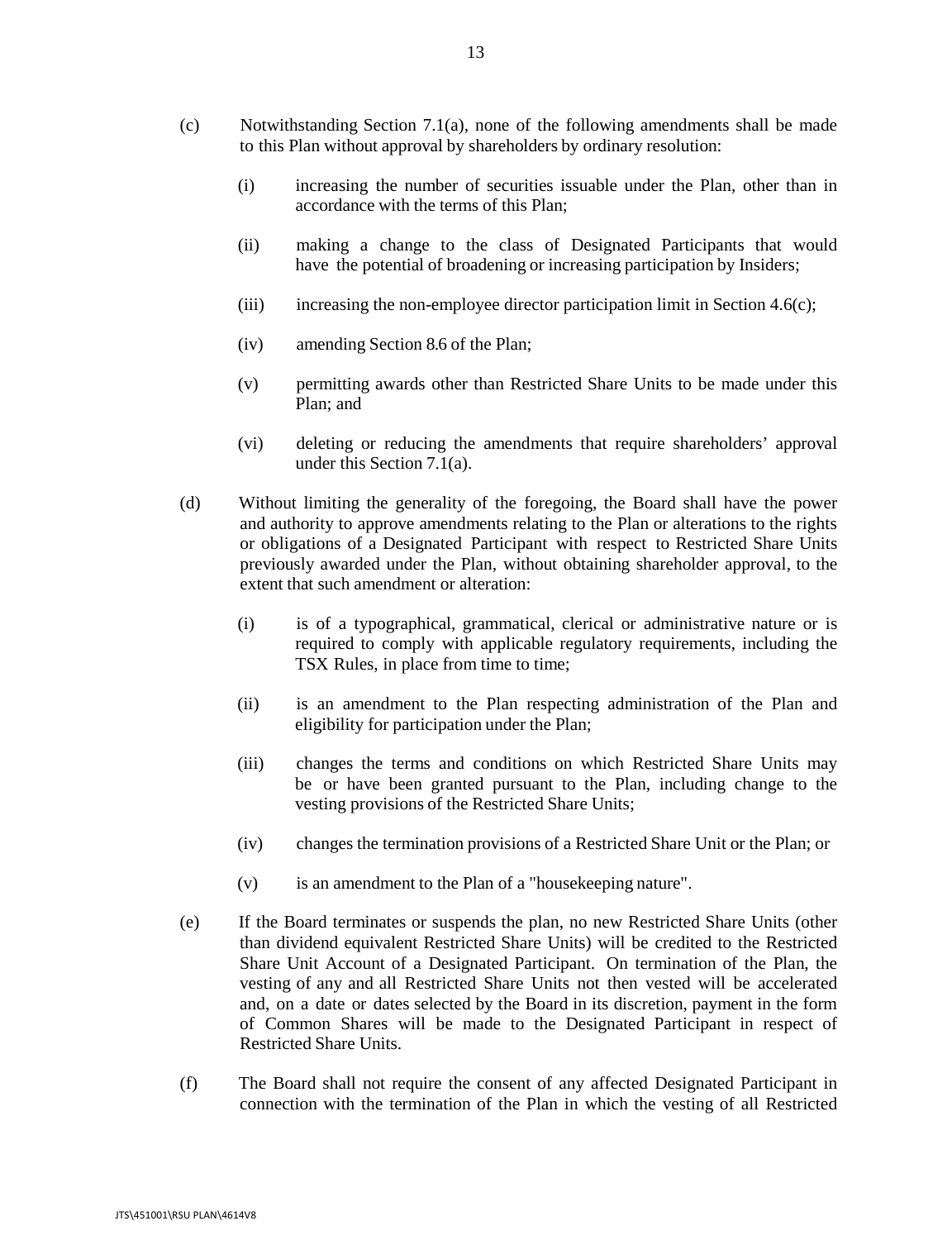Share Units held by the Designated Participant are accelerated and payment is made to the Designated Participant in respect of all such Restricted Share Units.

(g) The Plan will terminate on the date upon which no further Restricted Share Units remain outstanding.

## 8. **GENERAL**

8.1 Adjustments

In the event of any stock dividend, stock split, combination or exchange of shares, merger, amalgamation, arrangement or other scheme of reorganization, spin-off or other distribution of the Company's assets to shareholders (other than the payment of cash dividends in the ordinary course), or any other change in the capital of the Company affecting Common Shares, such adjustments, if any, as the Board in its discretion may deem appropriate to preserve proportionately the interests of Designated Participants under the Plan as a result of such change shall be made with respect to the number of Restricted Share Units outstanding under the Plan.

#### 8.2 **Compliance with Laws and Company Policies**

- (a) The terms of the Plan are subject to any Applicable Laws and governmental and regulatory requirements (including the TSX Rules), approvals and consents, and the provisions of any applicable policies of the Company that may be or become applicable. Without limiting the generality of the foregoing, the Company may, in its sole discretion, delay the crediting of Restricted Share Units to the accounts of Designated Participants and/or the redemption of Restricted Share Units if and to the extent it considers necessary or appropriate as a result of any Blackout Period.
- (b) If the Board determines that the listing, registration or qualification of the Common Shares subject to this Plan upon any securities exchange or under any provincial, state, federal or other Applicable Law, or the consent or approval of any governmental body or securities exchange or of the shareholders of the Company is necessary or desirable, as a condition of, or in connection with, the crediting of Restricted Share Units or the issue of Common Shares hereunder, the Company shall be under no obligation to credit Restricted Share Units or issue Common Shares hereunder unless and until such listing, registration, qualification, consent or approval shall have been affected or obtained free of any conditions not acceptable to the Board.

#### 8.3 **Designated Participant's Entitlement**

Except as otherwise provided in this Plan, Restricted Share Units previously granted under this Plan, whether or not then vested, are not affected by any change in the relationship between, or ownership of, the Company and a Related Entity. For greater certainty, all Restricted Share Units remain valid in accordance with the terms and conditions of this Plan and are not affected by reason only that at any time, a Related Entity ceases to be a Related Entity.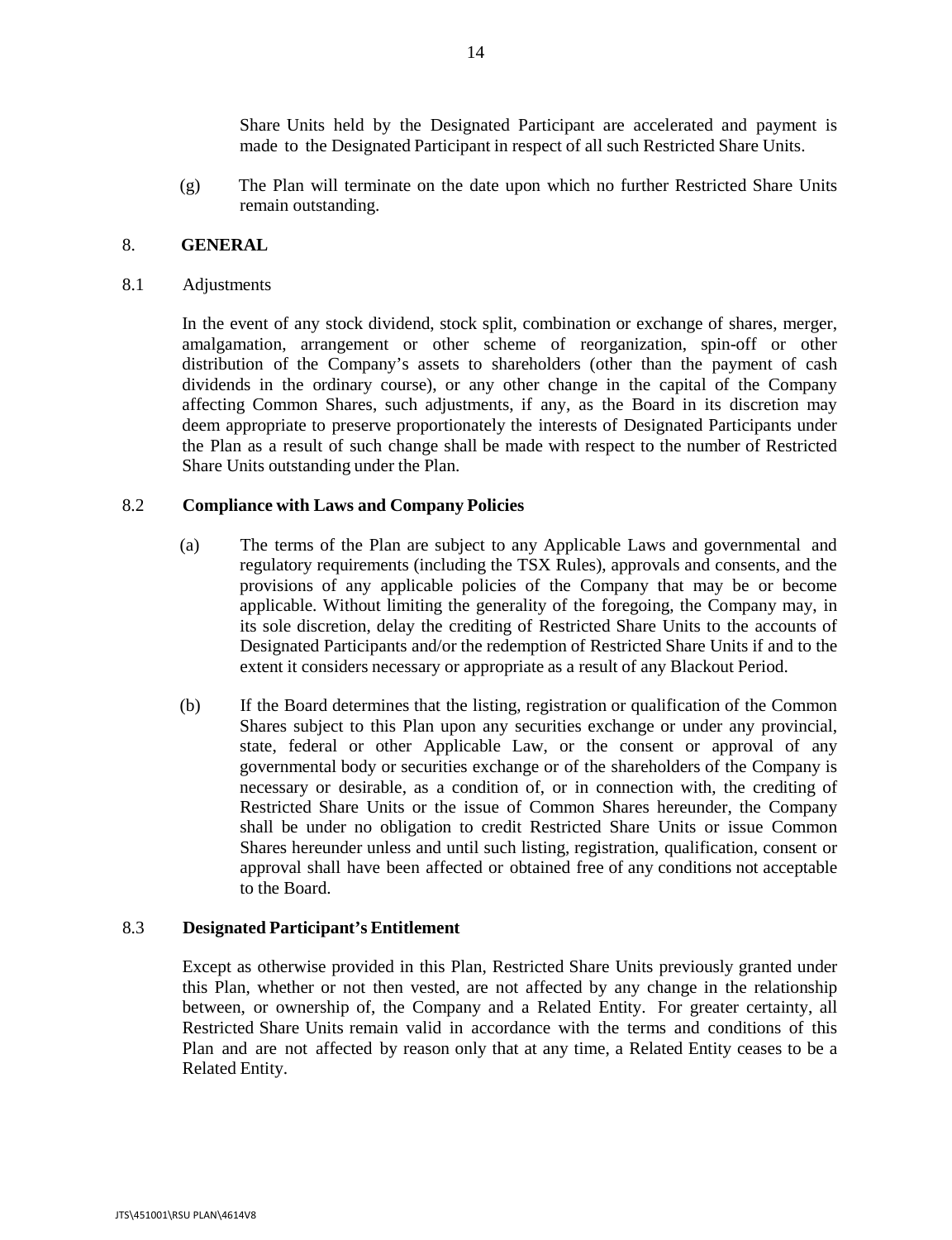### 8.4 **Reorganization of the Corporation**

The existence of any Restricted Share Units shall not affect in any way the right or power of the Company or its shareholders to make or authorize any adjustment, recapitalization, reorganization or other change in the Company's capital structure or its business, or to create or issue any bonds, debentures, shares or other securities of the Company or to amend or modify the rights and conditions attaching thereto or to effect the dissolution or liquidation of the Company, or any amalgamation, combination, merger or consolidation involving the Company or any sale or transfer of all or any part of its assets or business, or any other corporate act or proceeding, whether of a similar nature or otherwise.

### 8.5 **Blackout Periods**

If a Vested Restricted Share Unit would otherwise be redeemed during a Blackout Period or within 5 business days after the date on which the Blackout Period ends, then, notwithstanding any other provision of the Plan, the Vested Restricted Share Unit shall instead be redeemed on the date which is 10 business days after the date on which the Blackout Period ends.

### <span id="page-66-0"></span>8.6 **Transferability of Restricted Share Units**

Rights with respect to Restricted Share Units shall not be transferable or assignable other than by will or the laws of descent and distribution.

### 8.7 **Successors and Assigns**

The Plan shall be binding on the Company and on Designated Participants and, if applicable, their Beneficiaries and legal representatives.

## 8.8 **Unfunded and Unsecured Plan**

The Plan is an unfunded obligation of the Company and the Company will not secure its obligations under the Plan. Neither the establishment of the Plan nor the grant of Restricted Share Units (or any action taken in connection therewith) shall be deemed to create a trust. To the extent any individual holds any rights by virtue of a grant of Restricted Share Units under the Plan, such rights shall be no greater than the rights of an unsecured creditor of the Company.

#### 8.9 **Market Fluctuations**

No amount will be paid to, or in respect of, a Designated Participant under the Plan to compensate for a downward fluctuation on the price of Common Shares, nor will any other form of benefit be conferred upon, or in respect of, a Designated Participant for such purpose. The Company makes no representations or warranties to the Designated Participants with the respect to the Plan or the Common Shares whatsoever. In seeking the benefits of participation in the Plan, a Designated Participant agrees to accept all risks associate with a decline in the market price of Common Shares.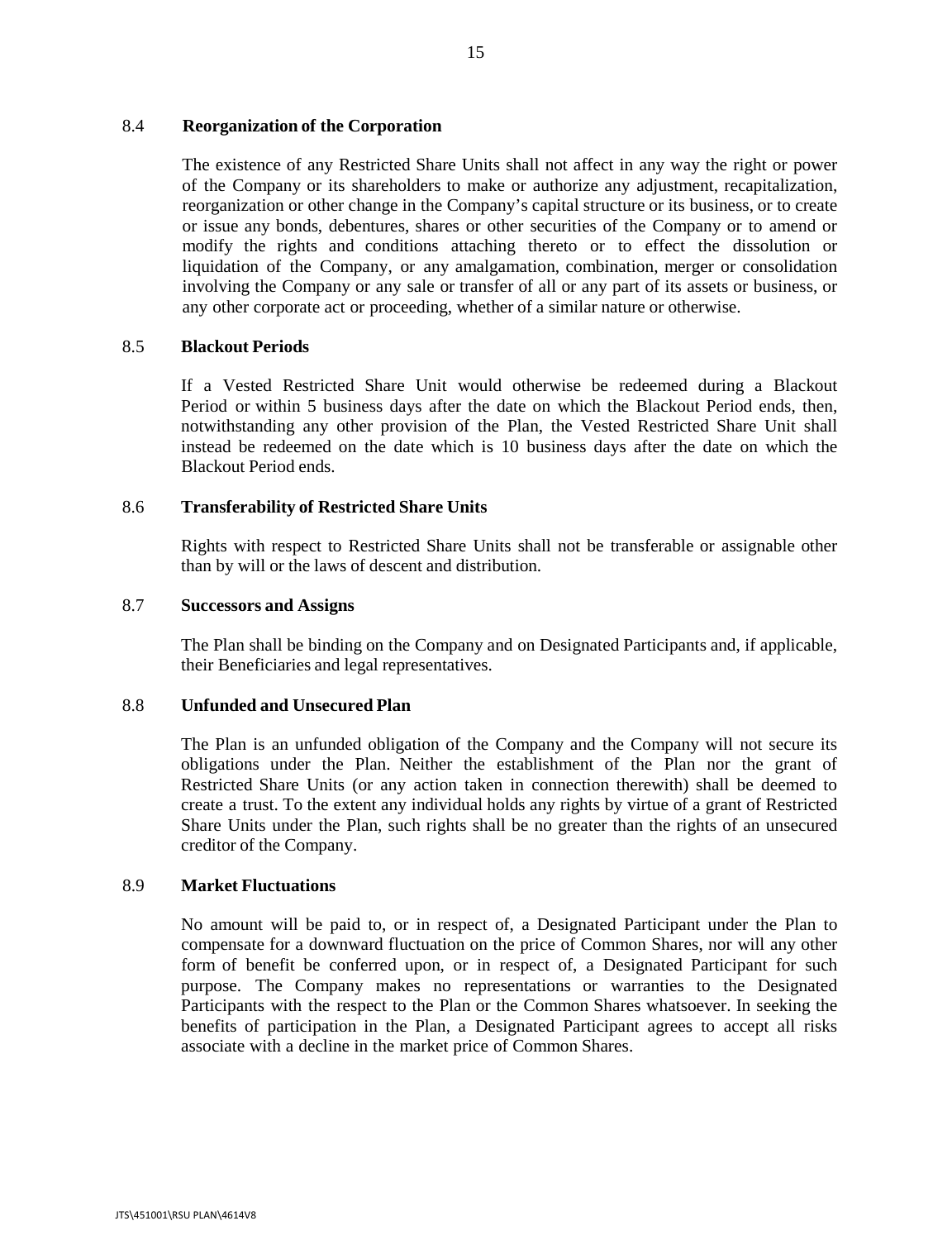## 8.10 **Participation is Voluntary; No Additional Rights**

The Participation of any Designated Participant in the Plan is entirely voluntary and not obligatory and shall not be interpreted as conferring upon such Designated Participant any rights or privileges other than those rights and privileges expressly provided in the Plan. Nothing in this Plan shall be construed to provide the Designated Participants with any rights whatsoever to participation or continue participation in this Plan or to compensation or damages in lieu of participation, whether upon termination of service as a Designated Participant or otherwise. Nothing contained in this Plan shall be deemed to give any person the right to the continuation of employment by the Company or a Related Entity of the Company or interfere in any way with the right of the Company or a Related Entity of the Company to terminate such employment at any time or to increase or decrease the compensation of such person. For greater certainty, a period of notice, if any, or payment in lieu thereof, upon termination of employment, wrongful or otherwise, shall not be considered as extending the period of employment for the purposes of the Plan. The Company does not assume responsibility for the personal income or other tax consequences for the Designated Participants and they are advised to consult with their own tax advisors.

### 8.11 **No Shareholder Rights**

No Designated Participant has or is entitled to obtain, as a result of any entitlement to Restricted Share Units hereunder, any entitlement to Common Shares or any voting rights, rights to receive any distribution or any other rights as a shareholder of the Company.

#### 8.12 **Subject to Law**

The Company's granting of any Restricted Share Units and its obligation to make any payments in respect thereof are subject to compliance with Applicable Law. As a condition to participating in the Plan, each Designated Participant agrees to comply with all Applicable Law and agrees to furnish to the Company or any Subsidiary all information, documents, instruments and undertakings as may be required to permit or evidence compliance with Applicable Law.

#### 8.13 **No Salary Deferral Arrangement**

Notwithstanding any other provision of the Plan, it is intended that the Plan and Restricted Share Units granted under the Plan not be considered "salary deferral arrangements" under the *Income Tax Act* (Canada) and the Plan shall be administered in accordance with such intention. Without limiting the generality of the foregoing, the Board may make such amendments to the terms of outstanding Restricted Share Units (including, without limitation, changing the Vesting Dates and Redemption Dates thereof) as may be necessary or desirable, in the sole discretion of the Board, so that the Plan and Restricted Share Units outstanding thereunder are not considered "salary deferral arrangements".

#### 8.14 **Administration Costs**

The Company will be responsible for all costs relating to the administration of the Plan.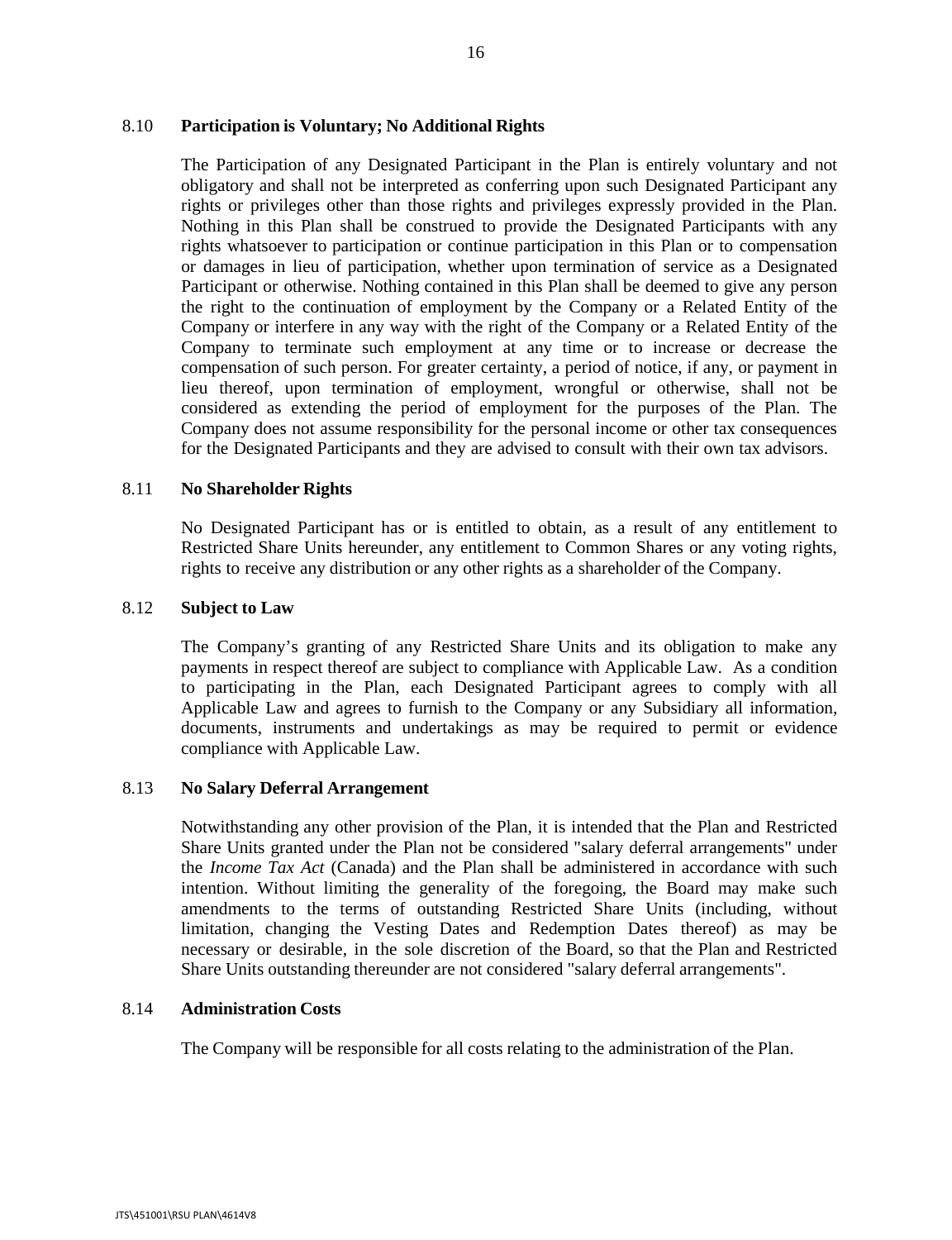## 8.15 **Governing Law**

The Plan shall be governed by and construed in accordance with the laws of the Province of British Columbia and the federal laws of Canada applicable therein.

## 8.16 **Effective Date**

The Plan is adopted by the Board on June 19, 2013.

Ratified by the shareholders of the Company on July 19, 2013.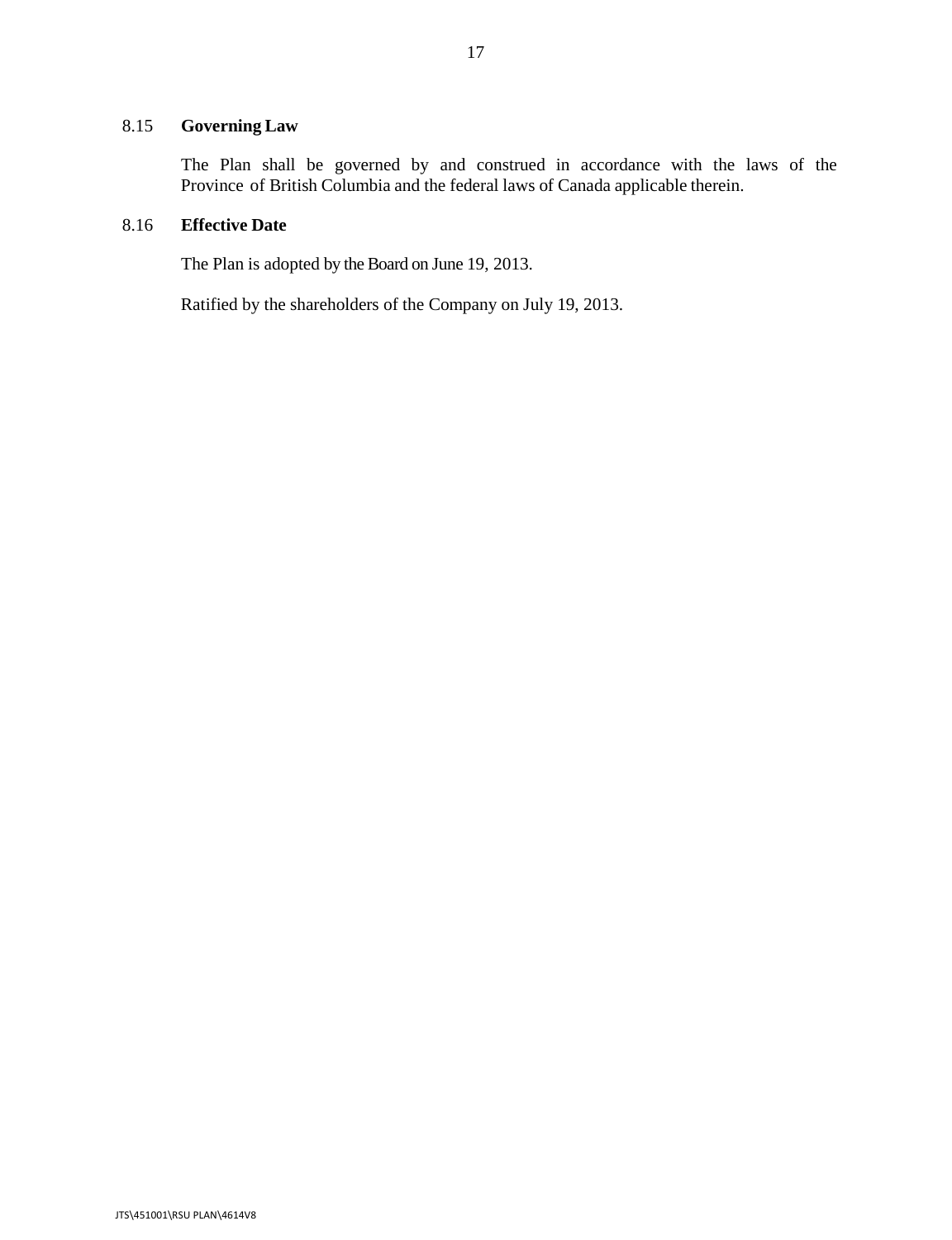## **Schedule A**

## **Form of Grant Notice and Acknowledgment**

## **BNK Petroleum Inc. Restricted Share Unit Plan**

BNK Petroleum Inc. (the "**Company**") hereby grants the following award to the Designated Participant named below in accordance with and subject to the terms, conditions and restrictions of this Grant Notice and Acknowledgement (the "**Notice**"), together with the provisions of the BNK Petroleum Inc. Restricted Share Unit Plan (the "**Plan**") adopted by the Board on June 19, 2013, as it may be amended from time to time:

Name and Address of Designated Participant:

Date of Grant:

Total Number of Restricted Share Units:

- 1. The terms and conditions of the Plan are hereby incorporated by reference as terms and conditions of this Notice and all capitalized terms used herein, unless expressly defined in a different manner, have the meanings ascribed thereto in the Plan.
- 2. Subject to any acceleration in vesting as provided in the Plan, each Restricted Share Unit vests as follows:

#### [**To be inserted**]

- 3. The payment in respect of Restricted Share Units held by the Designated Participant shall be satisfied by the issuance of Common Shares to the Designated Participant on the Redemption Date.
- 4. Nothing in the Plan or in this Notice will affect the right of the Company or any Related Entity to terminate the employment or term of service any employee at any time for any reason whatsoever.
- 5. Each notice relating to any award of Restricted Share Units must be in writing and signed by the Designated Participant or its Beneficiary or legal representative. All notices to the Company must be delivered personally or by prepaid registered mail and must be addressed to the President of the Company. All notices to the Designated Participant will be addressed to the principal address of the Designated Participant on file with the Company. Either the Company or the Designated Participant may designate a different address by written notice to the other. Any notice given by either the Designated Participant of the Company is not binding on the recipient thereof until received.
- 6. The undersigned acknowledges:
	- (a) having received a copy of the Plan and acknowledges and agrees that the terms of the Plan govern the grant of Restricted Share Units to and the rights of the undersigned hereunder and that such terms include rights of the Company to amend or terminate the Plan or any of its terms and to determine vesting and other matters at its discretion;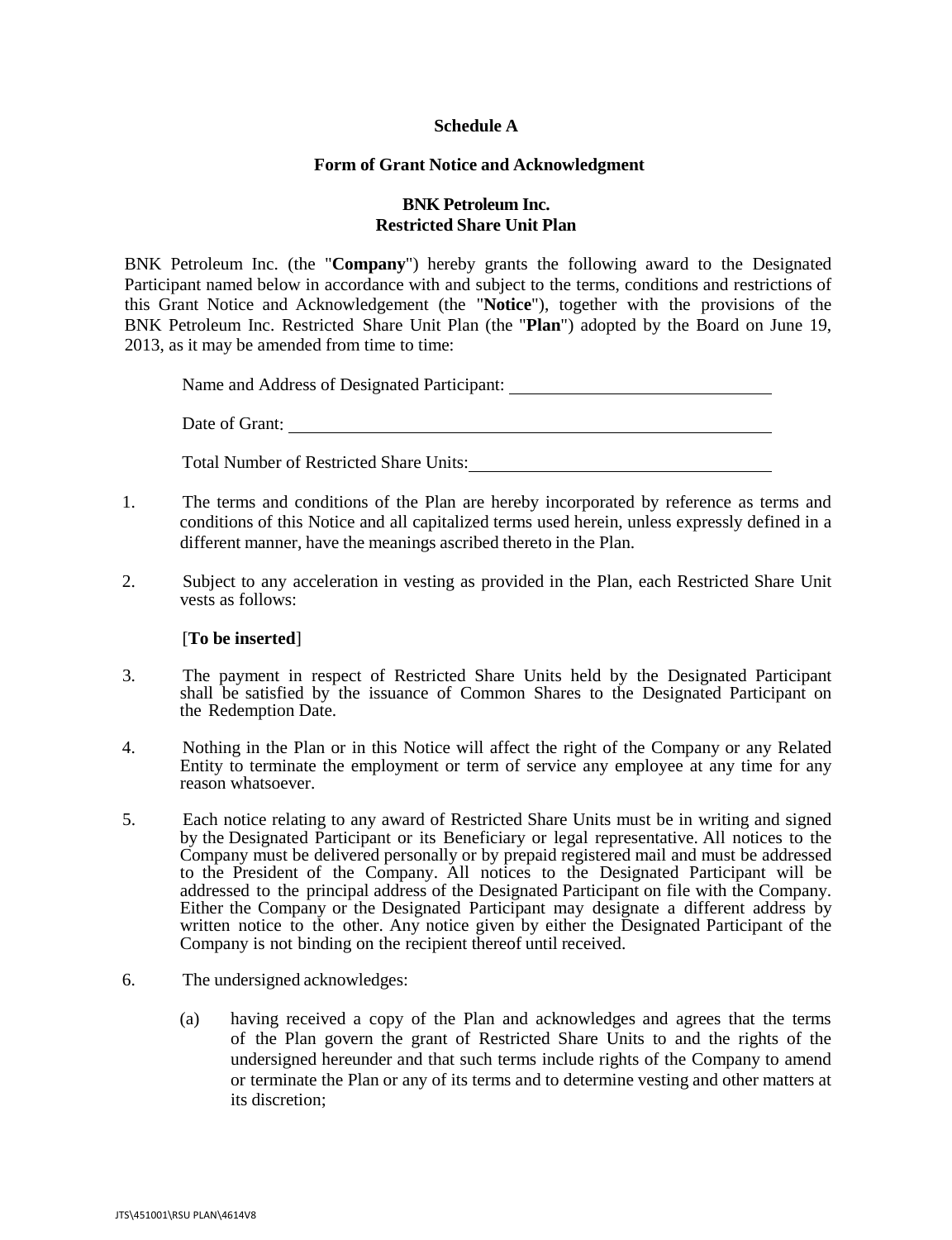- (b) that the Company or Related Entity of the Company that employs the undersigned may be required to withhold from the undersigned's compensation and remit to the Canada Revenue Agency or the tax agency of the country in which the Designated Participant resides income taxes and other required source deductions in respect of the redemption of Vested Restricted Share Units of the Designated Participant provided for in Section [3.3](#page-57-0) of the Plan; and
- (c) agrees that the undersigned will, at all times, act in strict compliance with Applicable Law and all policies of the Company applicable to the undersigned in connection with the Plan. Such Applicable Law and policies shall include, without limitation, those governing "insiders" of "reporting issuers" as those terms are construed for the purposes of applicable securities laws.

Per: Name: Title:

| DATED this | dav of |  |
|------------|--------|--|
|------------|--------|--|

#### **BNK PETROLEUM INC.**

| Witness |  |
|---------|--|
|         |  |

[Name of Designated Participant]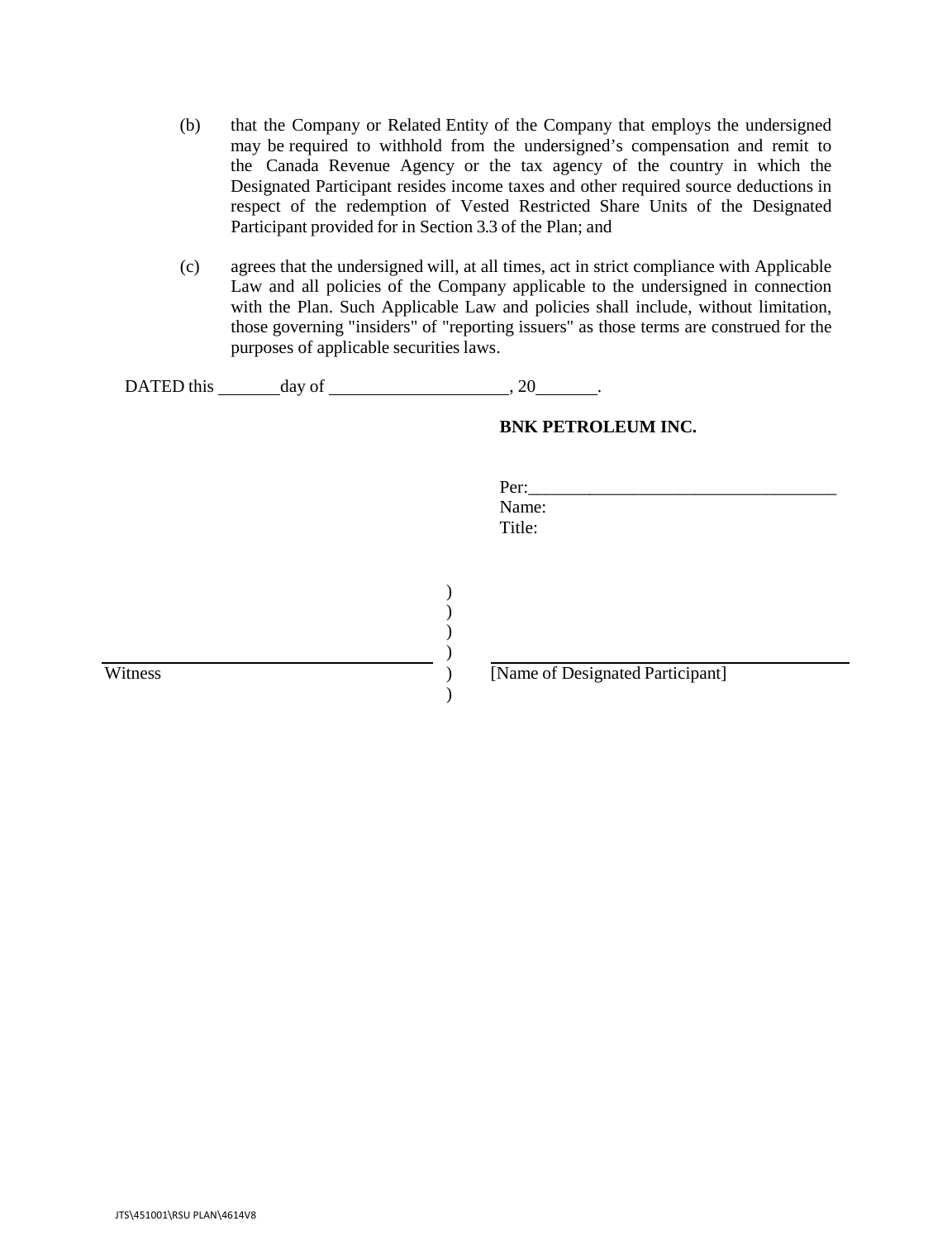# **BNK PETROLEUM INC. (the "Company") ADVANCE NOTICE POLICY**

# **INTRODUCTION**

The Corporation is committed to: (i) facilitating an orderly and efficient process for holding annual general meetings and, when the need arises, special meetings of its shareholders; (ii) ensuring that all shareholders receive adequate advance notice of the director nominations and sufficient information regarding all director nominees; and (iii) allowing shareholders to register an informed vote for directors of the Corporation after having been afforded reasonable time for appropriate deliberation.

# **PURPOSE**

The purpose of this Advance Notice Policy (the "**Policy**") is to provide shareholders, directors and management of the Corporation with a clear framework for nominating directors of the Corporation. This Policy fixes a deadline by which director nominations must be submitted to the Corporation prior to any annual or special meeting of shareholders and sets forth the information that must be included in the notice to the Corporation for the notice to be in proper written form in order for any director nominee to be eligible for election at any annual or special meeting of shareholders.

It is the position of the board of directors of the Corporation (the "**Board**") that this Policy is in the best interests of the Corporation, its shareholders and other stakeholders. This Policy will be subject to an annual review by the Board, which shall revise the Policy if required to reflect changes by securities regulatory authorities or stock exchanges, and to address changes in industry standards from time to time as determined by the Board.

# **NOMINATIONS OF DIRECTORS**

- 1. Only persons who are qualified to act as directors under the *Business Corporations Act* (British Columbia) (the "**Act**") and who are nominated in accordance with the following procedures shall be eligible for election as directors of the Corporation. At any annual meeting of shareholders, or at any special meeting of shareholders at which directors are to be elected, nominations of persons for election to the Board may be made only:
	- a. by or at the direction of the Board, including pursuant to a notice of meeting;
	- b. by or at the direction or request of one or more shareholders pursuant to a valid "proposal" as defined in the Act and made in accordance with Part 5, Division 7 of the Act;
	- c. pursuant to a requisition of the shareholders that complies with and is made in accordance with section 167 of the Act, as such provisions may be amended from time to time; or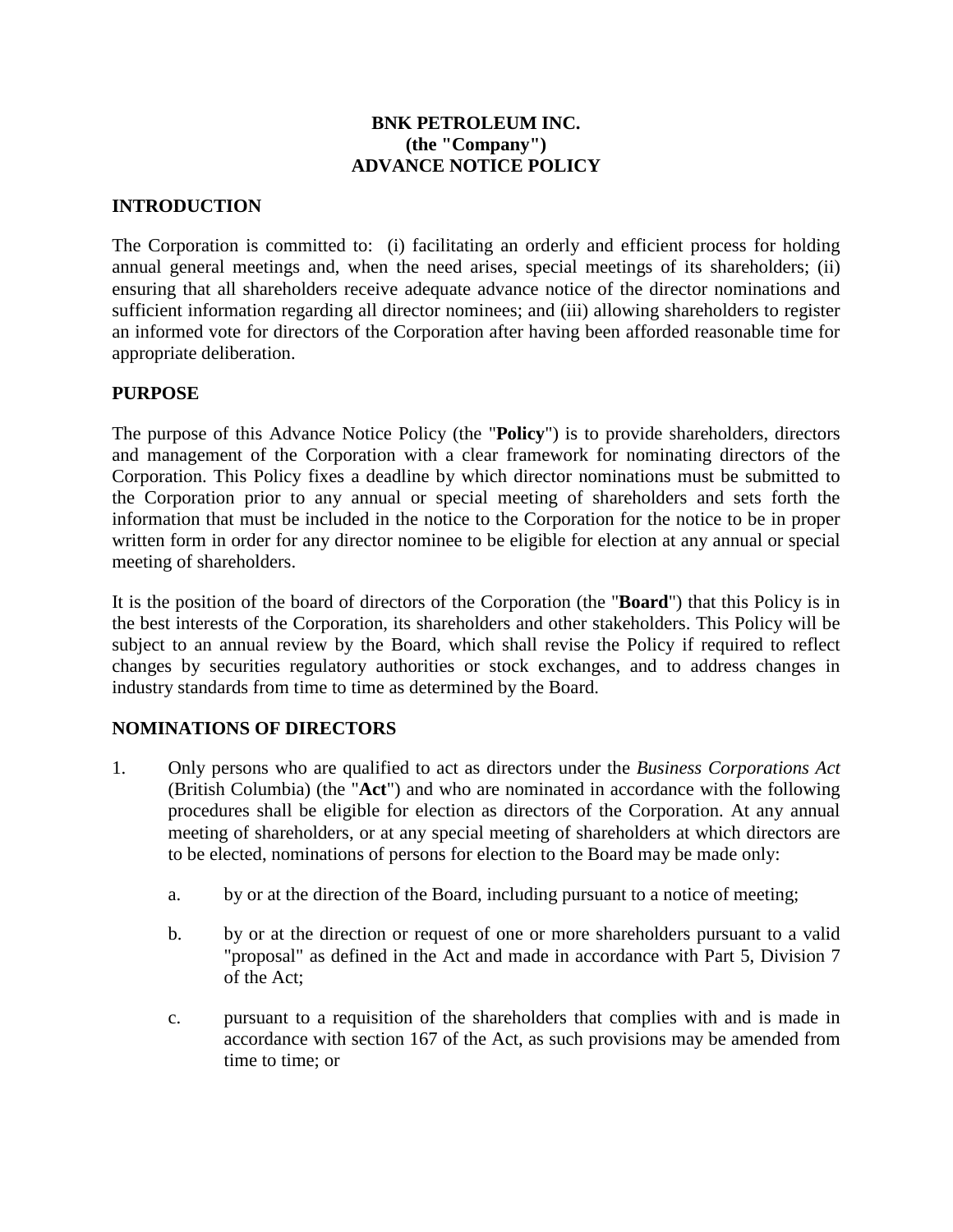- d. by any person (a "**Nominating Shareholder**") who:
	- (i) at the close of business on the date of the giving by the Nominating Shareholder of the notice provided for below and at the close of business on the record date fixed by the Corporation for such meeting, (a) is a "registered owner" (as defined in the Act) of one or more shares of the Corporation carrying the right to vote at such meeting, or (b) beneficially owns shares carrying the right to vote at such meeting and provides evidence of such ownership that is satisfactory to the Corporation, acting reasonably. In cases where a Nominating Shareholder is not an individual, the notice set forth in paragraph 4 below must be signed by an authorized representative, being a duly authorized director, officer, manager, trustee or partner of such entity who provides such evidence of such authorization that is satisfactory to the Corporation, acting reasonably; and
	- (ii) in either case, complies with the notice procedures set forth below in this Policy.
- 2. In addition to any other requirements under applicable laws, for a nomination to be validly made by a Nominating Shareholder in accordance with this Policy, the Nominating Shareholder must have given notice thereof that is both timely (in accordance with paragraph 3 below) and in proper written form (in accordance with paragraph 4 below) to the President of the Corporation at the principal executive offices of the Corporation.
- 3. To be timely, a Nominating Shareholder's notice to the President of the Corporation must be made:
	- a. in the case of an annual meeting of shareholders, not less than thirty (30) days nor more than sixty-five (65) days prior to the date of the annual meeting of shareholders; provided, however, that in the event that the annual meeting of shareholders is to be held on a date that is less than fifty (50) days after the date (the "**Notice Date**") on which the first public announcement (as defined below) of the date of the annual meeting was made, notice by the Nominating Shareholder may be given not later than the close of business on the tenth  $(10<sup>th</sup>)$  day following the Notice Date; and
	- b. in the case of a special meeting (which is not also an annual meeting) of shareholders called for the purpose of electing directors (whether or not called for other purposes), not later than the close of business on the fifteenth  $(15<sup>th</sup>)$  day following the day on which the first public announcement of the date of the special meeting of shareholders was made.

The time periods for the giving of a Nominating Shareholder's notice set forth above shall in all cases be determined based on the original date of the applicable annual meeting and/or special meeting of shareholders, and in no event shall any adjournment or postponement of a meeting of shareholders, or the reconvening of any adjourned or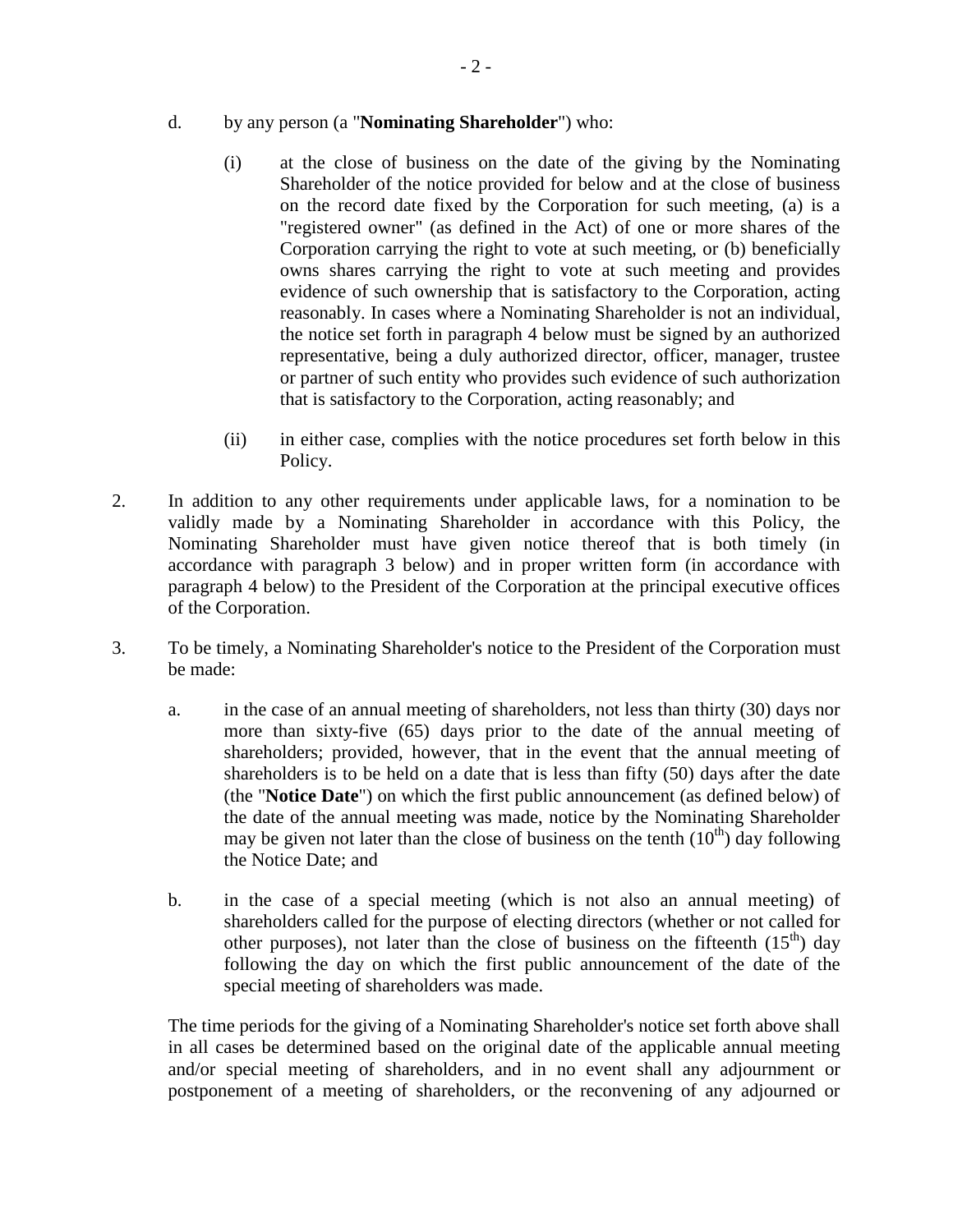postponed meeting of shareholders, or the announcement thereof, commence a new time period for the giving of a Nominating Shareholder's notice as described above.

- 4. To be in proper written form, a Nominating Shareholder's notice must be addressed to the President of the Corporation, and must set forth:
	- a. as to each person whom the Nominating Shareholder proposes to nominate for election as a director: (i) the name, age, business address and residential address of the person; (ii) the present principal occupation or employment of the person and the principal occupation or employment within the five years preceding the notice; (iii) the citizenship of such person; (iv) the class or series and number of shares in the capital of the Corporation which are, directly or indirectly, controlled or directed or which are owned, beneficially or of record, by the person as of the record date for the meeting of shareholders (if such date shall then have been made publicly available and shall have occurred) and as of the date of such notice; and (v) a statement as to whether such person would be "independent" of the Corporation (within the meaning of sections 1.4 and 1.5 of National Instrument 52-110, *Audit Committees*, of the Canadian Securities Administrators, as such provisions may be amended from time to time) if elected as a director at such meeting and the reasons and basis for such determination;
	- b. the full particulars regarding any oral or written proxy, contract, agreement, arrangement, understanding or relationship pursuant to which such Nominating Shareholder has a right to vote or direct the voting of any shares of the Corporation; and
	- c. any other information relating to such Nominating Shareholder that would be required to be made in a dissident's proxy circular in connection with solicitations of proxies for election of directors pursuant to the Act and Applicable Securities Laws.

The Corporation may require any proposed nominee to furnish such other information as may reasonably be required by the Corporation to determine the eligibility of such proposed nominee to serve as a director of the Corporation or that would reasonably be expected to be material to a reasonable shareholder's understanding of the experience, independence and/or qualifications, or lack thereof, of such proposed nominee. As soon as practicable following receipt of a Nominating Shareholder's notice (and such other information referred to above, as applicable) that complies with this Policy, the Corporation shall publish through a public announcement the names of the nominees named in such notice and such other details of such notice as the Corporation may deem appropriate.

5. No person shall be eligible for election as a director of the Corporation unless nominated in accordance with the provisions of this Policy; provided, however, that nothing in this Policy shall be deemed to preclude discussion by a shareholder (as distinct from the nomination of directors) at a meeting of shareholders of any matter in respect of which such shareholder would have been entitled to submit a proposal pursuant to the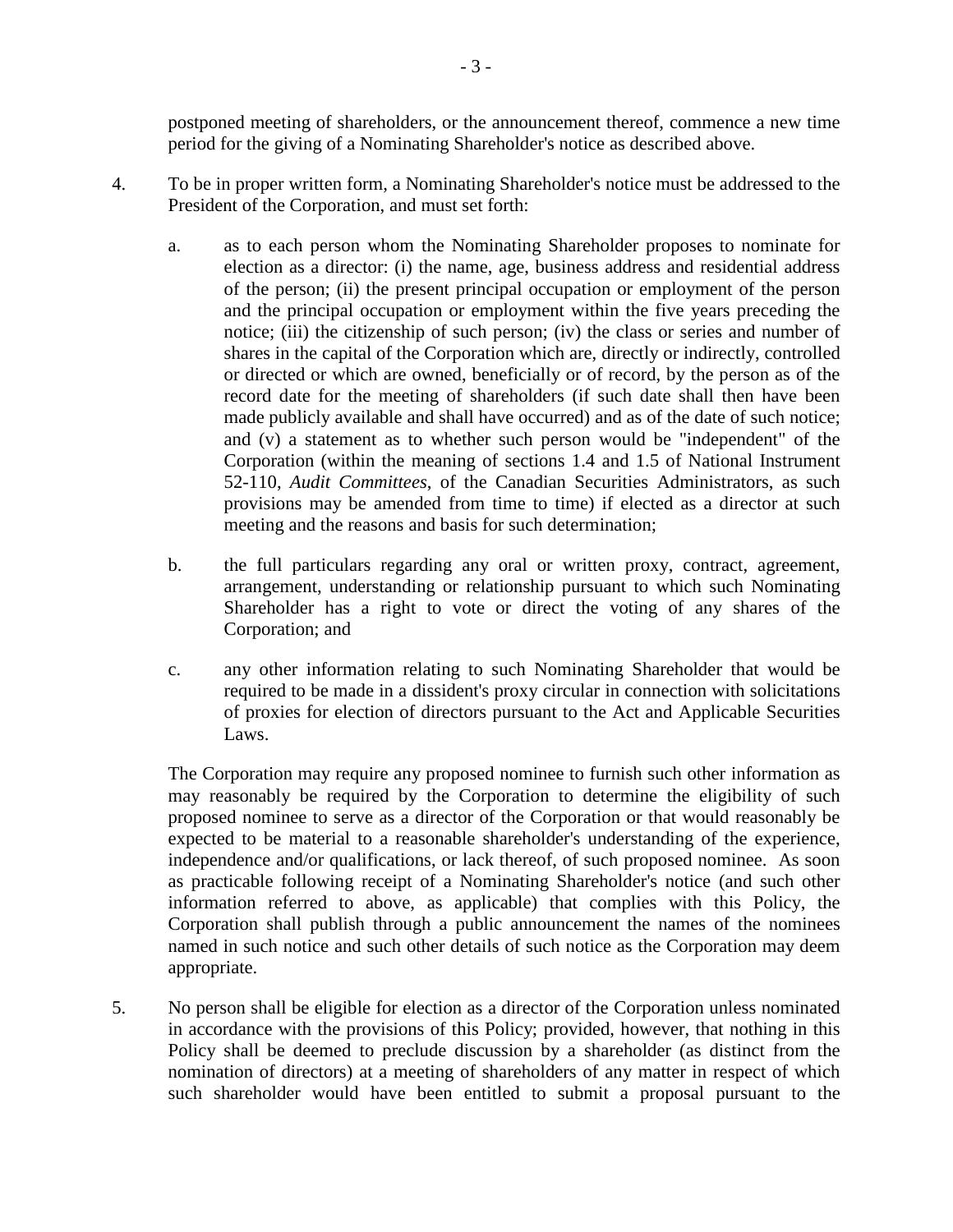provisions of the Act or at the discretion of the Chairman. The Chairman of the meeting shall have the power and duty to determine whether a nomination was made in accordance with the procedures set forth in the provisions of this Policy and, if the Chairman determines that any proposed nomination was not made in compliance with this Policy, to declare that such defective nomination shall be disregarded.

- 6. For purposes of this Policy:
	- a. "**public announcement**" shall mean disclosure in a press release reported by a national news service in Canada, or in a document publicly filed by the Corporation under its profile on the System for Electronic Document Analysis and Retrieval (SEDAR) at www.sedar.com; and
	- b. "**Applicable Securities Laws**" means, collectively, the applicable securities statutes of each relevant province and territory of Canada, as amended from time to time, the rules, regulations and forms made or promulgated under any such statute and the published national instruments, multilateral instruments, policies, bulletins and notices of the securities commission and similar regulatory authority of each relevant province and territory of Canada, and all applicable securities laws of the United States.
- 7. Notwithstanding any other provision of this Policy, notice given to the President of the Corporation pursuant to this Policy may only be given by personal delivery, facsimile transmission or by email (at such email address as may be stipulated from time to time by the President of the Corporation for purposes of this notice), and shall be deemed to have been given and made only at the time it is served by personal delivery to the President at the address of the principal executive offices of the Corporation, sent by facsimile transmission (provided that receipt of confirmation of such transmission has been received) or received by email (at the address as aforesaid); provided that if such delivery or electronic communication is made on a day which is not a business day or later than 5:00 p.m. (Pacific Time) on a business day, then such delivery or electronic communication shall be deemed to have been made on the next business day.
- 8. Notwithstanding the foregoing, the Board may, in its sole discretion, waive any provision or requirement of this Policy.

## **GOVERNING LAW**

This Policy shall be interpreted and enforced in accordance with the laws of the Province of British Columbia and the federal laws of Canada applicable therein.

## **EFFECTIVE DATE**

This Policy was approved and adopted by the Board on May 24, 2013 and is and shall be effective and in full force and effect in accordance with its terms and conditions from and after such date, provided that if this Policy is not ratified and approved by an ordinary resolution of shareholders of the Corporation at the Corporation's next shareholder meeting following the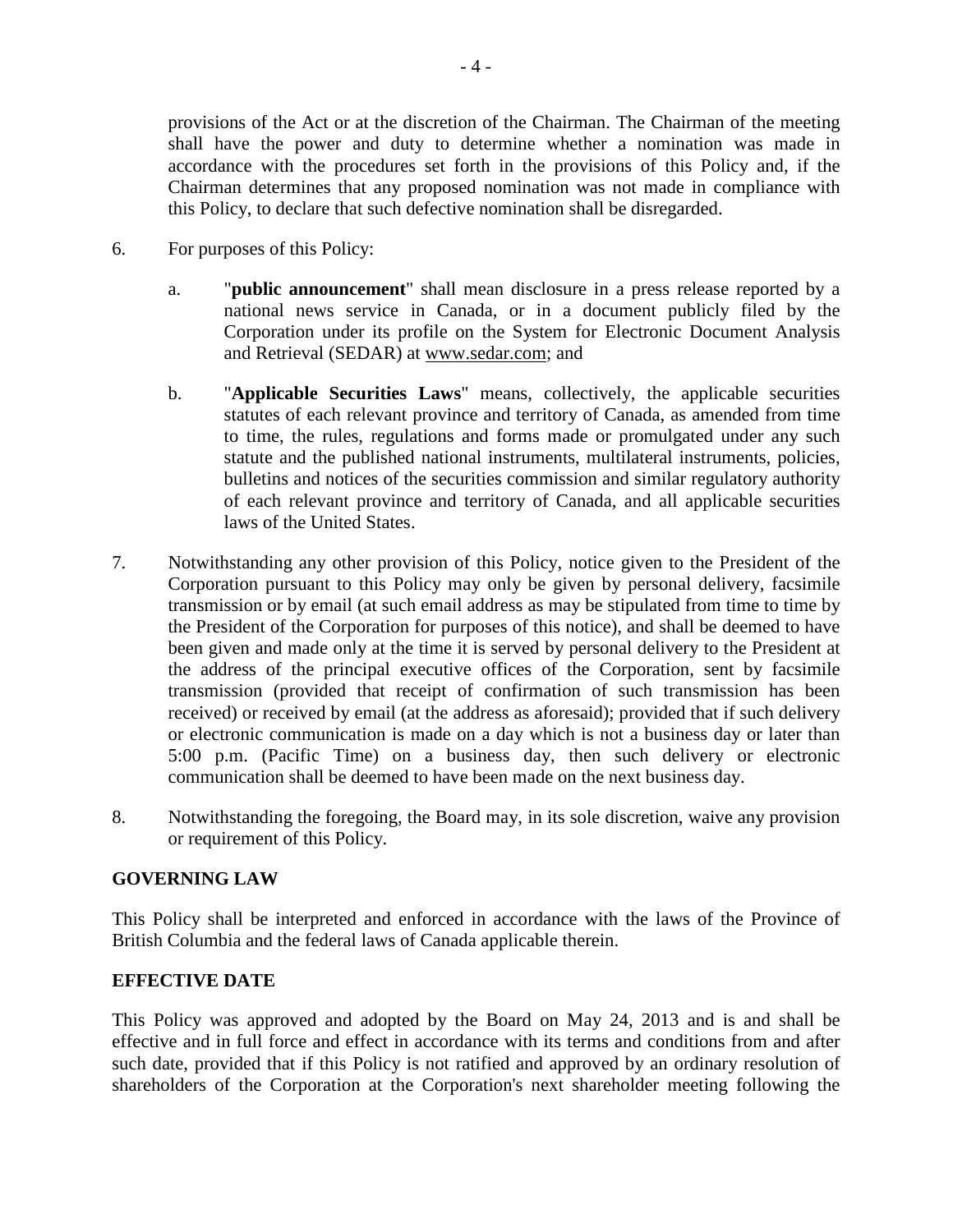effective date of this Policy, the Policy shall, from and after the date of such shareholder meeting, cease to be of any force and effect.